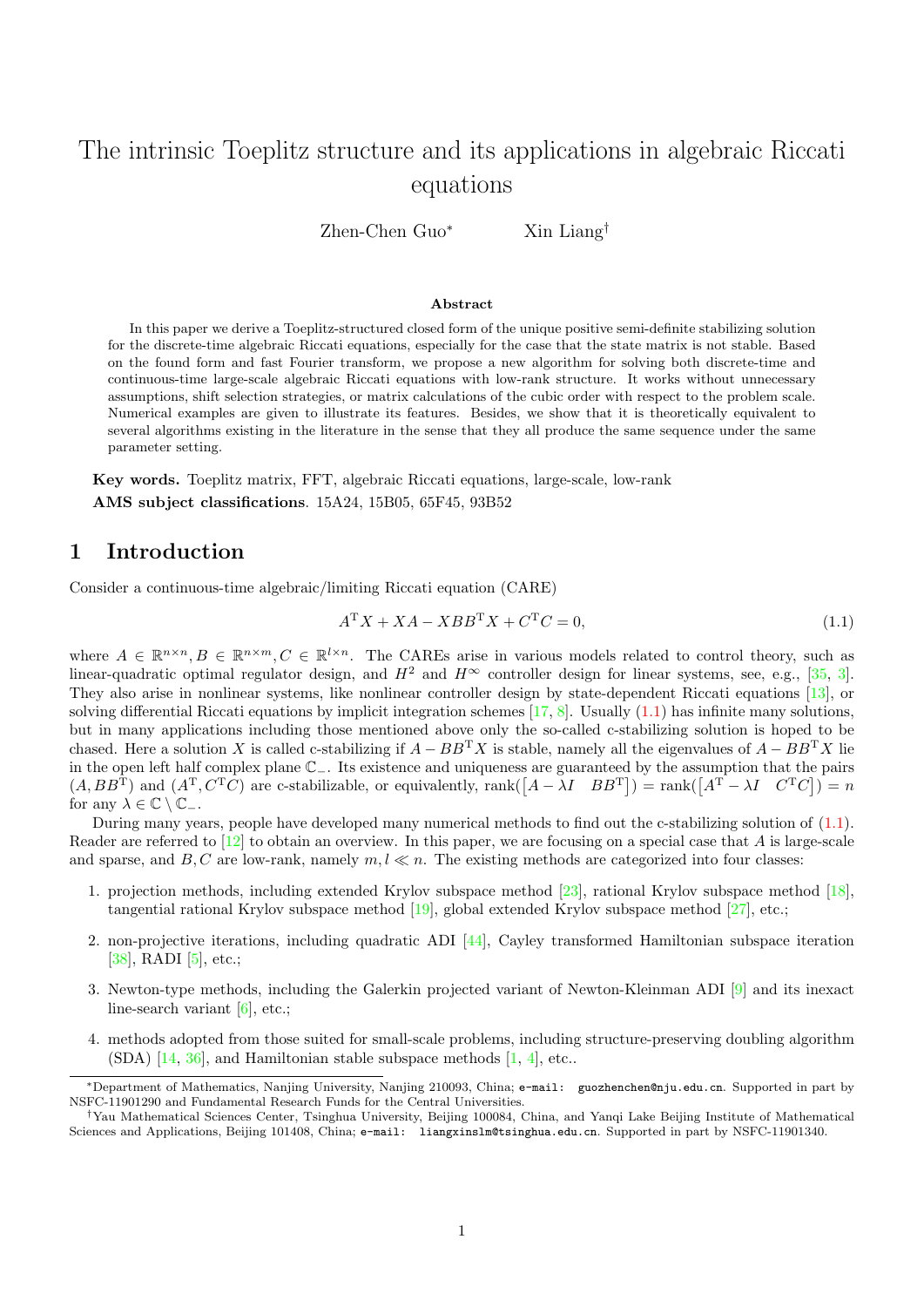Many more methods and references can be listed if we bring in more details. Interested readers are encouraged to look through a comparison paper [\[11\]](#page-26-11) and the references therein.

The methods in the former three classes use a lot of shifts in the calculation process, so a shift selection strategy rather than several pre-chosen shifts is needed. Different shifts or strategies usually affect the convergence speed significantly. Moreover, the convergence of those methods usually relies on more assumptions, for example, A is stable. To deal with the problems without the guarantee, the preprocessing is necessary and costs not little calculations. On the opposite, the methods in the latter class, like SDA, only use a few shifts, which helps decrease the calculation that is not directly related to the solution.

On the other hand, the methods in the former three classes only use matrix-vector multiplication and inversevector multiplication (that is actually done by linear system solvers), while SDA uses matrix-matrix and inverse-matrix multiplication (also done by linear system solvers), which implies that SDA consumes much more time than those in the former classes.

In this paper, first we contribute a Toeplitz-structured closed form of the d-stabilizing solution of discrete-time algebraic Riccati equations (DAREs) by theoretical analysis, which naturally induces a new algorithm named FFTbased Toeplitz-structured approximation (FTA) to solve DAREs. The proposed FTA method exploits the fast Fourier transform (FFT) to reduce the time complexity. Then using a Cayley transformation that transforms CAREs to DAREs, the FTA is successfully adopted to solve CAREs, where the incorporation technique (a.k.a. defect correction) is applied to deal with the case that the truncated approximation does not provide enough accuracy. The FTA solves DAREs and CAREs without more assumptions, shift selection strategies, or matrix-matrix/inverse-matrix multiplications. As a by-product, we show that FTA, SDA, and many other methods like RADI are equivalent under the same parameter setting including the same initial guess 0 and the same consistent shift, in the sense that they all produce the same sequence (or subsequence).

The rest of the paper is organized as follows. First, some notations are used. In Section [2](#page-1-0) we present a detailed form of the inverse of special matrices of the form  $I + TT<sup>T</sup>$  where T is block-Toeplitz, whose proof, not an easy consequence of the theory on Toeplitz matrices, is put in Appendix [A](#page-19-0) for readability. Section [3](#page-3-0) generalizes the idea on the Toeplitz operator in the associated discrete-time dynamic systems under good conditions to those without good conditions, and then naturally induces a closed form of the d-stabilizing solution of DAREs, where the specialstructured matrices are involved, which suggests us to develop the FTA method to solve DAREs. As is shown in Section [4,](#page-11-0) an variant of FTA for CAREs is obtained with the help of Cayley transformation that transforms CAREs to DAREs. Numerical tests and discussions are given in Section [5.](#page-17-0) Some concluding remarks are provided in Section [6.](#page-19-1)

**Notation.** Throughout this paper,  $I_n$  (or simply I if its dimension is clear from the context) is the  $n \times n$  identity matrix. Given a vector or matrix X,  $X^T$ ,  $X^H$ ,  $||X||_F$ ,  $||X||_F$ ,  $\rho(X)$  are its transpose, conjugate transpose, spectral norm, Frobenius norm, and spectral radius respectively. By  $X \otimes Y$  denote the Kronecker product of X and Y. By  $\Re \alpha$  denote the real part of a complex number  $\alpha$ .

We use  $X \succ 0$  ( $X \succeq 0$ ) to indicate that X is symmetric positive (semi-)definite, and  $X \prec 0$  ( $X \preceq 0$ ) if  $-X \succ 0$  $(-X \succeq 0)$ . Some easy identities are given:

<span id="page-1-1"></span>
$$
U(I + VTU) = (I + UVT)U, \qquad U(I + VTU)-1 = (I + UVT)-1U.
$$
\n(1.2)

Here is the Sherman-Morrison-Woodbury formula:

<span id="page-1-2"></span>
$$
(M + UDV^{\mathrm{T}})^{-1} = M^{-1} - M^{-1}U(D^{-1} + V^{\mathrm{T}}M^{-1}U)^{-1}V^{\mathrm{T}}M^{-1}.
$$
\n(1.3)

The inverse sign in [\(1.2\)](#page-1-1) and [\(1.3\)](#page-1-2) indicates invertibility. Both will be applied occasionally.

In addition, all the discussions below are based on the field  $\mathbb R$ . They are also valid on the field  $\mathbb C$ , with all  $(\cdot)^T$ replaced by  $(\cdot)^{H}$ .

# <span id="page-1-0"></span>2 Preliminary

The block-Toeplitz matrices appear in the subsequent sections and play an important role in the proposed algorithms. Since 1970s, people have known that fast and superfast algorithms are valid for Toeplitz matrices, due to its low displacement rank, see, e.g., [\[32,](#page-26-12) [30,](#page-26-13) [31,](#page-26-14) [33,](#page-26-15) [20\]](#page-26-16). However, to keep algebraic Riccati equations in mind, here we only introduce the notations related to block-Toeplitz matrices, and give a lemma that is used in the discussions on algebraic Riccati equations, while its proof is placed in Appendix [A.](#page-19-0)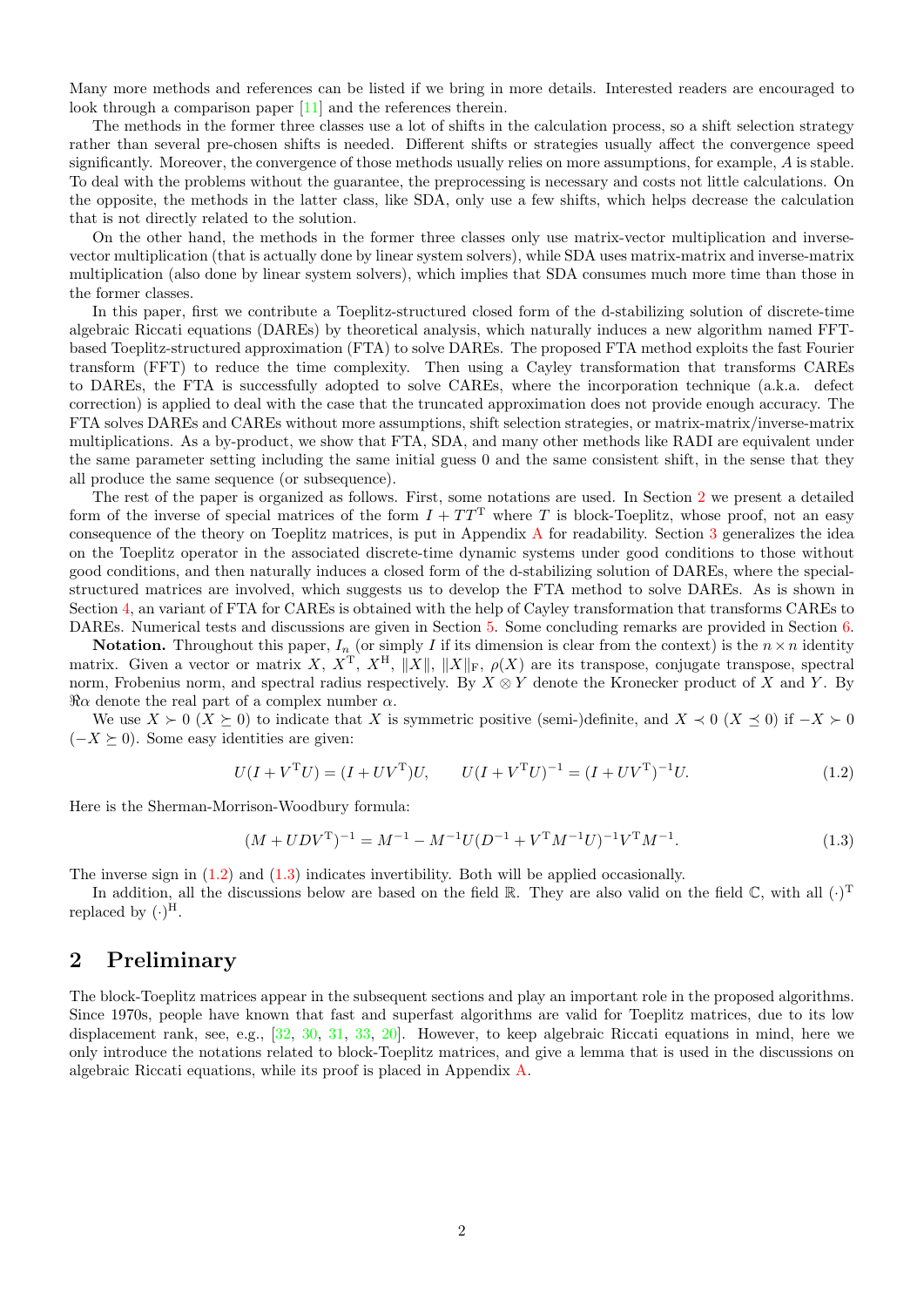Given  $A_0, A_1, \ldots, A_{m-1} \in \mathbb{R}^{p_1 \times p_2}$ , we will use

$$
\mathcal{L}_{p_1 \times p_2} \left( \begin{bmatrix} A_0 \\ A_1 \\ \vdots \\ A_{m-1} \end{bmatrix} \right) = \begin{bmatrix} A_0 \\ A_1 & A_0 \\ \vdots & \ddots & \ddots \\ \vdots & \ddots & \ddots & \vdots \\ A_{m-1} & \cdots & \cdots & A_2 & A_1 & A_0 \end{bmatrix} \in \mathbb{R}^{p_1 m \times p_2 m}.
$$

For ease,  $\mathcal{L}_{p_1 \times p_2}(A) = \mathcal{L}_{p_1 \times p_2}$  $\sqrt{ }$  $\overline{\phantom{a}}$  $\lceil$   $A_0$  $A_1$ . . .  $A_{m-1}$ 1  $\setminus$  $\int$  if  $A =$  $\sqrt{ }$   $A_0$  $A_1$ . . .  $A_{m-1}$ 1 , and this notation makes no confusion for the subscript

 $\cdot_{p_1 \times p_2}$  demonstrates how the matrix is composed. Similarly,

$$
u_{p_1 \times p_2} \left( \begin{bmatrix} A_0 \\ A_1 \\ \vdots \\ A_{m-1} \end{bmatrix} \right) = \begin{bmatrix} A_{m-1} & \cdots & \cdots & A_2 & A_1 & A_0 \\ & A_{m-1} & \ddots & A_2 & A_1 \\ & & \ddots & \ddots & A_2 & A_2 \\ & & & \ddots & \ddots & \vdots \\ & & & & A_{m-1} & \vdots \\ & & & & A_{m-1} & \vdots \\ & & & & & A_{m-1} \end{bmatrix} \in \mathbb{R}^{p_1 m \times p_2 m}.
$$

Besides,

$$
\mathcal{L}_{p_1 \times p_2} \left( \begin{bmatrix} A_0 & A_1 & \cdots & A_{m-1} \end{bmatrix}^{\mathrm{T}} \right)^{\mathrm{T}} = \mathcal{U}_{p_1 \times p_2} \left( \begin{bmatrix} A_{m-1} \\ \vdots \\ A_1 \\ A_0 \end{bmatrix} \right),
$$
  

$$
\mathcal{U}_{p_1 \times p_2} \left( \begin{bmatrix} A_0 & A_1 & \cdots & A_{m-1} \end{bmatrix}^{\mathrm{T}} \right)^{\mathrm{T}} = \mathcal{L}_{p_1 \times p_2} \left( \begin{bmatrix} A_{m-1} \\ \vdots \\ A_1 \\ A_0 \end{bmatrix} \right).
$$

The following lemma will be used several times later.

<span id="page-2-0"></span>**Lemma 2.1.** Given  $Y \in \mathbb{R}^{p_1 \times p_2}$ ,  $Y^L \in \mathbb{R}^{p_2 \times p_1}$ ,  $D_{t-1} \in \mathbb{R}^{p_1(t-1) \times p_2}$ ,  $D_{t-1}^L \in \mathbb{R}^{p_2 \times p_1(t-1)}$ , let

$$
T_t = \mathcal{L}_{p_1 \times p_2} \left( \begin{bmatrix} Y \\ D_{t-1} \end{bmatrix} \right) = \begin{bmatrix} Y & 0 \\ D_{t-1} & T_{t-1} \end{bmatrix} \in \mathbb{R}^{p_1 t \times p_2 t}, \quad T_t^L = \mathcal{L}_{p_1 \times p_2} \left( \begin{bmatrix} Y^L & D_{t-1}^L \end{bmatrix}^T \right)^T = \begin{bmatrix} Y^L & D_{t-1}^L \\ 0 & T_{t-1}^L \end{bmatrix} \in \mathbb{R}^{p_2 t \times p_1 t}.
$$

If  $I - T_t T_t^L$  is nonsingular, then

<span id="page-2-1"></span>
$$
(I - T_t T_t^L)^{-1} = U_{p_1 \times p_1} \left( \begin{bmatrix} Q_2 \\ Q_{2,b} \end{bmatrix} \right) (I \otimes Q_{2,b})^{-1} U_{p_1 \times p_1} \left( \begin{bmatrix} Q_2^L & Q_{2,b} \end{bmatrix}^T \right)^T + U_{p_1 \times p_2} \left( \begin{bmatrix} Q_3 \\ 0 \end{bmatrix} \right) (I \otimes [W + W Y^L Y W])^{-1} U_{p_1 \times p_2} \left( \begin{bmatrix} Q_3^L & 0 \end{bmatrix}^T \right)^T,
$$
\n
$$
(2.1a)
$$

where the following equations are solvable and  $Q_{2,b}, W + W Y^L Y W$  are nonsingular:

$$
Q_3^L \left[ I - D_{t-1} D_{t-1}^L - T_{t-1} T_{t-1}^L \right] = D_{t-1}^L,
$$
\n(2.1b)

$$
\left[I - D_{t-1}D_{t-1}^{L} - T_{t-1}T_{t-1}^{L}\right]Q_{3} = D_{t-1}, \qquad W = -(I + Q_{3}^{L}D_{t-1}), \tag{2.1c}
$$

$$
\begin{bmatrix} Q_2^L & Q_{2,b} \end{bmatrix} \begin{bmatrix} I - T_t T_t^L \end{bmatrix} = \begin{bmatrix} 0 & I_{p_1} \end{bmatrix},\tag{2.1d}
$$

$$
(I - T_t T_t^L) \begin{bmatrix} Q_2 \\ Q_{2,b} \end{bmatrix} = \begin{bmatrix} 0 \\ I_{p_1} \end{bmatrix}, \qquad Q_{2,b} \in \mathbb{R}^{p_1 \times p_1}.
$$
 (2.1e)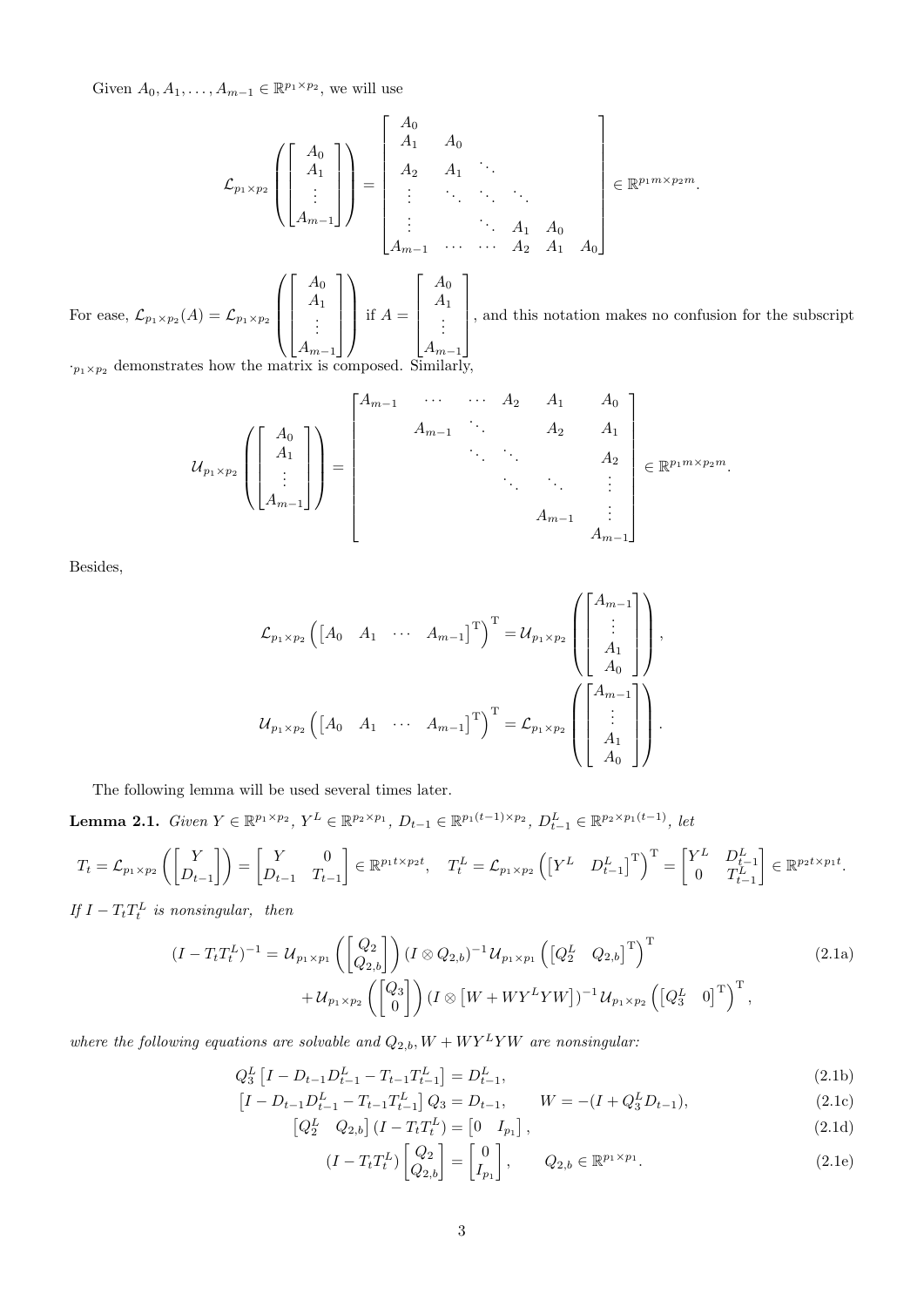# <span id="page-3-0"></span>3 DARE

Given a linear time-invariant control system in discrete-time:

<span id="page-3-1"></span>
$$
x_0
$$
 is given,  
\n $x_{k+1} = Ax_k + Bu_k$ ,  $k = 0, 1, 2, ...,$   
\n $y_k = Cx_k$ , (3.1)

where  $A \in \mathbb{R}^{n \times n}, B \in \mathbb{R}^{n \times m}, C \in \mathbb{R}^{l \times n}$ . Suppose the following condition holds through out this section:

$$
({\cal A},{\cal B})
$$
 is d-stabilizable and  $({\cal C},{\cal A})$  is d-detectable,

or equivalently, rank $([A - \lambda I \ B B^T]) = \text{rank}([A^T - \lambda I \ C^T C]) = n$  for any  $\lambda \in \mathbb{C} \setminus \mathbb{D}$ , where  $\mathbb D$  is the open unit disk.

Its linear-quadratic optimal control can be expressed as

<span id="page-3-6"></span>
$$
\arg\min_{\{u_k\}} \frac{1}{2} \sum_{k=0}^{\infty} (y_k^{\mathrm{T}} y_k + u_k^{\mathrm{T}} u_k) = \{u_k = -(I + B^{\mathrm{T}} X_\star B)^{-1} B^{\mathrm{T}} X_\star A x_k\},\tag{3.2}
$$

where  $X_{\star}$  is the unique symmetric positive semi-definite d-stabilizing solution of the DARE [\[12,](#page-26-3) [15,](#page-26-17) [34,](#page-26-18) [39\]](#page-26-19):

<span id="page-3-2"></span>
$$
-X + A^{T}X(I + BB^{T}X)^{-1}A + C^{T}C = 0.
$$
\n(3.3)

Here a solution X is called d-stabilizing, if the closed loop matrix  $A_X = (I + BB^T X)^{-1}A$  is d-stable, namely all of its eigenvalues lie in the open unit disk  $\mathbb{D}$ , or equivalently,  $\rho(A_X) < 1$ .

#### <span id="page-3-5"></span>3.1 In the operator view

In this section, we briefly state the existence and uniqueness of  $X_{\star}$  shown by the operator theory, which is based on the monograph [\[26\]](#page-26-20).

In order to make things simple, first we assume that A is d-stable. Write  $\mathbf{x} = \{x_k\}_{k\in\mathbb{N}}$ ,  $\mathbf{u} = \{u_k\}_{k\in\mathbb{N}}$ ,  $\mathbf{y} = \{y_k\}_{k\in\mathbb{N}}$ . Let  $\ell^{2,n}_+$  denote the Hilbert space of norm-square summable  $\mathbb{R}^n$ -valued series.

Suppose  $u \in \ell_{+}^{2,m}$  and consider the cost functional (a.k.a. restricted quadratic index)

$$
J(\boldsymbol{u}) = \sum_{k=0}^{+\infty} \begin{bmatrix} x_k \\ u_k \end{bmatrix}^{\mathrm{T}} \begin{bmatrix} Q & L \\ L^{\mathrm{T}} & R \end{bmatrix} \begin{bmatrix} x_k \\ u_k \end{bmatrix} = \left\langle \begin{bmatrix} \boldsymbol{x} \\ \boldsymbol{u} \end{bmatrix}, \begin{bmatrix} Q & L \\ L^{\mathrm{T}} & R \end{bmatrix} \begin{bmatrix} \boldsymbol{x} \\ \boldsymbol{u} \end{bmatrix} \right\rangle_{\ell^{2,n}_+, \times \ell^{2,m}_+},
$$

where x is the solution to [\(3.1\)](#page-3-1). Here for any matrix U and any series  $z = \{z_k\}_{k\in\mathbb{N}}$ ,  $Uz$  is understood as  $Uz :=$  ${Uz_k}_{k\in\mathbb{N}}$ .

In fact  $\mathbf{x} = \mathscr{F}x_0 + \mathscr{L}\mathbf{u} \in \ell^{2,n}_+,$  where  $\mathscr{F} \colon \mathbb{R}^n \to \ell^{2,n}_+, (\mathscr{F}x_0)_k = A^k x_0, k \geq 0$ , and  $\mathscr{L} \colon \ell^{2,m}_+ \to \ell^{2,n}_+, (\mathscr{L}\mathbf{u})_0 =$  $0,(\mathscr{L}u)_k=\sum_{i=0}^{k-1}A^{k-i-1}Bu_i,k\geq 1.$  Clearly  $\mathscr{F}$  and  $\mathscr{L}$  are bounded linear operators. Also, it is not difficult to find  $\mathscr L$  is a Toeplitz operator. Hence

$$
J(\mathbf{u}) = \left\langle \begin{bmatrix} x \\ \mathbf{u} \end{bmatrix}, \begin{bmatrix} Q & L \\ L^T & R \end{bmatrix} \begin{bmatrix} x \\ \mathbf{u} \end{bmatrix} \right\rangle
$$
  
= 
$$
\left\langle \begin{bmatrix} \mathcal{F} & \mathcal{L} \\ I \end{bmatrix} \begin{bmatrix} x_0 \\ \mathbf{u} \end{bmatrix}, \begin{bmatrix} Q & L \\ L^T & R \end{bmatrix} \begin{bmatrix} \mathcal{F} & \mathcal{L} \\ I \end{bmatrix} \begin{bmatrix} x_0 \\ \mathbf{u} \end{bmatrix} \right\rangle
$$
  
= 
$$
\left\langle \begin{bmatrix} x_0 \\ \mathbf{u} \end{bmatrix}, \begin{bmatrix} \mathcal{P}_o & \mathcal{P} \\ \mathcal{P}^* & \mathcal{R} \end{bmatrix} \begin{bmatrix} x_0 \\ \mathbf{u} \end{bmatrix} \right\rangle \qquad (\mathcal{A}^*)
$$
 is the adjoint of operator  $\mathcal{A}$ )

where  $\mathscr{P}_o = \mathscr{F}^*Q\mathscr{F}, \mathscr{P} = \mathscr{F}^*(Q\mathscr{L}+L), \mathscr{R} = R + L^T\mathscr{L} + \mathscr{L}^*L + \mathscr{L}^*Q\mathscr{L}$ . Then the unique symmetric d-stabilizing solution  $X_{\star}$  is given by

<span id="page-3-3"></span>
$$
X_{\star} = \mathcal{P}_o - \mathcal{P}\mathcal{R}^{-1}\mathcal{P}^*.
$$
\n(3.4)

Clearly,  $\mathscr{P}_0, \mathscr{P}, \mathscr{R}$  are bounded linear operators. [\[26,](#page-26-20) Theorem 4.7.1] tells that the DARE [\(3.3\)](#page-3-2) has a unique dstabilizing solution, if and only if the Toeplitz-like operator  $\mathscr R$  has a bounded inverse.

Then for the case that A is not d-stable, a similar result still holds. Since  $(A, B)$  is d-stabilizable, there exists  $F \in \mathbb{R}^{m \times n}$  such that  $\widetilde{A} = A + BF$  is d-stable. Note the system defined by  $A, B, Q = C<sup>T</sup>C, L = 0, R = I$  is equivalent to the system defined by  $\tilde{A}, \tilde{B} = B, \tilde{Q} = C^{T}C + F^{T}F, \tilde{L} = F^{T}, \tilde{R} = I$  in the sense that they share the same d-stabilizing solution. Hence

<span id="page-3-4"></span>
$$
X_{\star} = \widetilde{\mathcal{P}}_{o} - \widetilde{\mathcal{P}} \widetilde{\mathcal{R}}^{-1} \widetilde{\mathcal{P}}^{*}.
$$
\n
$$
(3.5)
$$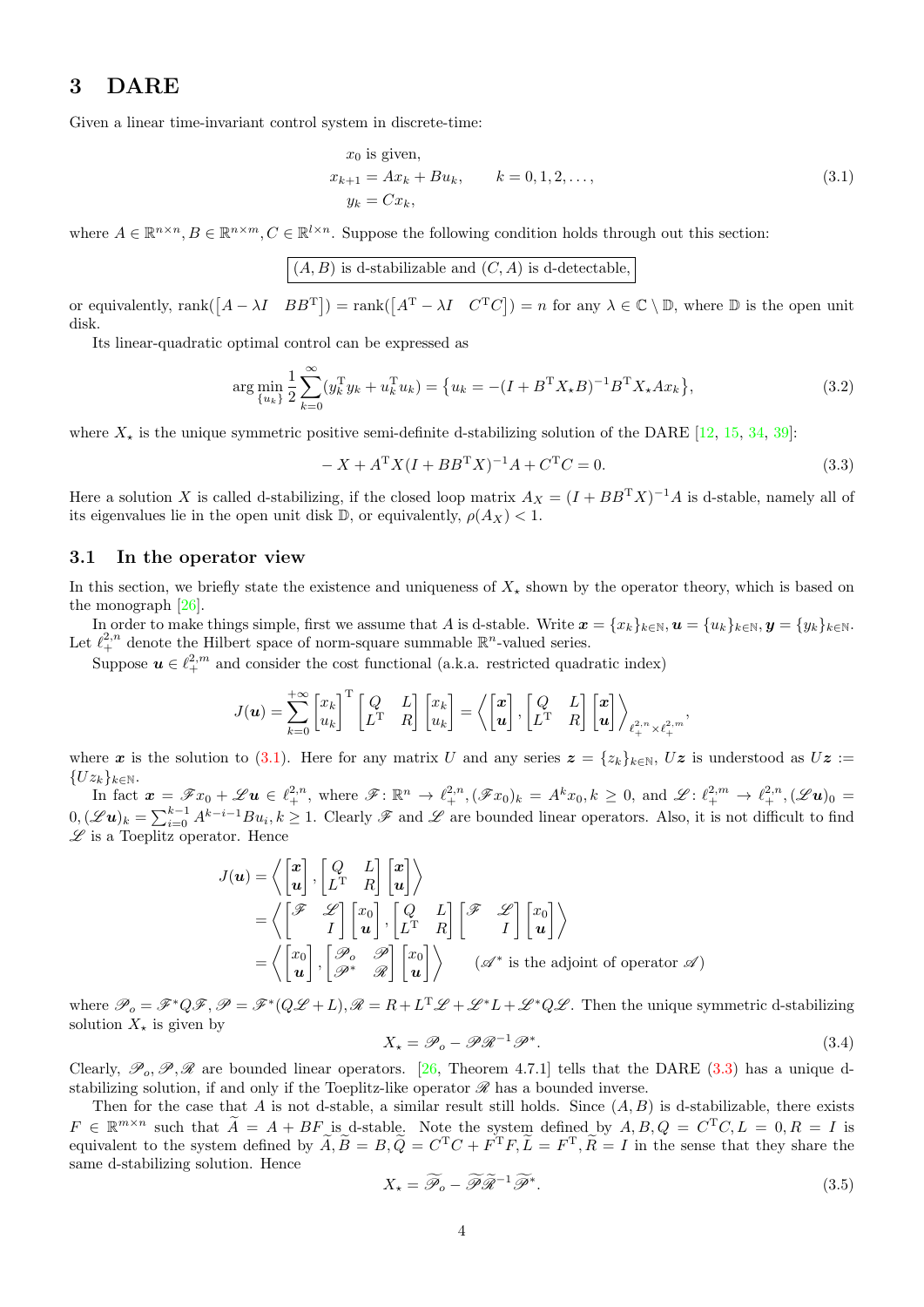In the following, we derive the (infinite) matrix representation of [\(3.4\)](#page-3-3) and [\(3.5\)](#page-3-4), which is not provided in [\[26\]](#page-26-20). First consider the case that A is d-stable. Obviously, the matrix representations of  $\mathscr{F}, \mathscr{L}$ , still denoted by  $\mathscr{F}, \mathscr{L}$ , are

$$
\mathscr{F} = \begin{bmatrix} I \\ A \\ A^2 \\ A^3 \\ \vdots \end{bmatrix}, \qquad \mathscr{L} = \begin{bmatrix} 0 \\ B & 0 \\ AB & B & 0 \\ A^2B & AB & B & 0 \\ \vdots & \vdots & \ddots & \ddots & \ddots \end{bmatrix}
$$

Hence

$$
X_{\star} = \mathscr{F}^*Q\mathscr{F} - \mathscr{F}^*(Q\mathscr{L} + L)(R + L^T\mathscr{L} + \mathscr{L}^*L + \mathscr{L}^*Q\mathscr{L})^{-1}(\mathscr{L}^*Q^T + L^T)\mathscr{F}
$$
  
\n
$$
= \mathscr{F}^*C^T C\mathscr{F} - \mathscr{F}^*C^T C\mathscr{L}(I + \mathscr{L}^*C^T C\mathscr{L})^{-1}\mathscr{L}^*C^T C\mathscr{F}
$$
  
\n
$$
= \mathscr{F}^*C^T [I - C\mathscr{L}(I + \mathscr{L}^*C^T C\mathscr{L})^{-1}\mathscr{L}^*C^T] C\mathscr{F}
$$
  
\n
$$
\stackrel{(1.3)}{=} \mathscr{F}^*C^T (I + C\mathscr{L}\mathscr{L}^*C^T)^{-1} C\mathscr{F}.
$$

Write

<span id="page-4-0"></span>
$$
\mathcal{V} = C\mathcal{F} = \begin{bmatrix} C \\ CA \\ CA^2 \\ CA^3 \\ \vdots \end{bmatrix}, \quad \mathcal{F} = C\mathcal{L} = \begin{bmatrix} 0 \\ CB & 0 \\ CAB & CB & 0 \\ CA^2B & CAB & CB & 0 \\ \vdots & \vdots & \ddots & \ddots & \ddots \end{bmatrix}, \tag{3.6}
$$

and then  $\mathscr{V} \colon \mathbb{R}^n \to \ell^{2,l}_+$ ,  $\mathscr{T} \colon \ell^{2,m}_+ \to \ell^{2,l}_+$ ,  $(I + \mathscr{T} \mathscr{T}^*)^{-1} \colon \ell^{2,l}_+ \to \ell^{2,l}_+$  are bounded linear operators, and  $\mathscr{T}$  is also a Toeplitz operator. Thus<br> $X = \mathcal{X}^*$ 

<span id="page-4-1"></span>
$$
X_{\star} = \mathscr{V}^*(I + \mathscr{T}\mathscr{T}^*)^{-1}\mathscr{V},\tag{3.7}
$$

.

which is a closed form of the d-stabilizing solution.

Then consider the case  $A$  is not d-stable. It follows from  $(3.5)$  that

$$
X_{\star} = \widetilde{\mathscr{F}}^{\ast} \widetilde{Q} \widetilde{\mathscr{F}} - \widetilde{\mathscr{F}}^{\ast} (\widetilde{Q} \widetilde{\mathscr{L}} + \widetilde{L})(\widetilde{R} + \widetilde{L}^{T} \widetilde{\mathscr{L}} + \widetilde{\mathscr{L}}^{\ast} \widetilde{L} + \widetilde{\mathscr{L}}^{\ast} \widetilde{Q} \widetilde{\mathscr{L}})^{-1} (\widetilde{\mathscr{L}}^{\ast} \widetilde{Q}^{T} + \widetilde{L}^{T}) \widetilde{\mathscr{F}}
$$
  
\n
$$
= \widetilde{\mathscr{F}}^{\ast} [C^{T}C + F^{T}F] \widetilde{\mathscr{F}}
$$
  
\n
$$
- \widetilde{\mathscr{F}}^{\ast} ([C^{T}C + F^{T}F] \widetilde{\mathscr{L}} + F^{T}) (I + F \widetilde{\mathscr{L}} + \widetilde{\mathscr{L}}^{\ast} F^{T} + \widetilde{\mathscr{L}}^{\ast} [C^{T}C + F^{T}F] \widetilde{\mathscr{L}})]^{-1} (\widetilde{\mathscr{L}}^{\ast} [C^{T}C + F^{T}F] + F) \widetilde{\mathscr{F}}
$$
  
\n
$$
= \widetilde{\mathscr{F}}^{\ast} \begin{bmatrix} F \\ C \end{bmatrix}^{T} \begin{bmatrix} F \\ C \end{bmatrix} \widetilde{\mathscr{F}} - \widetilde{\mathscr{F}}^{\ast} \begin{bmatrix} F \\ C \end{bmatrix}^{T} \begin{bmatrix} I + F \widetilde{\mathscr{L}} \\ C \widetilde{\mathscr{L}} \end{bmatrix} \left( \begin{bmatrix} I + F \widetilde{\mathscr{L}} \\ C \widetilde{\mathscr{L}} \end{bmatrix}^{\ast} \begin{bmatrix} I + F \widetilde{\mathscr{L}} \\ C \widetilde{\mathscr{L}} \end{bmatrix} \right)^{-1} \begin{bmatrix} I + F \widetilde{\mathscr{L}} \\ C \widetilde{\mathscr{L}} \end{bmatrix}^{\ast} \begin{bmatrix} F \\ C \end{bmatrix} \widetilde{\mathscr{F}}
$$
  
\n
$$
\stackrel{(1.3)}{=} \widetilde{\mathscr{F}}^{\ast} \begin{bmatrix} F
$$

Clearly  $I - \mathcal{Q}(\mathcal{Q}^*\mathcal{Q})^{-1}\mathcal{Q}^*$  is an orthogonal projection operator onto  $\mathcal{R}(\mathcal{Q})^{\perp}$ , the orthogonal complement of the image set of Q. We temporarily forget the convergence of series and the boundedness of operators. Then  $C\widetilde{\mathscr{L}}=$  $C\mathscr{L}(I + F\widetilde{\mathscr{L}})$ , because the three linear operators  $C\widetilde{\mathscr{L}}, C\mathscr{L}, I + F\widetilde{\mathscr{L}}$  are all Toeplitz operators, and the generating polynomials satisfy

$$
(CB\lambda + CAB\lambda^2 + CA^2B\lambda^3 + \cdots)(I + FB\lambda + F(A + BF)B\lambda^2 + F(A + BF)^2B\lambda^3 + \cdots)
$$
  
= CB\lambda + (CBFB + CAB)\lambda^2 + (CBF(A + BF)B + CABFB + CA^2B)\lambda^3 + \cdots  
= CB\lambda + C(A + BF)B\lambda^2 + C(A + BF)^2B\lambda^3 + \cdots.

Hence  $\mathscr{Q} =$  $\begin{bmatrix} I + F \widetilde{\mathscr{L}} \end{bmatrix}$  $C\mathscr{L}(I + F\mathscr{L})$ 1  $=\begin{bmatrix} I \\ O \end{bmatrix}$  $C2$  $\left( I + F \widetilde{\mathscr{L}} \right)$  where  $I + F \widetilde{\mathscr{L}}$  is invertible. Since  $\begin{bmatrix} I & -\mathscr{L}^*C^T \end{bmatrix}$  $C\mathscr{L}$  *I*  $\Big] = \Big[ \begin{matrix} I \\ \alpha \end{matrix}$  $C\mathscr{L}$  *I*  $\lceil$   $\lceil$  I  $I + C\mathscr{L}\mathscr{L}^*C^{\mathrm{T}} \begin{bmatrix} I & -\mathscr{L}^*C^{\mathrm{T}} & I \end{bmatrix}$ I 1 is invertible, and  $\begin{bmatrix} I \\ O \end{bmatrix}$  $C2$  $\big]$ <sup>\*</sup>  $\big[ -\mathscr{L}^* C^T$ I  $\Big] = 0$ , we know that  $\mathscr{Q}_{\perp} := \Big[ \begin{matrix} -\mathscr{L}^* C^{\mathrm{T}} & \mathscr{L} \end{matrix} \Big]$ I satisfies  $\mathscr{Q}_{\perp}(\mathscr{Q}_{\perp}^*\mathscr{Q}_{\perp})^{-1}\mathscr{Q}_{\perp}^*=I-1$ 

 $\mathscr{Q}(\mathscr{Q}^*\mathscr{Q})^{-1}\mathscr{Q}^*$ . Similarly we have  $C\widetilde{\mathscr{F}}= C\mathscr{F}+ C\mathscr{L}F\widetilde{\mathscr{F}}$ . Thus

$$
X_{\star} = \begin{bmatrix} F\widetilde{\mathcal{F}} \\ C\mathcal{F} + C\mathcal{L}F\widetilde{\mathcal{F}} \end{bmatrix}^* \begin{bmatrix} -\mathcal{L}^*C^{\mathrm{T}} \\ I \end{bmatrix} (I + C\mathcal{L}\mathcal{L}^*C^{\mathrm{T}})^{-1} \begin{bmatrix} -\mathcal{L}^*C^{\mathrm{T}} \\ I \end{bmatrix}^* \begin{bmatrix} F\widetilde{\mathcal{F}} \\ C\mathcal{F} + C\mathcal{L}F\widetilde{\mathcal{F}} \end{bmatrix}
$$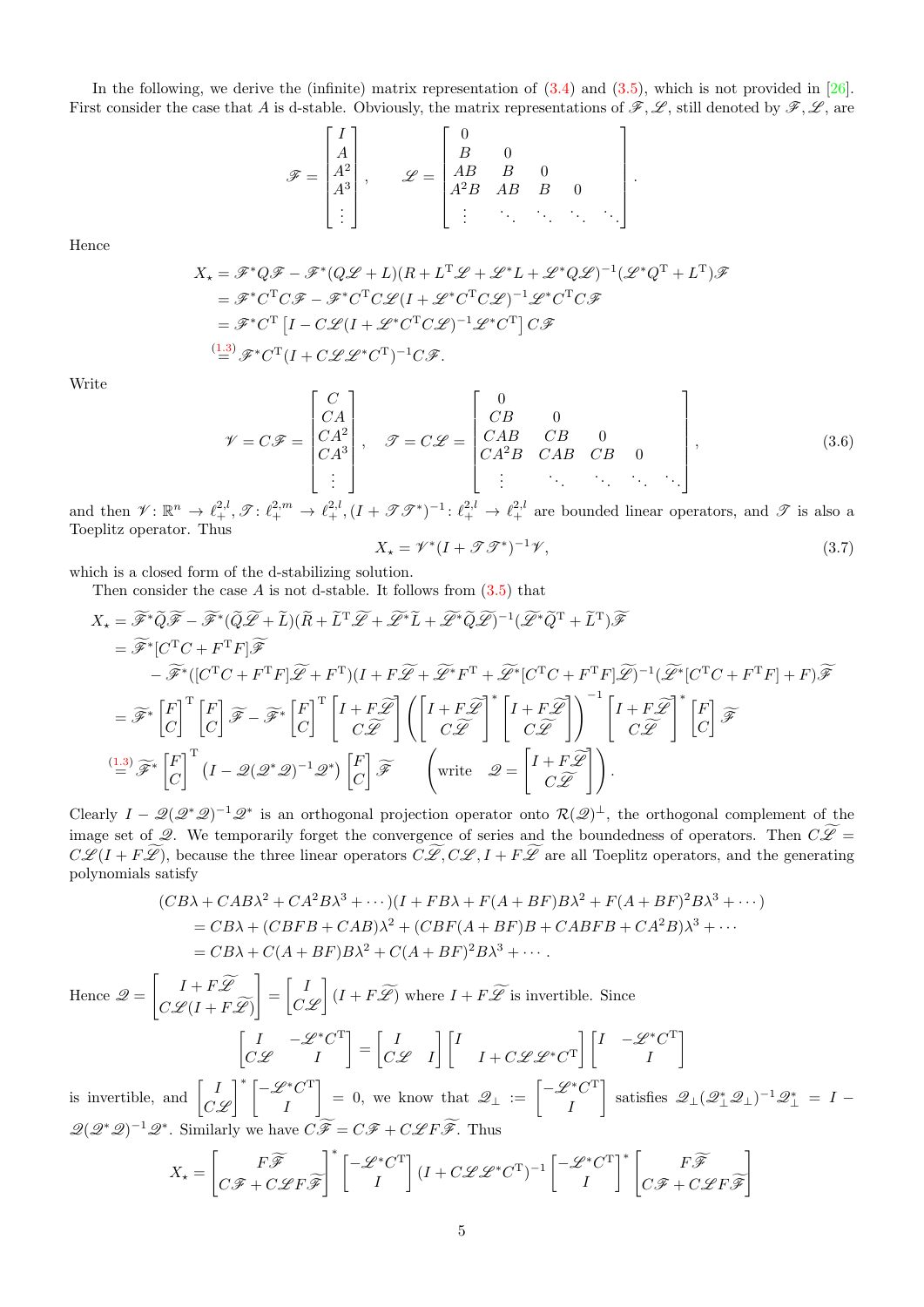$$
= \mathcal{F}^* C^{\mathrm{T}} (I + C \mathcal{L} \mathcal{L}^* C^{\mathrm{T}})^{-1} C \mathcal{F}
$$
  
=  $\mathcal{V}^* (I + \mathcal{F} \mathcal{F}^*)^{-1} \mathcal{V},$ 

where  $\mathscr{V}, \mathscr{T}$  are as in [\(3.6\)](#page-4-0), which implies that the solution in the unstable case would have the same form as that in the stable case. However, is this true, considering the convergence of series? In the next subsection, we will show the validity of [\(3.7\)](#page-4-1).

#### <span id="page-5-4"></span>3.2 In the matrix view

It is well known that  $X_{\star} = \lim_{t \to \infty} X_t$ , where  $X_t$  is generated by the difference Riccati equation (DRE):

<span id="page-5-0"></span>
$$
X_0 = 0, \qquad X_{t+1} = \mathcal{D}(X_t) := C^{T}C + A^{T}X_t(I + BB^{T}X_t)^{-1}A,
$$
\n(3.8)

which can be recognized as a variant of fixed point iteration for  $(3.3)$ .

<span id="page-5-3"></span>Based on the fixed point iteration, in 1970s, people have developed the doubling algorithm to solve DAREs [\(3.3\)](#page-3-2) and CAREs. Anderson [\[2\]](#page-25-7) proposed a variant, which is recently usually called SDA and has three iterative recursions:

<span id="page-5-2"></span>
$$
A_{k+1} = A_k (I_n + G_k H_k)^{-1} A_k, \tag{3.9a}
$$

$$
G_{k+1} = G_k + A_k (I_n + G_k H_k)^{-1} G_k A_k^{\mathrm{T}}, \tag{3.9b}
$$

$$
H_{k+1} = H_k + A_k^{\mathrm{T}} H_k (I_n + G_k H_k)^{-1} A_k, \tag{3.9c}
$$

provided that all matrix inversions are feasible (i.e.,  $I_n + G_k H_k$  are nonsingular for  $k = 0, 1, \dots$ ). The initial terms are usually set by

$$
A_0 = A, \qquad G_0 = BB^{\mathrm{T}}, \qquad H_0 = C^{\mathrm{T}}C.
$$

It has been shown that for those initial terms,  $I_n + G_k H_k$  are nonsingular for  $k \geq 0$ , and  $A_k \to 0$ ,  $G_k \to Y_*$  (the solution to the dual DARE) and  $H_k \to X_{\star}$ , all quadratically [\[39\]](#page-26-19) except for the critical case [\[25\]](#page-26-21).

In [\[2\]](#page-25-7), it is stated clearly that  $H_k = X_{2^k}$ , implying that the iteration for  $H_k$  can be treated as an acceleration of  $(3.8)$ , because it only computes the terms  $X_1, X_2, X_4, \ldots, X_{2^k}, \ldots$ . Moreover,  $[2]$  also argued that  $(3.8)$  with any initial  $X_0 \succeq 0$  leads  $X_t \to X_*$  in usual situation (but did not mention which situation satisfies).

Questions arise naturally, of which two are:

- 1. can we even only compute less terms in the sequence  $\{X_t\}$ , namely accelerate [\(3.8\)](#page-5-0) even further?
- 2. how things go when arbitrary initial terms are set?

Before we begin the analysis, a simple property of the DRE  $(3.8)$  is given.

<span id="page-5-1"></span>**Lemma 3.1.** The operator  $\mathscr D$  is monotonic on the set consisting of all positive semi-definite matrices with respect to the partial order " $\succeq$ ". In details, if  $Z_1 \succeq 0, Z_2 \succeq 0$ , then

$$
Z_1 \succeq Z_2 \Rightarrow \mathscr{D}(Z_1) \succeq \mathscr{D}(Z_2).
$$

*Proof.* First suppose  $Z_2 \succ 0$  and thus  $Z_2$  is nonsingular. Then

$$
Z_1 \succeq Z_2 \Leftrightarrow Z_1^{-1} \preceq Z_2^{-1} \Leftrightarrow (Z_1^{-1} + BB^{\mathrm{T}})^{-1} \succeq (Z_2^{-1} + BB^{\mathrm{T}})^{-1}
$$

$$
\Leftrightarrow Z_1(I + BB^{\mathrm{T}} Z_1)^{-1} \succeq Z_2(I + BB^{\mathrm{T}} Z_2)^{-1} \Rightarrow \mathscr{D}(Z_1) \succeq \mathscr{D}(Z_2).
$$

If  $Z_2$  is singular, then  $Z_2 + \varepsilon I \succ 0$  for any  $\varepsilon > 0$ . Thus, taking limits yields

$$
Z_1 \succeq Z_2 \Leftrightarrow Z_1 + \varepsilon I \succeq Z_2 + \varepsilon I \Rightarrow \mathscr{D}(Z_1 + \varepsilon I) \succeq \mathscr{D}(Z_2 + \varepsilon I) \Rightarrow \mathscr{D}(Z_1) \succeq \mathscr{D}(Z_2).
$$

Let us observe the first several iterations of the DRE [\(3.8\)](#page-5-0). Clearly  $X_0 = 0, X_1 = C^{\mathrm{T}}C$ . Since  $X_1 \succeq X_0 = 0$ , by Lemma [3.1,](#page-5-1)  $X_2 = \mathcal{D}(X_1) \succeq \mathcal{D}(X_0) = X_1$ . Similarly  $0 = X_0 \preceq X_1 \preceq X_2 \preceq \cdots \preceq X_t \preceq \cdots$ , namely the sequence  $\{X_t\}$  generated by [\(3.8\)](#page-5-0) is monotonic. On the other hand, the d-stabilizing solution  $X_{\star} \succeq 0 = X_0$ , and thus  $X_{\star} = \mathscr{D}(X_{\star}) \succeq \mathscr{D}(X_0) = X_1$ . Similarly  $X_{\star} \succeq X_t$  for any t, namely the sequence  $\{X_t\}$  is bounded. As a result, it holds that  $X_t \to X_*$ .

More structure of  $X_t$  can be obtained. Using some calculations, we have

$$
X_2 = CTC + ATCTC(I + BBTCTC)-1A
$$
  
= C<sup>T</sup>C + A<sup>T</sup>C<sup>T</sup>(I + CBB<sup>T</sup>C<sup>T</sup>)<sup>-1</sup>CA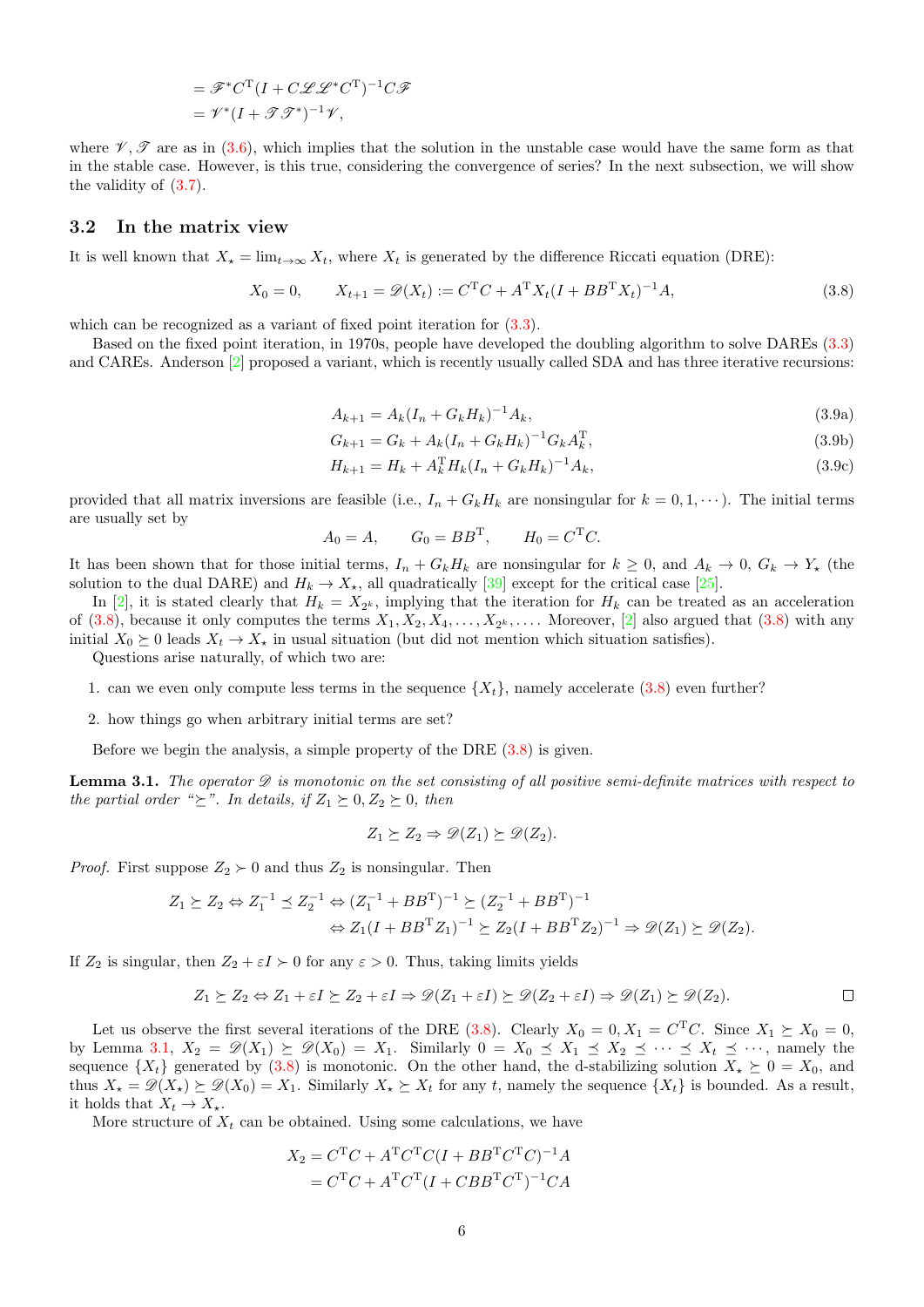$$
= \begin{bmatrix} C \\ CA \end{bmatrix}^{\mathrm{T}} \begin{bmatrix} I & & \\ & I + CBB^{\mathrm{T}}C^{\mathrm{T}} \end{bmatrix}^{-1} \begin{bmatrix} C \\ CA \end{bmatrix}
$$

$$
= \begin{bmatrix} C \\ CA \end{bmatrix}^{\mathrm{T}} \begin{bmatrix} I + \begin{bmatrix} 0 & \\ CB & 0 \end{bmatrix} \begin{bmatrix} 0 & \\ CB & 0 \end{bmatrix}^{\mathrm{T}} \begin{bmatrix} 0 \\ CB & 0 \end{bmatrix}^{-1} \begin{bmatrix} C \\ CA \end{bmatrix}.
$$

This encourages us to use an ansatz  $X_t = V_t^{\mathrm{T}} (I + T_t T_t^{\mathrm{T}})^{-1} V_t$ . Note that this ansatz is always valid because  $X_t \succeq 0$ . The following theorem, namely Theorem [3.1,](#page-6-0) gives one of the detailed forms of the ansatz.

<span id="page-6-0"></span>Theorem 3.1. Write

<span id="page-6-2"></span>
$$
V_{t} = \begin{bmatrix} C \\ CA \\ CA^{2} \\ \vdots \\ CA^{t-1} \end{bmatrix}, \quad T_{t} = \begin{bmatrix} 0 \\ CB & 0 \\ CAB & CB & \ddots \\ \vdots & \ddots & \ddots \\ CA^{t-2}B & \cdots & CAB & CB & 0 \end{bmatrix}, \quad (3.10)
$$

 $T_1 = 0$ . Then the terms of the sequence  $\{X_t\}$  generated by the DRE [\(3.8\)](#page-5-0) are

<span id="page-6-1"></span>
$$
X_t = V_t^{\mathrm{T}} (I + T_t T_t^{\mathrm{T}})^{-1} V_t, \qquad t = 1, 2, \dots.
$$
 (3.11)

Moreover,  $\{X_t\}$  is monotonically nondecreasing, and  $X_t \to X_*$ , the solution of DARE [\(3.3\)](#page-3-2).

*Proof.* The "moreover" part has been illustrated above. Only  $(3.11)$  is proved here.

We have already shown [\(3.11\)](#page-6-1) is correct for  $t = 1, 2$ . Assuming (3.11) is correct for t, we are going to prove it is also correct for  $t + 1$ . By the DRE  $(3.8)$ ,

$$
X_{t+1} = C^{T}C + A^{T}V_{t}^{T} (I + T_{t}T_{t}^{T})^{-1} V_{t} (I + BB^{T}V_{t}^{T} (I + T_{t}T_{t}^{T})^{-1} V_{t})^{-1} A
$$
  
\n
$$
\stackrel{(1.2)}{=} C^{T}C + A^{T}V_{t}^{T} (I + T_{t}T_{t}^{T})^{-1} (I + V_{t}BB^{T}V_{t}^{T} (I + T_{t}T_{t}^{T})^{-1})^{-1} V_{t}A
$$
  
\n
$$
= C^{T}C + A^{T}V_{t}^{T} (I + T_{t}T_{t}^{T} + V_{t}BB^{T}V_{t}^{T})^{-1} V_{t}A
$$
  
\n
$$
= \begin{bmatrix} C \\ V_{t}A \end{bmatrix}^{T} \begin{bmatrix} I \\ I + T_{t}T_{t}^{T} + V_{t}BB^{T}V_{t}^{T} \end{bmatrix}^{-1} \begin{bmatrix} C \\ V_{t}A \end{bmatrix}
$$
  
\n
$$
= \begin{bmatrix} C \\ V_{t}A \end{bmatrix}^{T} \begin{bmatrix} I + \begin{bmatrix} 0 \\ V_{t}B & T_{t} \end{bmatrix} \begin{bmatrix} 0 \\ V_{t}B & T_{t} \end{bmatrix}^{-1} \begin{bmatrix} C \\ V_{t}A \end{bmatrix}
$$
  
\n
$$
= V_{t+1}^{T} (I + T_{t+1}T_{t+1}^{T})^{-1} V_{t+1}.
$$

It is not difficult to discover that Theorem [3.1](#page-6-0) coincides with the decoupled formulae of the dSDA for DAREs introduced in [\[21\]](#page-26-22) at  $t = 2^k$ , which is actually guaranteed by the fact that the sequence  $\{H_k\}$  generated by SDA  $(3.9c)$  is a subsequence of  $\{X_t\}.$ 

One can easily find  $(3.11)$  is the truncated form of  $(3.7)$ , a Toeplitz-structured closed form of  $X_{\star}$ , whose validity for the d-stable case has been proved by the operator theory in Section [3.1.](#page-3-5) Note that under the assumption that A is d-stable,  $V_t$  and  $T_t$ , treated as the truncations of  $\mathcal V$  and  $\mathcal T$ , converges to  $\mathcal V$  and  $\mathcal T$  respectively, by the fact that  $\mathscr{V}, \mathscr{T}$  are bounded linear operators. With the help of operator theory,  $X_t \to X_{\star}$ . To the opposite, for the case that A is not d-stable,  $\mathscr V$  and  $\mathscr T$  are no longer bounded, and it would be difficult to show  $X_t \to X_{\star}$  by the operator theory. However, the matrix analysis reveals that  $X_t \to X_{\star}$ , which implies  $X_{\star}$  indeed has the closed form [\(3.7\)](#page-4-1) in the unstable case.

#### <span id="page-6-3"></span>3.3 Efficient method

Now we acquire the non-iterative form [\(3.11\)](#page-6-1) of  $X_t$ , which allows us to compute the terms  $X_t$  directly for arbitrary t. In the following, we will work on an efficient method to compute  $X_t$  for any given t.

Using the notations for Toeplitz matrices in Section [2,](#page-1-0) we have

$$
T_t = \mathcal{L}_{l \times m} \left( \begin{bmatrix} 0 \\ V_{t-1} B \end{bmatrix} \right) = \begin{bmatrix} 0 & 0 \\ \mathcal{L}_{l \times m} (V_{t-1} B) & 0 \end{bmatrix} = \begin{bmatrix} 0 & 0 \\ V_{t-1} B & T_{t-1} \end{bmatrix}.
$$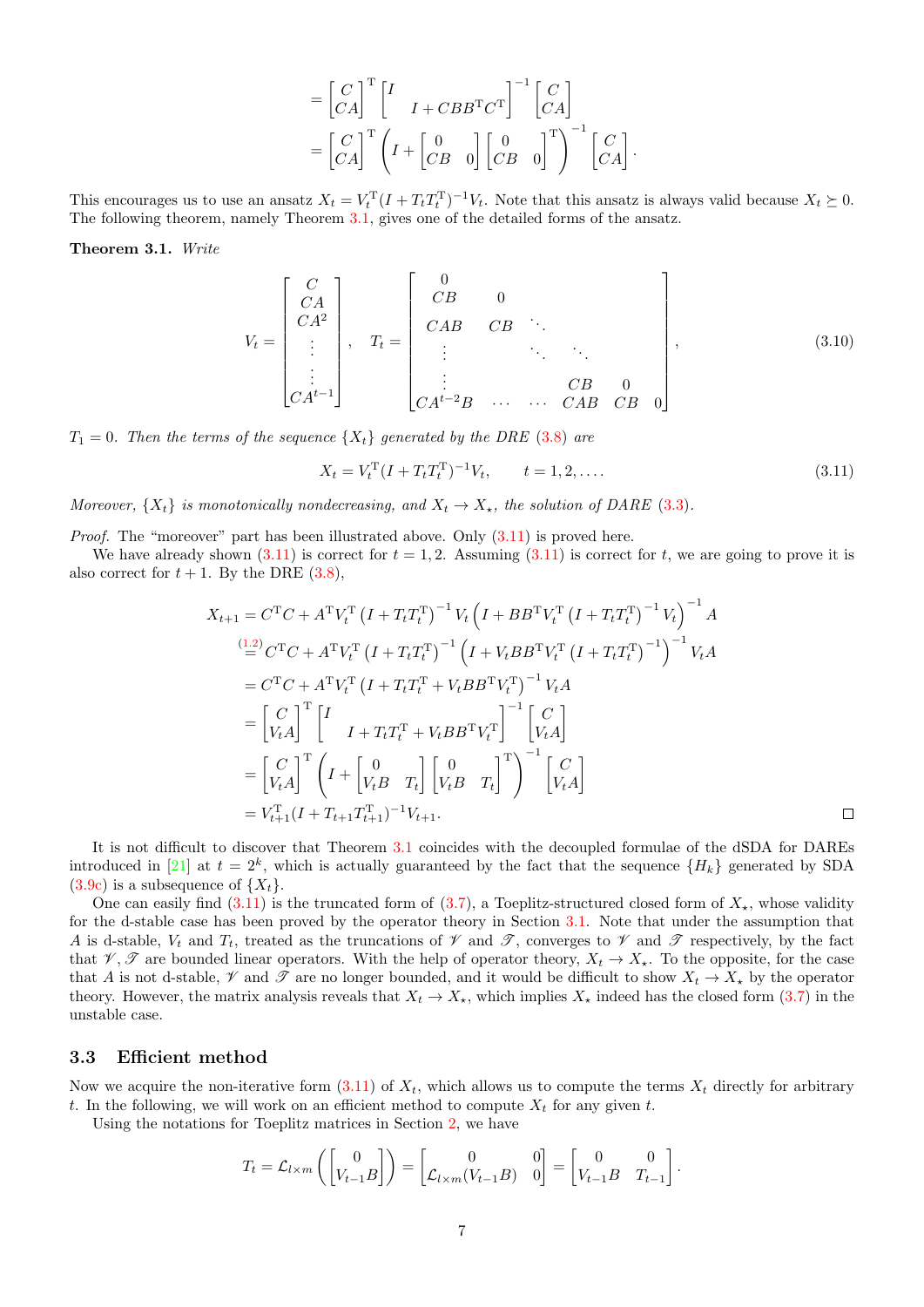Thus,

$$
\mathcal{L}_{l \times m}(V_{t-1}B) \mathcal{L}_{l \times m}(V_{t-1}B)^{\mathrm{T}} = T_{t-1}T_{t-1}^{\mathrm{T}} + V_{t-1}BB^{\mathrm{T}}V_{t-1}^{\mathrm{T}},
$$

and

<span id="page-7-0"></span>
$$
X_t = C^{\mathrm{T}}C + A^{\mathrm{T}}V_{t-1}^{\mathrm{T}} \left[ I + \mathcal{L}_{l \times m}(V_{t-1}B) \mathcal{L}_{l \times m}(V_{t-1}B)^{\mathrm{T}} \right]^{-1} V_{t-1}A. \tag{3.12}
$$

Clearly  $\mathcal{L}_{l \times m}(V_{t-1}B)$  is block-Toeplitz. Hence the results in Section [2](#page-1-0) can be applied.

By Lemma [2.1,](#page-2-0)  $X_t$  can be computed by solving only  $l + m$  rather than n equations.

#### <span id="page-7-1"></span>Theorem 3.2. Let

<span id="page-7-2"></span>
$$
\left[I + \mathcal{L}_{l \times m}(V_{t-1}B) \mathcal{L}_{l \times m}(V_{t-1}B)^{\mathrm{T}}\right] \begin{bmatrix} Q_{2,c} \\ Q_{2,b} \end{bmatrix} = \begin{bmatrix} 0 \\ I_l \end{bmatrix}, \qquad Q_{2,b} \in \mathbb{R}^{l \times l}, \tag{3.13a}
$$

$$
\left[I + \mathcal{L}_{l \times m}(V_{t-1}B) \mathcal{L}_{l \times m}(V_{t-1}B)^{\mathrm{T}}\right] \begin{bmatrix} Q_{3,t} \\ Q_{3,c} \end{bmatrix} = V_{t-1}B, \qquad Q_{3,t} \in \mathbb{R}^{l \times m},\tag{3.13b}
$$

and  $W = I - \begin{bmatrix} Q_{3,t} \\ Q_{3,c} \end{bmatrix}^{\mathrm{T}} V_{t-1}B$ . Then the sequence  $X_t$  defined by  $(3.11)$  can be generated by

<span id="page-7-3"></span>
$$
X_t = \begin{bmatrix} C \\ \Xi_1 \\ \Xi_2 \end{bmatrix}^{\mathrm{T}} \begin{bmatrix} I & (I \otimes Q_{2,b})^{-1} \\ & (I \otimes W)^{-1} \end{bmatrix} \begin{bmatrix} C \\ \Xi_1 \\ \Xi_2 \end{bmatrix},\tag{3.14}
$$

where

$$
\Xi_1 = \mathcal{U}_{l \times l} \left( \begin{bmatrix} Q_{2,c} \\ Q_{2,b} \end{bmatrix} \right)^{\mathrm{T}} V_{t-1} A, \qquad \Xi_2 = \mathcal{U}_{l \times m} \left( \begin{bmatrix} Q_{3,c} \\ 0 \end{bmatrix} \right)^{\mathrm{T}} V_{t-1} A.
$$

*Proof.* By Lemma [2.1](#page-2-0) with  $Y = -(Y^L)^T \leftarrow 0, D_{t-1} = -(D_{t-1}^L)^T \leftarrow V_{t-1}B$ , we have

$$
(I+T_tT_t^{\mathrm{T}})^{-1}=\mathcal{U}_{l\times l}\left(\begin{bmatrix}Q_2\\Q_{2,b}\end{bmatrix}\right)(I\otimes Q_{2,b})^{-1}\mathcal{U}_{l\times l}\left(\begin{bmatrix}Q_2\\Q_{2,b}\end{bmatrix}\right)^{\mathrm{T}}+\mathcal{U}_{l\times m}\left(\begin{bmatrix}Q_3\\0\end{bmatrix}\right)(I\otimes W)^{-1}\mathcal{U}_{l\times m}\left(\begin{bmatrix}Q_3\\0\end{bmatrix}\right)^{\mathrm{T}},
$$

where

$$
\begin{aligned}\n\left[I + \mathcal{L}_{l \times m}(V_{t-1}B) \mathcal{L}_{l \times m}(V_{t-1}B)^{\mathrm{T}}\right] Q_3 &= V_{t-1}B, \quad W = I - Q_3^{\mathrm{T}} V_{t-1}B, \\
\left(I + T_t T_t^{\mathrm{T}}\right) \begin{bmatrix} Q_2 \\ Q_{2,b} \end{bmatrix} &= \begin{bmatrix} 0 \\ I_l \end{bmatrix}, \qquad Q_{2,b} \in \mathbb{R}^{l \times l}.\n\end{aligned}
$$

Note that

$$
(I + T_t T_t^{\mathrm{T}})^{-1} = \begin{bmatrix} I & \left[ I + \mathcal{L}_{l \times m}(V_{t-1} B) \mathcal{L}_{l \times m}(V_{t-1} B)^{\mathrm{T}} \right]^{-1} \end{bmatrix}.
$$

Letting  $Q_2 = \begin{bmatrix} Q_{2,t} \\ Q_{2,c} \end{bmatrix}$  where  $Q_{2,t} \in \mathbb{R}^{l \times l}$ , we have  $Q_{2,t} = 0$  and

 $[I + \mathcal{L}_{l \times m}(V_{t-1}B) \mathcal{L}_{l \times m}(V_{t-1}B)^{\mathrm{T}}]$  $\begin{bmatrix} Q_{2,c} \\ Q_{2,b} \end{bmatrix} = \begin{bmatrix} 0 \\ I_{l} \end{bmatrix}$  $I_l$ .

Write  $Q_3 = \begin{bmatrix} Q_{3,t} \\ Q_{3,c} \end{bmatrix}$  where  $Q_{3,t} \in \mathbb{R}^{l \times m}$ , and then it follows that

<span id="page-7-4"></span>
$$
\begin{split}\n\left[I + \mathcal{L}_{l \times m}(V_{t-1}B) \mathcal{L}_{l \times m}(V_{t-1}B)^{\mathrm{T}}\right]^{-1} \\
= & \mathcal{U}_{l \times l}\left(\begin{bmatrix} Q_{2,c} \\ Q_{2,b} \end{bmatrix}\right) (I \otimes Q_{2,b})^{-1} \mathcal{U}_{l \times l}\left(\begin{bmatrix} Q_{2,c} \\ Q_{2,b} \end{bmatrix}\right)^{\mathrm{T}} + \mathcal{U}_{l \times m}\left(\begin{bmatrix} Q_{3,c} \\ 0 \end{bmatrix}\right) (I \otimes W)^{-1} \mathcal{U}_{l \times m}\left(\begin{bmatrix} Q_{3,c} \\ 0 \end{bmatrix}\right)^{\mathrm{T}}.\n\end{split} \text{the result is a direct consequence of (3.12). }\n\Box
$$

Then the result is a direct consequence of  $(3.12)$ .

Theorem [3.2](#page-7-1) suggests a new algorithm, Algorithm [1,](#page-8-0) to approximate the solution of DAREs. The key is how to fast compute  $Q_{*,*}$ , or equivalently solve the linear systems  $(3.13)$ , and compute the products of  $\mathcal{U}_*(*)^T V_{t-1}A$ . Both are related to the manipulations on block Toeplitz matrices. It is well known that the fast Fourier transform (FFT) can be used to accelerate the calculation with Toeplitz matrices involved, see, e.g., [\[43,](#page-27-1) [28,](#page-26-23) [29\]](#page-26-24) and the references therein.

Some remarks are given below to illustrate the algorithm.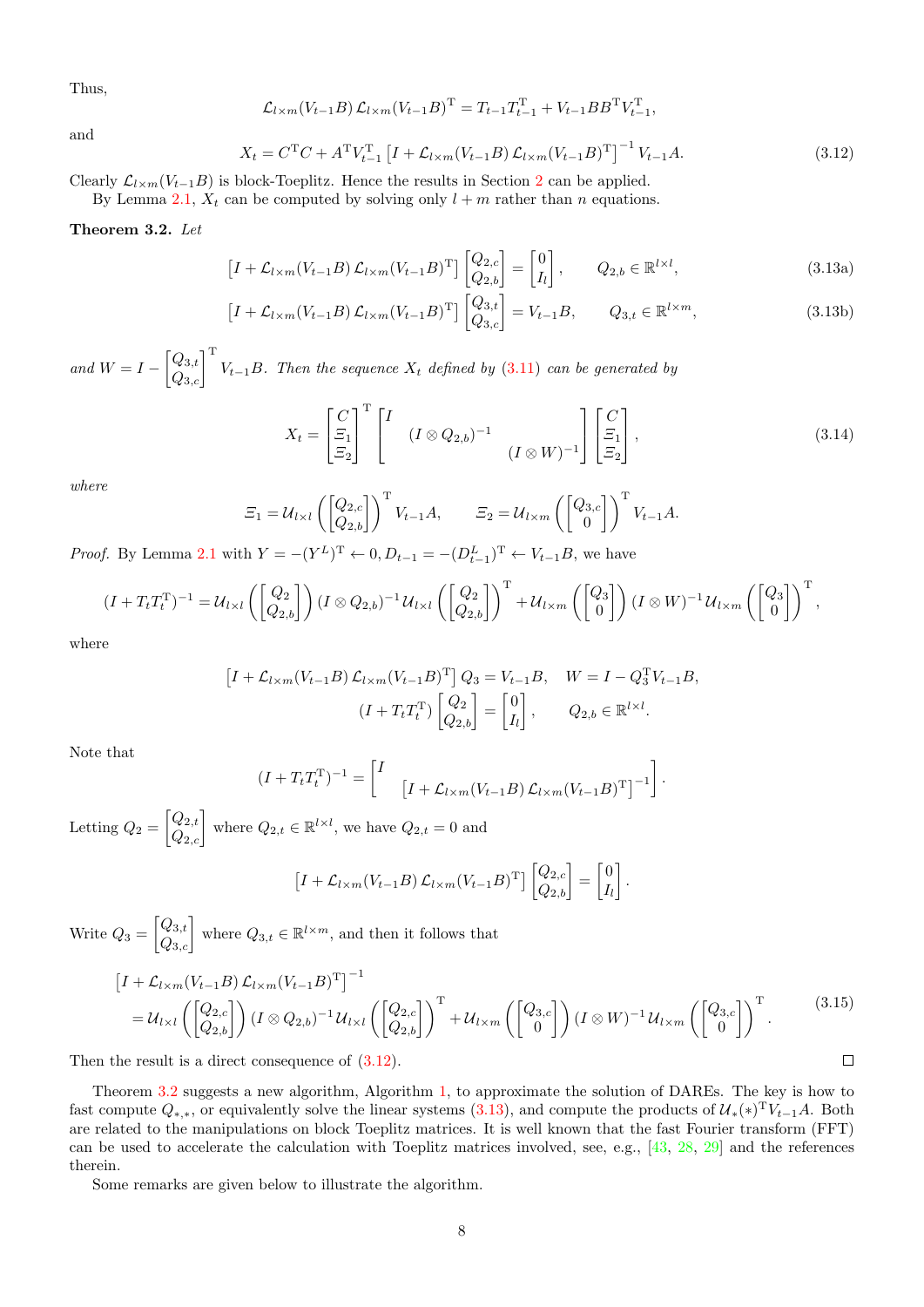#### <span id="page-8-0"></span>Algorithm 1 FFT-based Toeplitz-structured Approximation (FTA) for DAREs

#### **Input:**  $A, B, C$  and  $t$ .

- 1: Compute sequentially  $C \cdot A, CA \cdot A, \ldots, CA^{t-3} \cdot A, CA^{t-2} \cdot A$ , and form  $V_{t-1}$  by stacking C and the first  $t-2$ terms vertically in order, and form  $V_{t-1}A$  by stacking the  $t-1$  terms vertically in order.
- 2: Compute  $V_{t-1}B$ .
- 3: Use Preconditioned Conjugate Gradient method to solve [\(3.13\)](#page-7-2).
- 4: Compute  $W = I \begin{bmatrix} Q_{3,t} \\ Q_{3,c} \end{bmatrix}^T V_{t-1}B$  and then the Cholesky factorizations of  $Q_{2,b} = L_Q L_Q^T$  and  $W = L_W L_W^T$ .

5: Use fast multiplication to obtain  $S_1 = \mathcal{U}_{l \times l} \left( \begin{bmatrix} Q_{2,c} \\ Q_{2,b} \end{bmatrix} L_Q^{-T} \right)$  $\int_{0}^{T} V_{t-1}A$  and  $S_2 = U_{l \times m} \left( \begin{bmatrix} Q_{3,c} \\ 0 \end{bmatrix} \right)$  $\theta$  $L_W^{-T}$  $\bigg\}_{\,}^{\rm T}$   $V_{t-1}A$ , and  $\lceil C \rceil$ 

form 
$$
S = \begin{bmatrix} 0 \\ S_1 \\ S_2 \end{bmatrix}
$$
.

**Output:** S which satisfies  $S^T S \approx X_*$ .

#### Parameter and output

- 1. In order to use FFT, t is usually chosen as powers of 2, namely  $t = 2<sup>k</sup>$ . There is no strategy to determine a proper t in advance. In practice, we may choose a heuristic k, for example  $5-8$ . If the output is a good approximation of the solution, then we stop here; otherwise, we use the output as a new initial guess, and run another round to achieve a better approximation; the process is repeated until convergence, namely some criterion is satisfied. The details and the validity of implementing a new initial guess are discussed in Section [3.4.](#page-9-0)
- 2. Note that  $rank(S) = rank(V_{2^k})$ . Numerically  $V_{2^k}$  probably has rank much less than  $2^k l$ . An obvious clue is that  $V_{2^k}$  contains a power series of A performing on C, and as k goes larger and larger, the terms in it become more and more likely to be linearly dependent. This implies that [\(3.14\)](#page-7-3) is not a compact form. To deal with this, some compression technique may be brought in. This idea needs more discussions on the convergence, which is given in Section [3.4.](#page-9-0)
- 3. In the output, we do not give an approximation of  $X<sub>+</sub>$  directly but its factor, namely a  $t \times n$  matrix S. If some compression technique is used during the process, an approximation of S would have relatively small low row rank, say  $r \ll n$ . Then in practice we only need the products of X and other matrices, for example, in obtaining the optimal control [\(3.2\)](#page-3-6). The setting  $r < n$  makes multiplication with  $X<sub>*</sub>$ 's factor save time and space. This is also considered in many literatures, e.g., [\[11\]](#page-26-11).

**Time complexity** Complexity for S, the factor of  $X_t$ :

- 1. Step 1, compute  $V_{t-1}A$ , namely  $CA, CA^2, ..., CA^{t-1}$ , in  $(t-1)(2n-1)nl$  flops.
- 2. Step 2, compute  $V_{t-1}B$  in  $(t-1)(2n-1)lm$  flops.
- 3. Step 3, use M-step PCG (Ntl ln l for fast multiplication), to compute  $Q_{*,*}$ , in  $O(MNtl[\ln^2 t + \ln(t)](l+m))$ flops.
- 4. Step 4, compute W in  $(2tl 1)\frac{m(m+1)}{2} + m$  flops, and  $L_Q, L_W, \widetilde{D}_Q, \widetilde{D}_W$  in  $\frac{2}{3}l(l-1)(l+4)$  flops.
- 5. Step 5, compute  $\begin{bmatrix} Q_{2,c} \\ Q_{2,b} \end{bmatrix} L_Q^{-T}, \begin{bmatrix} Q_{3,c} \\ 0 \end{bmatrix}$  $\overline{0}$  $\left[ L_W^{-T} \text{ in } t l^3 + (t-1) l m^2 \text{ flops}; \text{ compute } S_1, S_2 \text{ in } O(2Nntl \ln l) \text{ flops}. \right]$
- 6. To sum up, assuming  $l \ll n, m \ll n$  and omitting lower order terms, the total complexity is  $2ln^2 t + 2lmnt$  $O(MNl(l+m)t\ln^{2} t + 2Nltn \ln l) = O(t(n^{2} + \ln^{2} t))$  flops.
- 7. Suppose A is sparse, and the number of nonzero entries is  $n(z)$ . Only Step 1 is different, and the total complexity is  $O(lt \text{ nnz}(A) + lmt + MNl(l+m)t \ln^2 t + 2Nltn \ln l) = O(t(\text{nnz}(A) + n + \ln^2 t))$  flops.

#### Space complexity

- 1. Step 1, store  $V_{t-1}A$  in  $(t-1)nl$  units.
- 2. Step 2, store  $V_{t-1}B$  in  $(t-1)lm$  units.
- 3. Step 3, store  $Q_{*,*}$  in  $(t-1)l(l+m)$  units.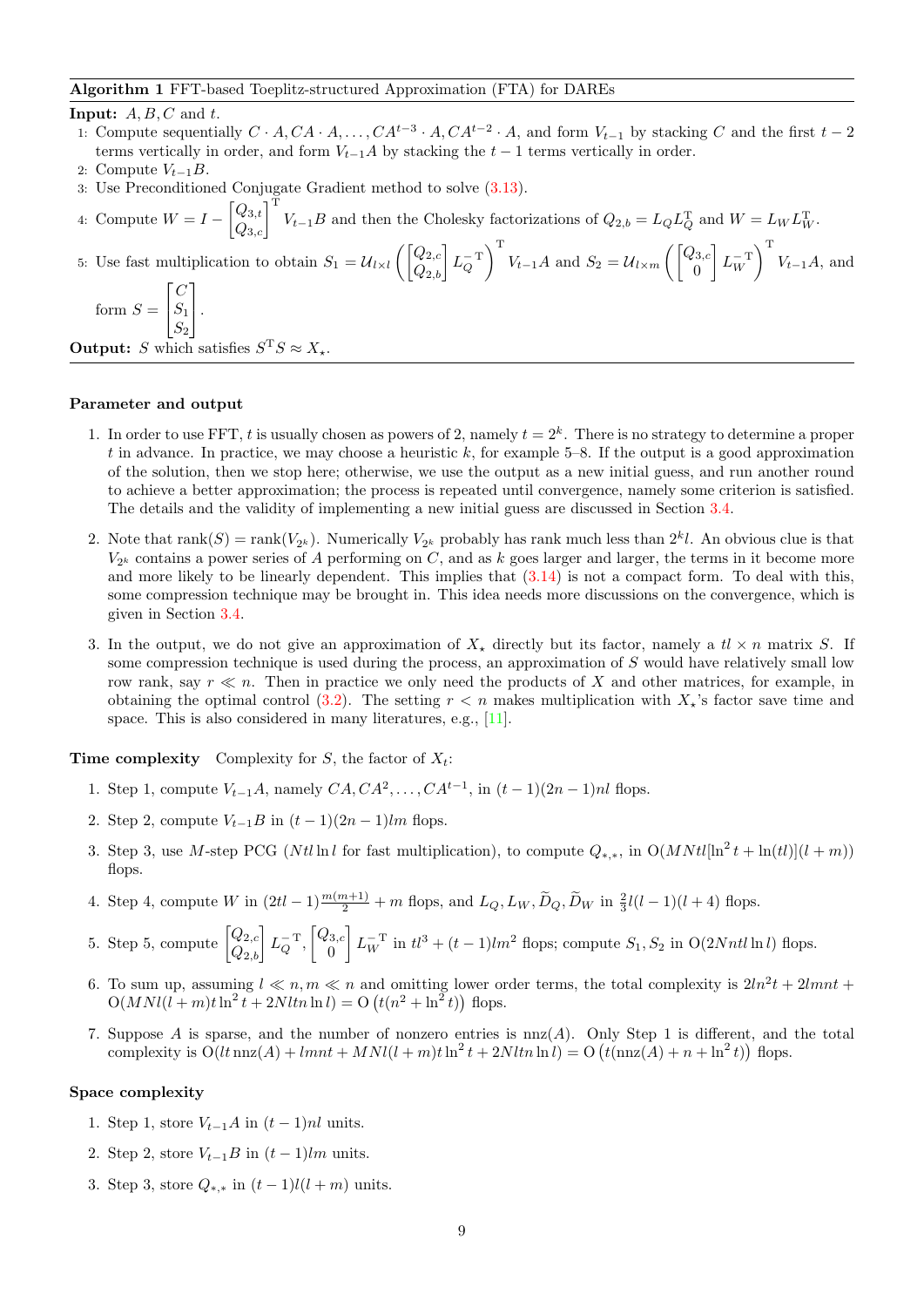- 4. Step 4, store W and then  $L_W$ ,  $L_Q$  in part of the storage for  $V_{t-1}B$ . (The storage is enough and no extra units are needed because the three matrices need in total  $m(m+1)/2 + l(l+1)/2$  units, which is less than  $(t-1)lm$ .)
- 5. Step 5, store  $S_2$  in the storage for  $V_{t-1}B$  and additional storage, consuming in total  $(t-1)ln$  units; store  $S_1$  in the storage for  $V_{t-1}A$ .
- 6. to sum up, the total storage is  $(t-1)l(2n+l+m) = O(tn)$  units.

#### <span id="page-9-0"></span>3.4 Arbitrary initial term

In this subsection, we consider [\(3.8\)](#page-5-0) with an arbitrary initial  $X_0 = \Gamma^T \Gamma \succeq 0$ :

<span id="page-9-2"></span>
$$
X_0 = \Gamma^{\mathrm{T}} \Gamma, \qquad X_{t+1} = \mathcal{D}(X_t) = C^{\mathrm{T}} C + A^{\mathrm{T}} X_t (I + BB^{\mathrm{T}} X_t)^{-1} A. \tag{3.8'}
$$

Theorem 3.3. Write

<span id="page-9-1"></span> $\varUpsilon_t = \begin{bmatrix} A^{t-1}B & \cdots & AB & B \end{bmatrix}.$ 

Then the sequence  $\{X_t\}$  generated by  $(3.8')$  $(3.8')$  is given by

$$
X_t = \begin{bmatrix} V_t \\ \Gamma A^t \end{bmatrix}^{\mathrm{T}} \left( I + \begin{bmatrix} T_t \\ \Gamma \gamma_t \end{bmatrix} \begin{bmatrix} T_t \\ \Gamma \gamma_t \end{bmatrix}^{\mathrm{T}} \right)^{-1} \begin{bmatrix} V_t \\ \Gamma A^t \end{bmatrix},\tag{3.16}
$$

where  $V_t, T_t$  is defined by  $(3.10)$ .

**Remark 3.1.** Note that [\(3.16\)](#page-9-2) coincides with [\(3.11\)](#page-6-1) at  $\Gamma = 0$ .

*Proof.* First examine  $X_1$ .

$$
\begin{bmatrix} C \\ \Gamma A \end{bmatrix}^{\mathrm{T}} \left( I + \begin{bmatrix} 0 \\ \Gamma B \end{bmatrix} \begin{bmatrix} 0 \\ \Gamma B \end{bmatrix}^{\mathrm{T}} \right)^{-1} \begin{bmatrix} C \\ \Gamma A \end{bmatrix} = C^{\mathrm{T}}C + A^{\mathrm{T}}\Gamma^{\mathrm{T}}(I + TBB^{\mathrm{T}}\Gamma)^{-1}\Gamma A
$$

$$
= C^{\mathrm{T}}C + A^{\mathrm{T}}\Gamma^{\mathrm{T}}\Gamma(I + BB^{\mathrm{T}}\Gamma^{\mathrm{T}}\Gamma)^{-1}A = X_1.
$$

Then examine the recursion.

$$
C^{T}C + A^{T}X_{t}(I + BB^{T}X_{t})^{-1}A
$$
\n
$$
= C^{T}C + A^{T}\begin{bmatrix} V_{t} \\ I^{H} \end{bmatrix}^{T}\begin{bmatrix} I + \begin{bmatrix} T_{t} \\ I^{H} \end{bmatrix} \begin{bmatrix} T_{t} \\ I^{H} \end{bmatrix}^{T}\end{bmatrix}^{-1}\begin{bmatrix} V_{t} \\ I^{H} \end{bmatrix}^{T}\begin{bmatrix} V_{t} \\ I^{H} \end{bmatrix}^{T}\begin{bmatrix} I + BB^{T}\begin{bmatrix} V_{t} \\ I^{H} \end{bmatrix}^{T}\begin{bmatrix} T_{t} \\ I^{H} \end{bmatrix}^{T}\end{bmatrix}^{-1}\begin{bmatrix} V_{t} \\ I^{H} \end{bmatrix}
$$
\n
$$
= C^{T}C + A^{T}\begin{bmatrix} V_{t} \\ I^{H} \end{bmatrix}^{T}\begin{bmatrix} I + \begin{bmatrix} T_{t} \\ I^{H} \end{bmatrix} \begin{bmatrix} T_{t} \\ I^{H} \end{bmatrix}^{T} + \begin{bmatrix} V_{t} \\ I^{H} \end{bmatrix} BB^{T}\begin{bmatrix} V_{t} \\ I^{H} \end{bmatrix}^{T}\end{bmatrix}^{-1}\begin{bmatrix} V_{t} \\ I^{H} \end{bmatrix}A
$$
\n
$$
= \begin{bmatrix} C \\ V_{t}A \\ I^{H+1} \end{bmatrix}^{T}\begin{bmatrix} I \\ I + \begin{bmatrix} T_{t} \\ I^{H} \end{bmatrix} \begin{bmatrix} T_{t} \\ I^{H} \end{bmatrix}^{T} + \begin{bmatrix} V_{t}B \\ I^{H}B \end{bmatrix} \begin{bmatrix} V_{t}B \\ I^{H}B \end{bmatrix}^{T}\end{bmatrix}^{-1}\begin{bmatrix} C \\ I^{H}A^{t} \end{bmatrix}
$$
\n
$$
= \begin{bmatrix} V_{t+1} \\ I^{H+1} \end{bmatrix}^{T}\begin{bmatrix} I + \begin{bmatrix} 0 & 0 \\ V_{t}B & T_{t} \\ I^{H}B & I^{H} \end{bmatrix} \begin{bmatrix} 0 & 0 \\ I^{H}B & I^{H} \end{bmatrix}^{T}\end{bmatrix}^{-1}\begin{bmatrix} V_{t+1} \\ I^{H+1} \end{bmatrix}
$$
\n

**Theorem 3.4.** Let  $Q_{2,c}, Q_{2,b}, Q_{3,t}, Q_{3,c}, W, \Xi_1, \Xi_2$  as in Theorem [3.2.](#page-7-1) Then the sequence  $X_t$  defined by [\(3.16\)](#page-9-2) can be generated by

$$
X_t = \begin{bmatrix} C \\ \Xi_1 \\ \Xi_2 \\ \Xi_r \end{bmatrix}^{\mathrm{T}} \begin{bmatrix} I & (I \otimes Q_{2,b})^{-1} \\ & (I \otimes W)^{-1} \\ & (I \otimes W)^{-1} \\ & W_r^{-1} \end{bmatrix} \begin{bmatrix} C \\ \Xi_1 \\ \Xi_2 \\ \Xi_r \end{bmatrix},
$$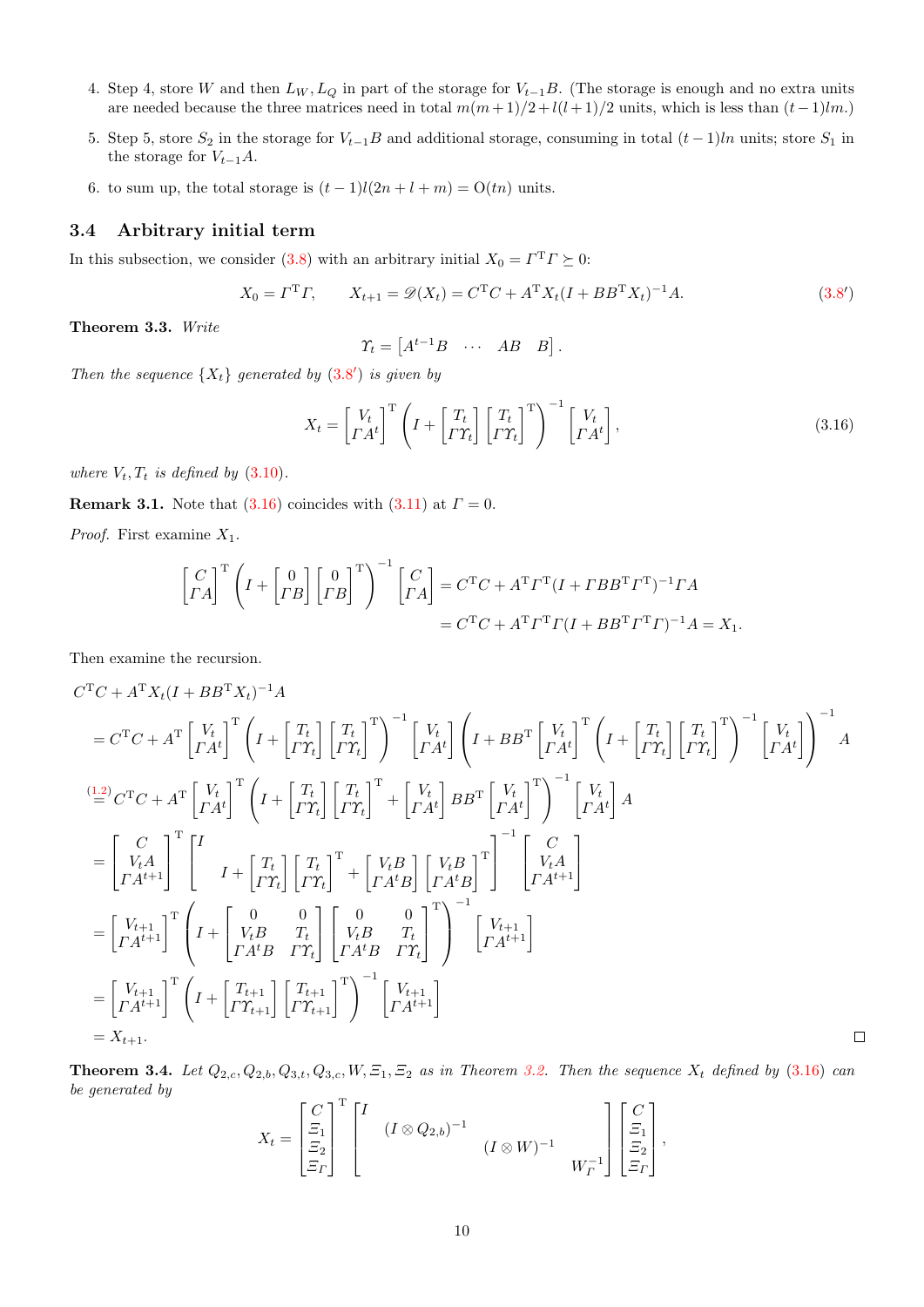where

$$
W_{\Gamma} = I + \Gamma \Upsilon_t \Upsilon_t^{\mathsf{T}} \Gamma^{\mathsf{T}} - \Xi_{1,\Gamma}^{\mathsf{T}} (I \otimes Q_{2,b})^{-1} \Xi_{1,\Gamma} - \Xi_{2,\Gamma}^{\mathsf{T}} (I \otimes W)^{-1} \Xi_{2,\Gamma},
$$
  

$$
\Xi_{\Gamma} = \Gamma A^t - \Xi_{1,\Gamma}^{\mathsf{T}} (I \otimes Q_{2,b})^{-1} \Xi_1 - \Xi_{2,\Gamma}^{\mathsf{T}} (I \otimes W)^{-1} \Xi_2,
$$

and

$$
\Xi_{1,\Gamma} = \mathcal{U}_{l\times l}\left(\begin{bmatrix} Q_{2,c} \\ Q_{2,b} \end{bmatrix}\right)^{\mathrm{T}} \mathcal{L}_{l\times m}(V_{t-1}B) \Upsilon_{t-1}^{\mathrm{T}} A^{\mathrm{T}} \Gamma^{\mathrm{T}}, \qquad \Xi_{2,\Gamma} = \mathcal{U}_{l\times m}\left(\begin{bmatrix} Q_{3,c} \\ 0 \end{bmatrix}\right)^{\mathrm{T}} \mathcal{L}_{l\times m}(V_{t-1}B) \Upsilon_{t-1}^{\mathrm{T}} A^{\mathrm{T}} \Gamma^{\mathrm{T}}.
$$

Proof. By [\(3.16\)](#page-9-2),

$$
X_t = \begin{bmatrix} V_t \\ \Gamma A^t \end{bmatrix}^{\mathrm{T}} \begin{bmatrix} I + T_t T_t^{\mathrm{T}} & T_t T_t^{\mathrm{T}} T^{\mathrm{T}} \\ \Gamma T_t T_t^{\mathrm{T}} & I + \Gamma T_t T_t^{\mathrm{T}} T^{\mathrm{T}} \end{bmatrix}^{-1} \begin{bmatrix} V_t \\ \Gamma A^t \end{bmatrix}
$$
  
\n
$$
= (*)^{\mathrm{T}} \begin{bmatrix} I + T_t T_t^{\mathrm{T}} \\ I + \Gamma T_t T_t^{\mathrm{T}} \end{bmatrix} \begin{bmatrix} I + T_t T_t^{\mathrm{T}} \\ I + \Gamma T_t T_t^{\mathrm{T}} T^{\mathrm{T}} - \Gamma T_t T_t^{\mathrm{T}} (I + T_t T_t^{\mathrm{T}})^{-1} T_t T_t^{\mathrm{T}} T^{\mathrm{T}} \end{bmatrix}^{-1} \begin{bmatrix} I \\ -\Gamma T_t T_t^{\mathrm{T}} (I + T_t T_t^{\mathrm{T}})^{-1} & I \end{bmatrix} \begin{bmatrix} V_t \\ \Gamma A^t \end{bmatrix}
$$
  
\n
$$
= \begin{bmatrix} V_t \\ \Xi_T \end{bmatrix}^{\mathrm{T}} \begin{bmatrix} I + T_t T_t^{\mathrm{T}} \\ I + \Gamma T_t T_t^{\mathrm{T}} T^{\mathrm{T}} - \Gamma T_t T_t^{\mathrm{T}} (I + T_t T_t^{\mathrm{T}})^{-1} T_t T_t^{\mathrm{T}} T^{\mathrm{T}} \end{bmatrix}^{-1} \begin{bmatrix} V_t \\ \Xi_T \end{bmatrix}
$$
  
\n
$$
= V_t^{\mathrm{T}} (I + T_t T_t^{\mathrm{T}})^{-1} V_t + \Xi_T^{\mathrm{T}} \begin{bmatrix} I + \Gamma T_t T_t^{\mathrm{T}} T^{\mathrm{T}} - \Gamma T_t T_t^{\mathrm{T}} (I + T_t T_t^{\mathrm{T}})^{-1} T_t T_t^{\mathrm{T}} T^{\mathrm{T}} \end{bmatrix}^{-1} \Xi_T,
$$

where  $\mathcal{Z}_\Gamma = \Gamma A^t - \Gamma \Upsilon_t T_t^{\mathrm{T}} (I + T_t T_t^{\mathrm{T}})^{-1} V_t$  and  $*$  is used to indicate the same part limited by the symmetry. Similarly to [\(3.12\)](#page-7-0), by [\(3.15\)](#page-7-4), writing  $\mathcal{L} = \mathcal{L}_{l \times m}(V_{t-1}B)$ , it can be simplified to

$$
X_t = C^{\mathrm{T}}C + A^{\mathrm{T}}V_{t-1}^{\mathrm{T}} \left[I + \mathcal{L} \mathcal{L}^{\mathrm{T}}\right]^{-1} V_{t-1} A + \Xi_r^{\mathrm{T}} \left[I + \Gamma \Upsilon_t \Upsilon_t^{\mathrm{T}} \Gamma^{\mathrm{T}} - \Gamma A \Upsilon_{t-1} \mathcal{L}^{\mathrm{T}} (I + \mathcal{L} \mathcal{L}^{\mathrm{T}})^{-1} \mathcal{L} \Upsilon_{t-1}^{\mathrm{T}} A^{\mathrm{T}} \Gamma^{\mathrm{T}}\right]^{-1} \Xi_r
$$
  
=  $C^{\mathrm{T}}C + \Xi_1^{\mathrm{T}} (I \otimes Q_{2,b})^{-1} \Xi_1 + \Xi_2^{\mathrm{T}} (I \otimes W)^{-1} \Xi_2$   
+  $\Xi_r^{\mathrm{T}} \left[I + \Gamma \Upsilon_t \Upsilon_t^{\mathrm{T}} \Gamma^{\mathrm{T}} - \Xi_{1,r}^{\mathrm{T}} (I \otimes Q_{2,b})^{-1} \Xi_{1,r} - \Xi_{2,r}^{\mathrm{T}} (I \otimes W)^{-1} \Xi_{2,r}\right]^{-1} \Xi_r$ ,

where

$$
\begin{aligned} \n\varXi_{\Gamma} &= \Gamma A^t - \Gamma A \Upsilon_{t-1} \mathcal{L}^{\mathrm{T}} (I + \mathcal{L} \mathcal{L}^{\mathrm{T}})^{-1} V_{t-1} A \\ \n&= \Gamma A^t - \Xi_{1,\Gamma}^{\mathrm{T}} (I \otimes Q_{2,b})^{-1} \Xi_1 - \Xi_{2,\Gamma}^{\mathrm{T}} (I \otimes W)^{-1} \Xi_2. \n\end{aligned} \tag{}
$$

Note that the product of two lower triangular block-Toeplitz matrices is still a lower triangular block-Toeplitz matrix. Hence writing  $\mathcal{Z}_1 = \begin{bmatrix} \mathcal{Z}_{1,c} \\ \mathcal{Z}_{1,b} \end{bmatrix}$  where  $\mathcal{Z}_{1,b} \in \mathbb{R}^{l \times n}$ ,

$$
\mathcal{U}_{l \times l} \left( \begin{bmatrix} Q_{2,c} \\ Q_{2,b} \end{bmatrix} \right)^{\mathrm{T}} \mathcal{L}_{l \times m}(V_{t-1}B) = \mathcal{U}_{l \times l} \left( \begin{bmatrix} Q_{2,c} \\ Q_{2,b} \end{bmatrix} \right)^{\mathrm{T}} \left[ I \otimes (CB) + \mathcal{L}_{l \times m} \left( \begin{bmatrix} 0 \\ V_{t-2}A \end{bmatrix} \right) I \otimes B \right]
$$

$$
= \mathcal{U}_{l \times l} \left( \begin{bmatrix} Q_{2,c} \\ Q_{2,b} \end{bmatrix} \right)^{\mathrm{T}} I \otimes (CB) + \mathcal{L}_{l \times n} \left( \begin{bmatrix} 0 \\ \Xi_{1,c} \end{bmatrix} \right) I \otimes B,
$$

$$
= \mathcal{U}_{l \times l} \left( (CB)^{\mathrm{T}} \begin{bmatrix} Q_{2,c} \\ Q_{2,b} \end{bmatrix} \right)^{\mathrm{T}} + \mathcal{L}_{l \times m} \left( \begin{bmatrix} 0 \\ \Xi_{1,c} \end{bmatrix} B \right).
$$

Similarly, writing  $\mathcal{Z}_2 = \begin{bmatrix} \mathcal{Z}_{2,c} \\ \mathcal{Z}_{2,b} \end{bmatrix}$  where  $\mathcal{Z}_{2,b} \in \mathbb{R}^{l \times n}$ ,

$$
\mathcal{U}_{l\times l}\left(\begin{bmatrix}Q_{3,c}\\0\end{bmatrix}\right)^{T}\mathcal{L}_{l\times m}(V_{t-1}B)=\mathcal{U}_{l\times l}\left((CB)^{T}\begin{bmatrix}Q_{3,c}\\0\end{bmatrix}\right)^{T}+\mathcal{L}_{l\times m}\left(\begin{bmatrix}0\\ \Xi_{2,c}\end{bmatrix}B\right).
$$

These can be used to reduce calculations for  $\Xi_{1,\Gamma}$  and  $\Xi_{2,\Gamma}$ .

What kind of the initial  $\Gamma$  makes the iteration  $(3.8')$  $(3.8')$  converge? Lemma [3.2](#page-10-0) gives an easy sufficient condition, which can be immediately applied to Algorithm [1,](#page-8-0) and settles thorny situation where t must keep small, as is declared in the illustration on the parameter and output for Algorithm [1](#page-8-0) in Section [3.3.](#page-6-3)

<span id="page-10-0"></span>**Lemma 3.2.** The unique positive semi-definite d-stabilizing solution  $X_{\star}$  of the DARE [\(3.3\)](#page-3-2) is an attractor (i.e., asymptotically stable fixed point) of the DRE  $(3.8)$  or  $(3.8')$  $(3.8')$ . Moreover, any symmetric matrix X satisfying either following condition lies in its attraction basin: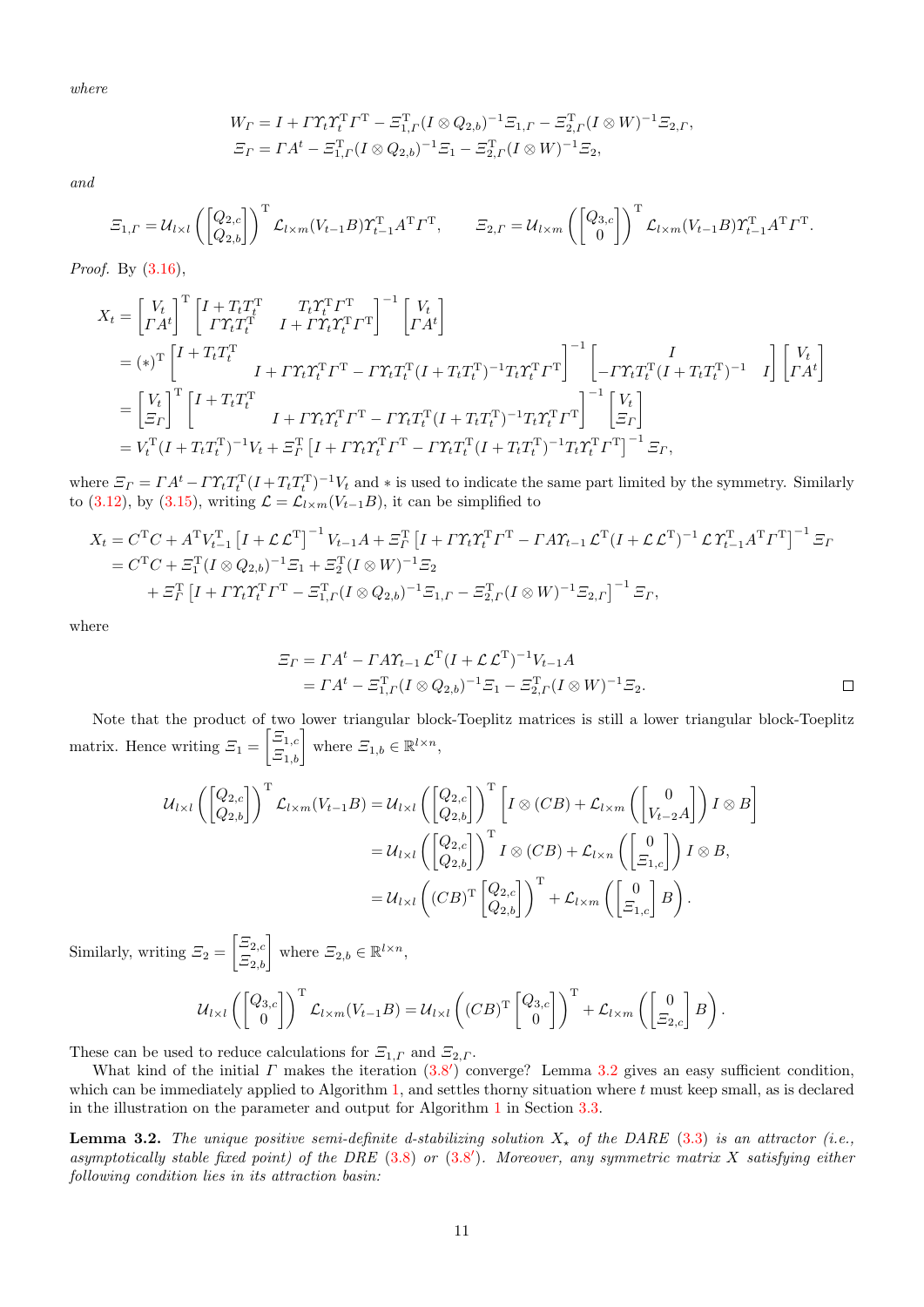1.  $0 \preceq X \preceq X_*$ ;

$$
\text{2. } \rho(B^{\mathrm{T}}(X - X_{\star})B) \leq 1 - \rho(A_{X_{\star}}).
$$

As a result,  $(3.8')$  $(3.8')$  with the matrix above as its initial term converges to  $X_{\star}$ .

Proof. First calculate the differentials.

$$
d\mathcal{D}(X) = A^{T} dX (I + BB^{T} X)^{-1} A + A^{T} X d((I + BB^{T} X)^{-1}) A
$$
  
=  $A^{T} dX (I + BB^{T} X)^{-1} A - A^{T} X (I + BB^{T} X)^{-1} BB^{T} dX (I + BB^{T} X)^{-1} A$   
=  $A^{T} [I - X (I + BB^{T} X)^{-1} BB^{T}] dX (I + BB^{T} X)^{-1} A$   
=  $A^{T} (I + XBB^{T})^{-1} dX (I + BB^{T} X)^{-1} A$   
=  $A_{X}^{T} dX A_{X}$ ,

where  $A_X$  is the closed loop matrix. In order to avoid the appearance of 4th-order tensor, we use vectorization to obtain

$$
d(\text{vec } \mathscr{D}(x)) = A_X^{\mathrm{T}} \otimes A_X^{\mathrm{T}} d(\text{vec } X) \quad \text{and} \quad \frac{d(\text{vec } \mathscr{D}(x))}{d(\text{vec } X)} = A_X^{\mathrm{T}} \otimes A_X^{\mathrm{T}}.
$$

Since  $X_{\star}$  is d-stabilizing,  $\rho(A_{X_{\star}})$  < 1 and thus the Fréchet derivative at  $X_{\star}$  has norm less than 1, which guarantees  $X_{\star}$  is an attractor.

For the first kind of matrices, by Lemma [3.1,](#page-5-1)  $X_{\star} = \mathscr{D}^{t}(X_{\star}) \succeq \mathscr{D}^{t}(X) \succeq \mathscr{D}^{t}(0) \to X_{\star}$ , which forces  $\mathscr{D}^{t}(X) \to X_{\star}$ . For the second one, the only thing to be needed is the Fréchet derivative at  $X$  has norm less than 1. Writing  $X - X_{\star} = \Delta$  and using an norm induced by some vector norm,

$$
||(I + BB^{T}X)^{-1}A|| = ||[I + (I + BB^{T}X_{\star})^{-1}BB^{T}\Delta]^{-1}(I + BB^{T}X_{\star})^{-1}A||
$$
  
\n
$$
\leq ||[I + (I + BB^{T}X_{\star})^{-1}BB^{T}\Delta]^{-1}||||(I + BB^{T}X_{\star})^{-1}A||
$$
  
\n
$$
\leq \frac{||I||}{1 - ||(I + BB^{T}X_{\star})^{-1}BB^{T}\Delta||} ||(I + BB^{T}X_{\star})^{-1}A||
$$
  
\n
$$
\leq \frac{||A_{X_{\star}}||}{1 - ||(I + BB^{T}X_{\star})^{-1}||||BB^{T}\Delta||}
$$
  
\n
$$
\leq \frac{||A_{X_{\star}}||}{1 - ||BB^{T}X_{\star})^{-1}||||BB^{T}\Delta||}
$$

which is less than 1, as long as  $\rho(B^T \Delta B) = \rho(B B^T \Delta) \leq 1 - \rho(A_{X_\star}).$ 

According to Lemma [3.2,](#page-10-0) the compression technique can be used in Algorithm [1](#page-8-0) without breaking its convergence. We roughly describe the process here: after performing Algorithm [1](#page-8-0) for a small/mid t, a truncation technique (e.g., SVD/QR) is used on S to produce  $S'_X = \Gamma$ ; then [\(3.16\)](#page-9-2) is used to generate a new approximation; repeat this process until convergence. To decrease the number of calculations, the same  $t$  is used in each outer iteration.

# <span id="page-11-0"></span>4 CARE

Given a linear time-invariant control system in continuous-time:

$$
\dot{x}(t) = Ax(t) + Bu(t),
$$
  

$$
y(t) = Cx(t),
$$

where  $A \in \mathbb{R}^{n \times n}, B \in \mathbb{R}^{n \times m}, C \in \mathbb{R}^{l \times n}$ . Suppose the following condition holds through out this section:

$$
({\cal A},{\cal B})
$$
 is c-stabilizable and  $({\cal C},{\cal A})$  is c-detectable,

or equivalently,  $\text{rank}([A - \lambda I \quad BB^T]) = \text{rank}([A^T - \lambda I \quad C^T C]) = n$  for any  $\lambda \in \mathbb{C} \setminus \mathbb{C}_-$ , where  $\mathbb{C}_-$  is the open left half complex plane.

Its linear-quadratic optimal control can be expressed as

$$
\arg\min_{u(t)} \int_0^\infty \left[ y(t)^{\mathrm{T}} y(t) + u(t)^{\mathrm{T}} u(t) \right] \mathrm{d}t = -B^{\mathrm{T}} X_\star x(t),
$$

where  $X_{\star}$  is the unique symmetric positive semi-definite c-stabilizing solution X of the CARE [\[12,](#page-26-3) [14,](#page-26-9) [34,](#page-26-18) [39\]](#page-26-19):

<span id="page-11-1"></span>
$$
\mathcal{C}(X) := A^{\mathrm{T}}X + XA - XBB^{\mathrm{T}}X + C^{\mathrm{T}}C = 0.
$$
\n
$$
(4.1)
$$

Here a solution X is called c-stabilizing, if the closed loop matrix  $A_X = A - BB^{\mathrm{T}}X$  is c-stable, namely all of its eigenvalues lie in the open left half complex plane C−.

 $\Box$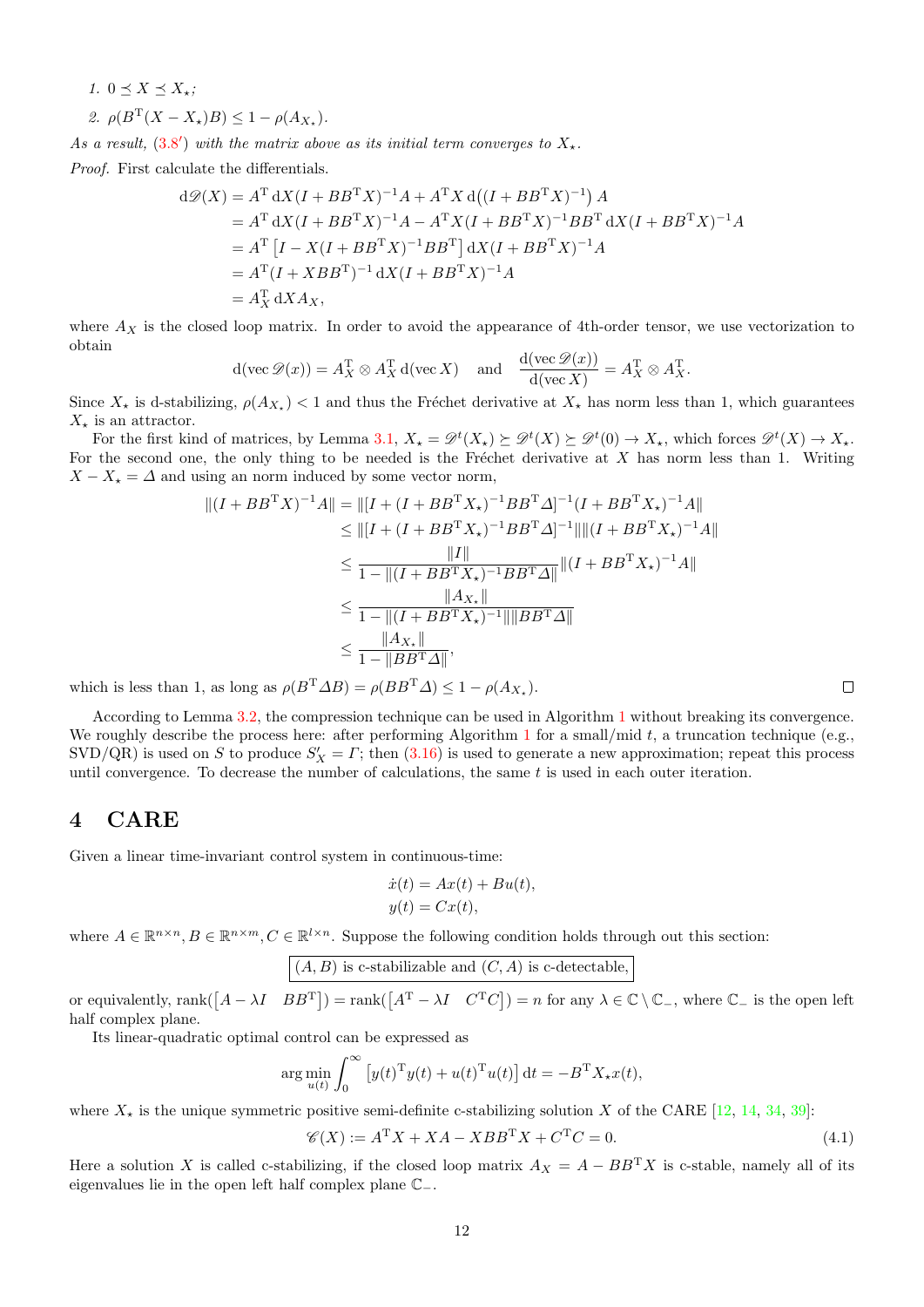#### <span id="page-12-2"></span>4.1 FTA and its equivalence to many other methods

Many numerical methods to solve CAREs are based on performing Cayley transformation on the associated Hamiltonian matrix

$$
\mathcal{H} = \begin{bmatrix} A & BB^{\mathrm{T}} \\ C^{\mathrm{T}}C & -A^{\mathrm{T}} \end{bmatrix}.
$$

For example, the SDA [\(3.9\)](#page-5-3) for DAREs is also valid for CAREs. If the initial terms are set by

$$
A_0 = I + 2\gamma K_{\gamma}^{-T}, \qquad G_0 = 2\gamma \widehat{A}_{\gamma}^{-1} B B^{\rm T} K_{\gamma}^{-1}, \qquad H_0 = 2\gamma K_{\gamma}^{-1} C^{\rm T} C \widehat{A}_{\gamma}^{-1},
$$

where  $\widehat{A}_{\gamma} = A - \gamma I, \gamma > 0$  and  $K_{\gamma} = \widehat{A}_{\gamma}^{T} + C^{T} C \widehat{A}_{\gamma}^{-1} B B^{T}$ , then  $I_{n} + G_{k} H_{k}$  are nonsingular for  $k \geq 0$ , and it holds that  $A_k \to 0$ ,  $G_k \to Y_*$  (the solution to the dual CARE) and  $H_k \to X_*$ , all quadratically [\[37\]](#page-26-25). The terms  $A_0, G_0, H_0$ are given by the Cayley transformation  $\mathcal{H} \mapsto (\mathcal{H} + \gamma I)(\mathcal{H} - \gamma I)^{-1}$ .

Since the recursion of SDAs for DAREs and CAREs are the same, comparing the initial terms, it is clear that the SDA for CAREs is calculating a subsequence generated by this DRE:

<span id="page-12-0"></span>
$$
X_0 = 0, \qquad X_{t+1} = H_0 + A_0^{\mathrm{T}} X_t (I + G_0 X_t)^{-1} A_0. \tag{4.2}
$$

Write  $Y_{\gamma} = C \widehat{A}_{\gamma}^{-1} B$ ,  $B_{\gamma} = \sqrt{2\gamma} \widehat{A}_{\gamma}^{-1} B (I + Y_{\gamma}^{\mathrm{T}} Y_{\gamma})^{-1/2}$ ,  $C_{\gamma} = \sqrt{2\gamma} (I + Y_{\gamma} Y_{\gamma}^{\mathrm{T}})^{-1/2} C \widehat{A}_{\gamma}^{-1}$ ,  $A_{\gamma} = I + 2\gamma \widehat{A}_{\gamma}^{-1} - B_{\gamma} Y_{\gamma}^{\mathrm{T}} C_{\gamma}$ , and then

$$
G_0 = 2\gamma \widehat{A}_{\gamma}^{-1} BB^{\mathrm{T}} (\widehat{A}_{\gamma}^{\mathrm{T}} + C^{\mathrm{T}} C \widehat{A}_{\gamma}^{-1} BB^{\mathrm{T}})^{-1} = 2\gamma \widehat{A}_{\gamma}^{-1} B (I + B^{\mathrm{T}} \widehat{A}_{\gamma}^{-\mathrm{T}} C^{\mathrm{T}} C \widehat{A}_{\gamma}^{-1} B)^{-1} B^{\mathrm{T}} \widehat{A}_{\gamma}^{-\mathrm{T}} = B_{\gamma} B_{\gamma}^{\mathrm{T}},
$$

and similarly  $H_0 = C_{\gamma}^{\mathrm{T}} C_{\gamma}$ ,  $A_0 = A_{\gamma}$ . The DRE [\(4.2\)](#page-12-0) reads

<span id="page-12-1"></span>
$$
X_0 = 0, \qquad X_{t+1} = C_{\gamma}^{\mathrm{T}} C_{\gamma} + A_{\gamma}^{\mathrm{T}} X_t \left( I + B_{\gamma} B_{\gamma}^{\mathrm{T}} X_t \right)^{-1} A_{\gamma}.
$$
\n(4.3)

The form of [\(4.3\)](#page-12-1) coincides with [\(3.8\)](#page-5-0). Hence the discussions on DAREs can be adopted to CAREs.

Wong and Balakrishnan [\[44,](#page-27-0) [45\]](#page-27-2) proposed the quadratic ADI method

$$
X_0 = 0,
$$
  
\n
$$
X_{t+1/2}(A - \overline{\gamma}_{t+1}I - BB^{\mathrm{T}}X_t) = -C^{\mathrm{T}}C - (A^{\mathrm{T}} + \overline{\gamma}_{t+1}I)X_t, \quad \Re \gamma_{t+1} > 0,
$$
  
\n
$$
(A^{\mathrm{T}} - \gamma_{t+1}I - X_{t+1/2}BB^{\mathrm{T}})X_{t+1} = -C^{\mathrm{T}}C - X_{t+1/2}(A + \gamma_{t+1}I),
$$

and presented in  $[44, (10)]$  $[44, (10)]$ 

$$
X_{t+1} = C_{\gamma_{t+1}}^{\mathrm{T}} C_{\gamma_{t+1}} + A_{\gamma_{t+1}}^{\mathrm{T}} X_t \left( I + B_{\gamma_{t+1}} B_{\gamma_{t+1}}^{\mathrm{T}} X_t \right)^{-1} A_{\gamma_{t+1}},
$$

which is the same as [\(4.3\)](#page-12-1) as long as  $\gamma_{t+1} = \gamma$ .

Lin and Simoncini [\[38\]](#page-26-8) developed the Cayley transformed Hamiltonian subspace iteration

$$
\begin{bmatrix} M_{t+1} \\ N_{t+1} \end{bmatrix} = (\mathcal{H} - \gamma_{t+1}I)^{-1} (\mathcal{H} + \overline{\gamma}_{t+1}I) \begin{bmatrix} I \\ -X_t \end{bmatrix}, \qquad \Re \gamma_{t+1} < 0,
$$
  

$$
X_{t+1} = -N_{t+1}M_{t+1}^{-1}.
$$

Benner et al. [\[5\]](#page-25-2) devoted the RADI method, originated from the incorporation technique (which we will illustrate later), and proved that if the initial approximation is 0 and the same shifts are used, the RADI method is equivalent to quadratic ADI method and Cayley transformed Hamiltonian subspace iteration, together with invariant subspace approach in [\[1,](#page-25-5) [4\]](#page-25-6) for special cases.

From the analysis above, we can conclude that the FTA in this paper and the SDA are also equivalent to these methods under the same condition that the initial approximation is 0 and the shift  $\gamma$  is consistently used, in the sense that they all produce the same sequence (subsequence for SDA).

Clearly the FTA, Algorithm [1,](#page-8-0) can be performed on the corresponding DARE to obtain the solution of the CARE.

Rather than directly using the results in Section [3.2,](#page-5-4) we borrow the same analysis there and eventually obtain the following analogies of Theorems [3.1](#page-6-0) and [3.2.](#page-7-1)

**Theorem 4.1.** Let 
$$
\widetilde{A} = I + 2\gamma \widehat{A}_{\gamma}^{-1}, \widetilde{B} = \sqrt{2\gamma} \widehat{A}_{\gamma}^{-1} B, \widetilde{C} = \sqrt{2\gamma} C \widehat{A}_{\gamma}^{-1}
$$
. Write

$$
\widetilde{V}_t = \begin{bmatrix} \widetilde{C} \\ \widetilde{C}\widetilde{A} \\ \vdots \\ \widetilde{C}\widetilde{A}^{t-1} \end{bmatrix}, \qquad \widetilde{T}_t = \begin{bmatrix} Y_\gamma \\ \widetilde{C}\widetilde{B} & Y_\gamma \\ \widetilde{C}\widetilde{A}\widetilde{B} & \widetilde{C}\widetilde{B} & \ddots \\ \vdots & \ddots & \ddots \\ \widetilde{C}\widetilde{A}^{t-2}\widetilde{B} & \cdots & \cdots & \widetilde{C}\widetilde{A}\widetilde{B} & \widetilde{C}\widetilde{B} & Y_\gamma \end{bmatrix},
$$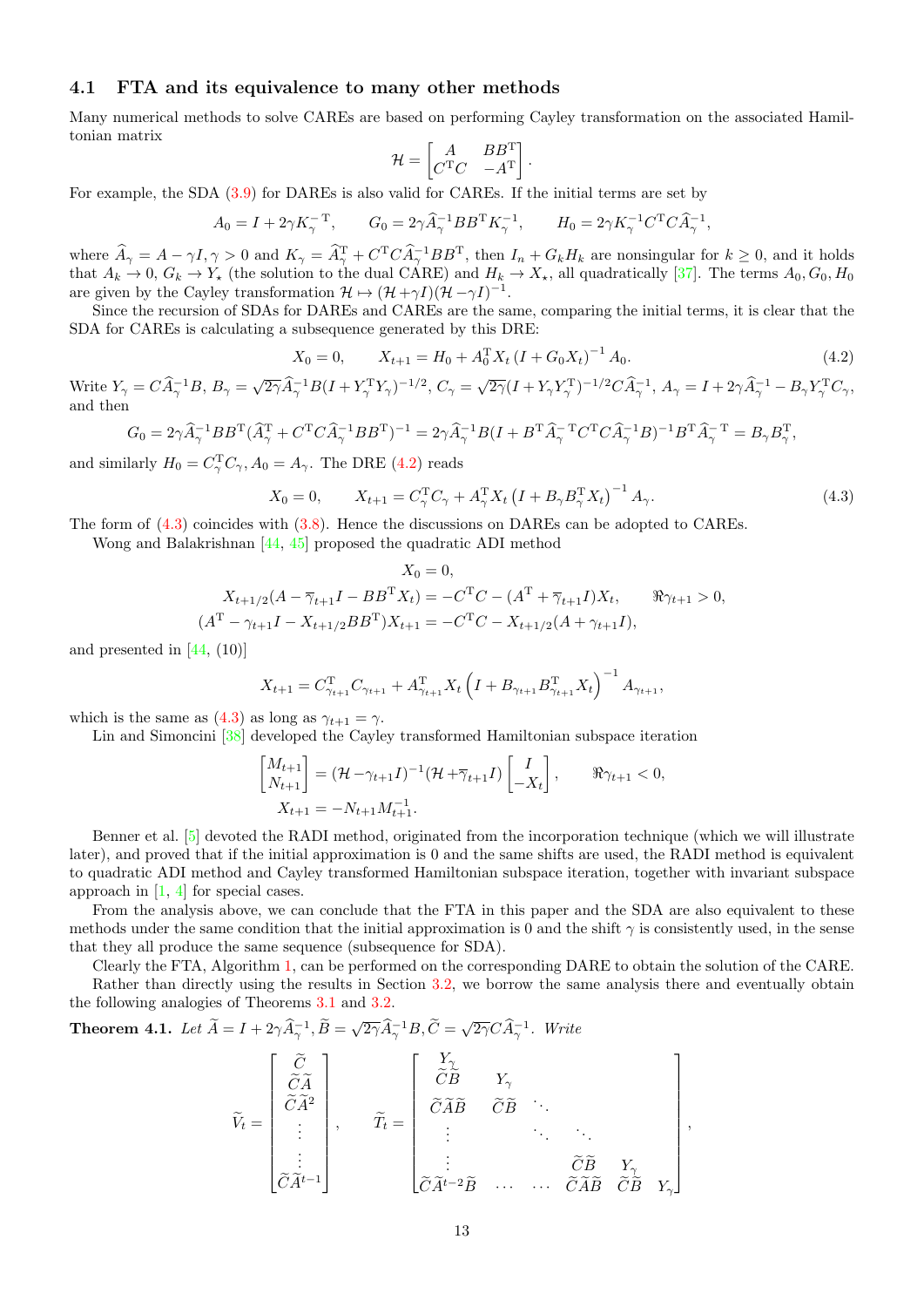$\widetilde{T}_1 = Y_\gamma$ . Then the terms of the sequence  $\{X_t\}$  generated by the DRE [\(4.3\)](#page-12-1) are

<span id="page-13-0"></span>
$$
X_t = \widetilde{V}_t^{\mathrm{T}} (I + \widetilde{T}_t \widetilde{T}_t^{\mathrm{T}})^{-1} \widetilde{V}_t, \qquad t = 1, 2, \dots.
$$

Moreover,  $\{X_t\}$  is monotonically nondecreasing, and  $X_t \to X_{\star}$ , the solution of CARE [\(4.1\)](#page-11-1).

Proof. The "moreover" part is the same as that for DAREs in Section [3.2](#page-5-4) and hence omitted. Only [\(4.4\)](#page-13-0) is proved here.

It is easy to verify that  $(4.4)$  is correct for  $t = 1$ . Assuming  $(4.4)$  is correct for t, we are going to prove it is also correct for  $t + 1$ . By the DRE  $(4.3)$ ,

$$
X_{t+1} = \tilde{C}^{\mathrm{T}}(I + Y_{\gamma}Y_{\gamma}^{\mathrm{T}})^{-1}\tilde{C} + (\tilde{A} - \tilde{B}Y_{\gamma}^{\mathrm{T}}(I + Y_{\gamma}Y_{\gamma}^{\mathrm{T}})^{-1}\tilde{C})^{\mathrm{T}}\tilde{V}_{t}^{\mathrm{T}}\left(I + \tilde{T}_{t}\tilde{T}_{t}^{\mathrm{T}}\right)^{-1}\tilde{V}_{t}
$$
\n
$$
\cdot \left(I + \tilde{B}(I + Y_{\gamma}^{\mathrm{T}}Y_{\gamma})^{-1}\tilde{B}^{\mathrm{T}}\tilde{V}_{t}^{\mathrm{T}}\left(I + \tilde{T}_{t}\tilde{T}_{t}^{\mathrm{T}}\right)^{-1}\tilde{V}_{t}\right)^{-1}(\tilde{A} - \tilde{B}Y_{\gamma}^{\mathrm{T}}(I + Y_{\gamma}Y_{\gamma}^{\mathrm{T}})^{-1}\tilde{C})
$$
\n
$$
\stackrel{(1,2)}{=} \tilde{C}^{\mathrm{T}}(I + Y_{\gamma}Y_{\gamma}^{\mathrm{T}})^{-1}\tilde{C} + (\tilde{A} - \tilde{B}Y_{\gamma}^{\mathrm{T}}(I + Y_{\gamma}Y_{\gamma}^{\mathrm{T}})^{-1}\tilde{C})^{\mathrm{T}}\tilde{V}_{t}^{\mathrm{T}}
$$
\n
$$
\cdot \left(I + \tilde{T}_{t}\tilde{T}_{t}^{\mathrm{T}} + \tilde{V}_{t}\tilde{B}(I + Y_{\gamma}^{\mathrm{T}}Y_{\gamma})^{-1}\tilde{B}^{\mathrm{T}}\tilde{V}_{t}^{\mathrm{T}}\right)^{-1}\tilde{V}_{t}(\tilde{A} - \tilde{B}Y_{\gamma}^{\mathrm{T}}(I + Y_{\gamma}Y_{\gamma}^{\mathrm{T}})^{-1}\tilde{C})
$$
\n
$$
= (*)^{\mathrm{T}}\left[I + Y_{\gamma}Y_{\gamma}^{\mathrm{T}}\right] \qquad I + \tilde{T}_{t}\tilde{T}_{t}^{\mathrm{T}} + \tilde{V}_{t}\tilde{B}(I + Y_{\gamma}^{\mathrm{T}}Y_{\gamma})^{-1}\tilde{B}^{\mathrm{T}}\tilde{V}_{t}^{\mathrm{T}}\right]^{-1}\left[\tilde{V}_{t}\tilde{A} - \tilde{V}_{t}\tilde{B}Y_{\gamma}^{\mathrm{T}}(I + Y_{\gamma}Y_{\gamma}^{\mathrm
$$

Here ∗ is still used to indicate the same part limited by the symmetry.

Using the notations for Toeplitz matrices in Section [2,](#page-1-0) we have

<span id="page-13-2"></span>
$$
\widetilde{T}_t = \mathcal{L}_{l \times m} \left( \begin{bmatrix} Y_{\gamma} \\ \widetilde{V}_{t-1} \widetilde{B} \end{bmatrix} \right) = I_t \otimes Y_{\gamma} + \begin{bmatrix} 0 & 0 \\ \mathcal{L}_{l \times m}(\widetilde{V}_{t-1} \widetilde{B}) & 0 \end{bmatrix} = \begin{bmatrix} Y_{\gamma} & 0 \\ \widetilde{V}_{t-1} \widetilde{B} & \widetilde{T}_{t-1} \end{bmatrix}.
$$

<span id="page-13-1"></span>Theorem 4.2. Let

$$
\left[I + \widetilde{T}_t \widetilde{T}_t^{\mathrm{T}}\right] \begin{bmatrix} Q_2\\ Q_{2,b} \end{bmatrix} = \begin{bmatrix} 0\\ I_l \end{bmatrix}, \qquad Q_{2,b} \in \mathbb{R}^{l \times l},\tag{4.5a}
$$

$$
\left[I + \widetilde{V}_{t-1}\widetilde{B}\widetilde{B}^{\mathrm{T}}\widetilde{V}_{t-1}^{\mathrm{T}} + \widetilde{T}_{t-1}\widetilde{T}_{t-1}^{\mathrm{T}}\right]Q_3 = \widetilde{V}_{t-1}\widetilde{B},\tag{4.5b}
$$

and  $W = I - Q_3^T \tilde{V}_{t-1} \tilde{B}$ . Then the sequence  $X_t$  defined by DRE [\(4.4\)](#page-13-0) can be generated by

<span id="page-13-3"></span>
$$
X_t = \begin{bmatrix} \Xi_1 \\ \Xi_2 \end{bmatrix}^{\mathrm{T}} \begin{bmatrix} (I \otimes Q_{2,b})^{-1} & (I \otimes [W + W Y_\gamma^{\mathrm{T}} Y_\gamma W])^{-1} \end{bmatrix} \begin{bmatrix} \Xi_1 \\ \Xi_2 \end{bmatrix},\tag{4.6}
$$

where

$$
\mathcal{Z}_1 = \mathcal{U}_{l \times l} \left( \begin{bmatrix} Q_2 \\ Q_{2,b} \end{bmatrix} \right)^{\mathrm{T}} \widetilde{V}_t, \qquad \mathcal{Z}_2 = \mathcal{U}_{l \times m} \left( \begin{bmatrix} Q_3 \\ 0 \end{bmatrix} \right)^{\mathrm{T}} \widetilde{V}_t.
$$
\n
$$
= -(V^L)^{\mathrm{T}} \leftarrow V \cdot P_{l \times l} = -(P^L)^{\mathrm{T}} \leftarrow \widetilde{V}_{l \times l} \widetilde{R}
$$

*Proof.* By Lemma [2.1](#page-2-0) with  $Y = -(Y^L)^T \leftarrow Y_\gamma, D_{t-1} = -(D_{t-1}^L)^T \leftarrow \tilde{V}_{t-1}\tilde{B}$ ,

<span id="page-13-4"></span>
$$
(I + \tilde{T}_t \tilde{T}_t^{\mathrm{T}})^{-1}
$$
\n
$$
= U_{l \times m} \left( \begin{bmatrix} Q_2 \\ Q_{2,b} \end{bmatrix} \right) (I \otimes Q_{2,b})^{-1} U_{l \times m} \left( \begin{bmatrix} Q_2 \\ Q_{2,b} \end{bmatrix} \right)^{\mathrm{T}} + U_{l \times m} \left( \begin{bmatrix} Q_3 \\ 0 \end{bmatrix} \right) (I \otimes \left[ W + W Y_{\gamma}^{\mathrm{T}} Y_{\gamma} W \right] \right)^{-1} U_{l \times m} \left( \begin{bmatrix} Q_3 \\ 0 \end{bmatrix} \right)^{\mathrm{T}}.
$$
\nthen the result follows from (4.4).

Then the result follows from  $(4.4)$ .

 $\Box$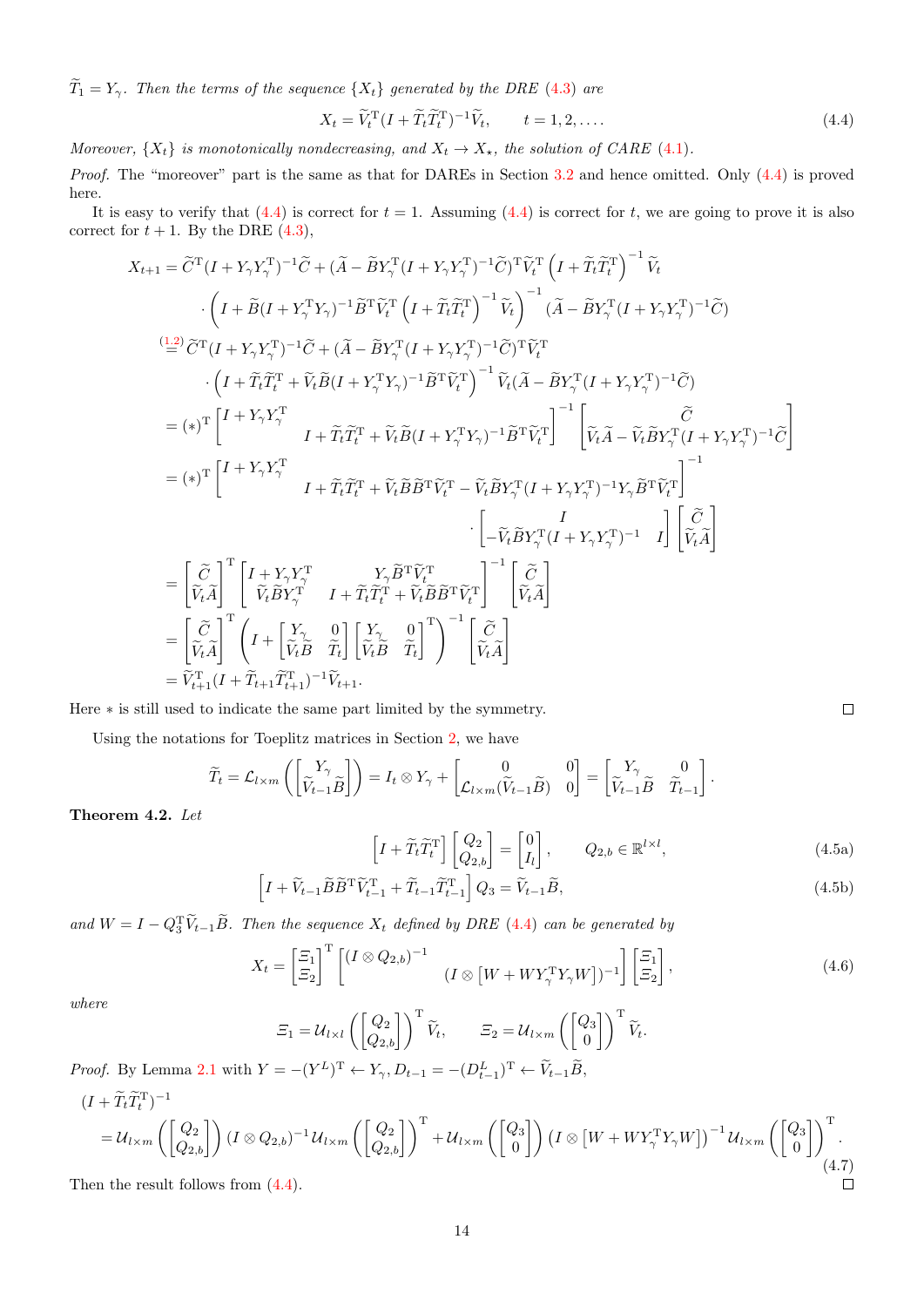Theorem [4.2](#page-13-1) suggests a similar algorithm, Algorithm [2,](#page-14-0) to approximate the solution of CAREs.

#### <span id="page-14-0"></span>Algorithm 2 FFT-based Toeplitz-structured Approximation (FTA) for CAREs

**Input:**  $A, B, C$  and  $\gamma, t$ .

- 1: Compute  $\hat{A}_{\gamma} = A \gamma I$  and generate the linear-system solver  $\hat{A}_{\gamma}^{-1}$  for the sparse A (or its PLU factorization  $\widehat{A}_{\gamma} = PLU$  for the dense A).
- 2: Compute  $(\text{tmp}) = U^{-1}L^{-1}P^{-1}B, \tilde{C} = \sqrt{2\gamma}C\hat{A}_{\gamma}^{-1}$  by the linear solver or forward/backward substitution, and compute  $\widetilde{B} = \sqrt{2\gamma}(\text{tmp}), Y_{\gamma} = C(\text{tmp}).$
- 3: Compute sequentially  $\tilde{C} \cdot \tilde{A}, \tilde{C} \tilde{A} \cdot \tilde{A}, \ldots, \tilde{C} \tilde{A}^{t-3} \cdot \tilde{A}, \tilde{C} \tilde{A}^{t-2} \cdot \tilde{A}$  by the way  $(\text{tmp})\tilde{A} = (\text{tmp}) + 2\gamma(\text{tmp})\tilde{A}^{-1}_{\gamma}$  by the linear solver or forward/backward substitution, and form  $\widetilde{V}_t$  by stacking  $\widetilde{C}$  and the  $t-1$  terms vertically in order. where the first  $t - 1$  terms consists of  $\widetilde{V}_{t-1}$ .
- 4: Compute  $\widetilde{V}_{t-1}\widetilde{B}$  and form  $\begin{bmatrix} Y_{\gamma} \\ \widetilde{V}_{t-1} \end{bmatrix}$  $V_{t-1}B$ .
- 5: Use Preconditioned Conjugate Gradient method to solve [\(4.5\)](#page-13-2).
- 6: Compute  $W = I Q_3^T \widetilde{V}_{t-1} \widetilde{B}_1$ ,  $(\text{tmp}) = Y_\gamma W, \widetilde{W} = W + (\text{tmp})^T (\text{tmp})$  and then the Cholesky factorizations of  $Q_{2,b} = L_Q L_Q^T$  and  $\widetilde{W} = L_W L_W^T$ .

#### 7: Use fast multiplication to obtain  $S_1 = \mathcal{U}_{l \times l} \left( \begin{bmatrix} Q_2 \\ Q_{2,b} \end{bmatrix} L_Q^{-T} \right)$  $\setminus$ <sup>T</sup>  $\widetilde{V}_t$  and  $S_2 = U_{l \times m} \left( \begin{bmatrix} Q_3 \\ 0 \end{bmatrix} \right)$ 0  $L_W^{-T}$  $\setminus$ <sup>T</sup>  $V_t$ , and form

$$
S = \begin{bmatrix} S_1 \\ S_2 \end{bmatrix}.
$$

**Output:** S which satisfies  $S^T S \approx X_*$ .

Some remarks are given below to illustrate the algorithm.

### Parameter and output

1. Considerations similar to Algorithm [1](#page-8-0) have to be made. Eq. [\(4.6\)](#page-13-3) is not a compact form either, and some truncation/reduction/shrinking technique may be brought in.

**Time complexity** Complexity for S, the factor of  $X_t$ :

- 1. Step 1, compute  $\widehat{A}_{\gamma}$  and its PLU factorization in  $n + \frac{n(n-1)(4n+1)}{6}$  $\frac{f(4n+1)}{6}$  flops.
- 2. Step 2, compute  $\tilde{C}, \tilde{B}, Y_{\gamma}$  in  $2n^2m + 2n^2l + nm + nl + lm(2n 1)$  flops.
- 3. Step 3, compute  $V_t$ , namely  $\widetilde{CA}, \widetilde{CA}^2, \ldots, \widetilde{CA}^{t-1}$ , in  $(t-1)[2n^2l + nl + nl]$  flops.
- 4. Step 4, compute  $\widetilde{V}_{t-1}\widetilde{B}$  in  $(t-1)(2n-1)lm$  flops.
- 5. Step 5, Use M-step PCG (Ntl ln l for fast multiplication), to compute  $Q_{*,*}$ , in  $O(MNtl[ln^2 t + ln(t)](l+m))$ flops.
- 6. Step 6, compute  $W, \widetilde{W}$  in  $(2tl-1)\frac{m(m+1)}{2}+m+(2m-1)lm+(2l-1)\frac{m(m+1)}{2}$  flops, and  $L_Q, L_W$  in  $\frac{2}{3}l(l-1)(l+4)$ flops.
- 7. Step 7, compute  $\begin{bmatrix} Q_{2,c} \\ Q_{2,b} \end{bmatrix} L_Q^{-T}$ ,  $\begin{bmatrix} Q_{3,c} \\ 0 \end{bmatrix}$ 0  $\left[ L_W^{-T} \text{ in } t l^3 + (t-1) l m^2 \text{ flops}; \text{ compute } S_1, S_2 \text{ in } O(2Nntl \ln l) \text{ flops}. \right]$
- 8. To sum up, assuming  $l \ll n, m \ll n$  and omitting lower order terms, the total complexity is  $\frac{2}{3}n^3 + 2(l+m)n^2$  +  $2lmn + 2ln^2t + 2lmnt + O(MNl(l+m)t\ln^2t + 2Nltn\ln l) = \frac{2}{3}n^3 + O(t(n^2 + \ln^2t))$  flops.
- 9. Suppose A is sparse, and the number of nonzero entries is nnz(A). The PLU factorization in Step 1 can be replaced by an iterative solver with at most  $P$  steps, such as CG, MINRES and GMRES. The total complexity is  $O(P(m+l)\max(A) + lmn + lt\max(A) + lmnt + MNl(l+m) t\ln^2 t + 2Nltn \ln l) = O(t(\max(A) + n + \ln^2 t))$ flops. It is worthwhile to mention that computing  $\hat{A}_{\gamma}^{-1}$  or solving the corresponding linear systems is necessary for all methods like RADI and the Cayley transformed Hamiltonian subspace iteration.

#### Space complexity

1. The storage is similar to that of Algorithm [1.](#page-8-0)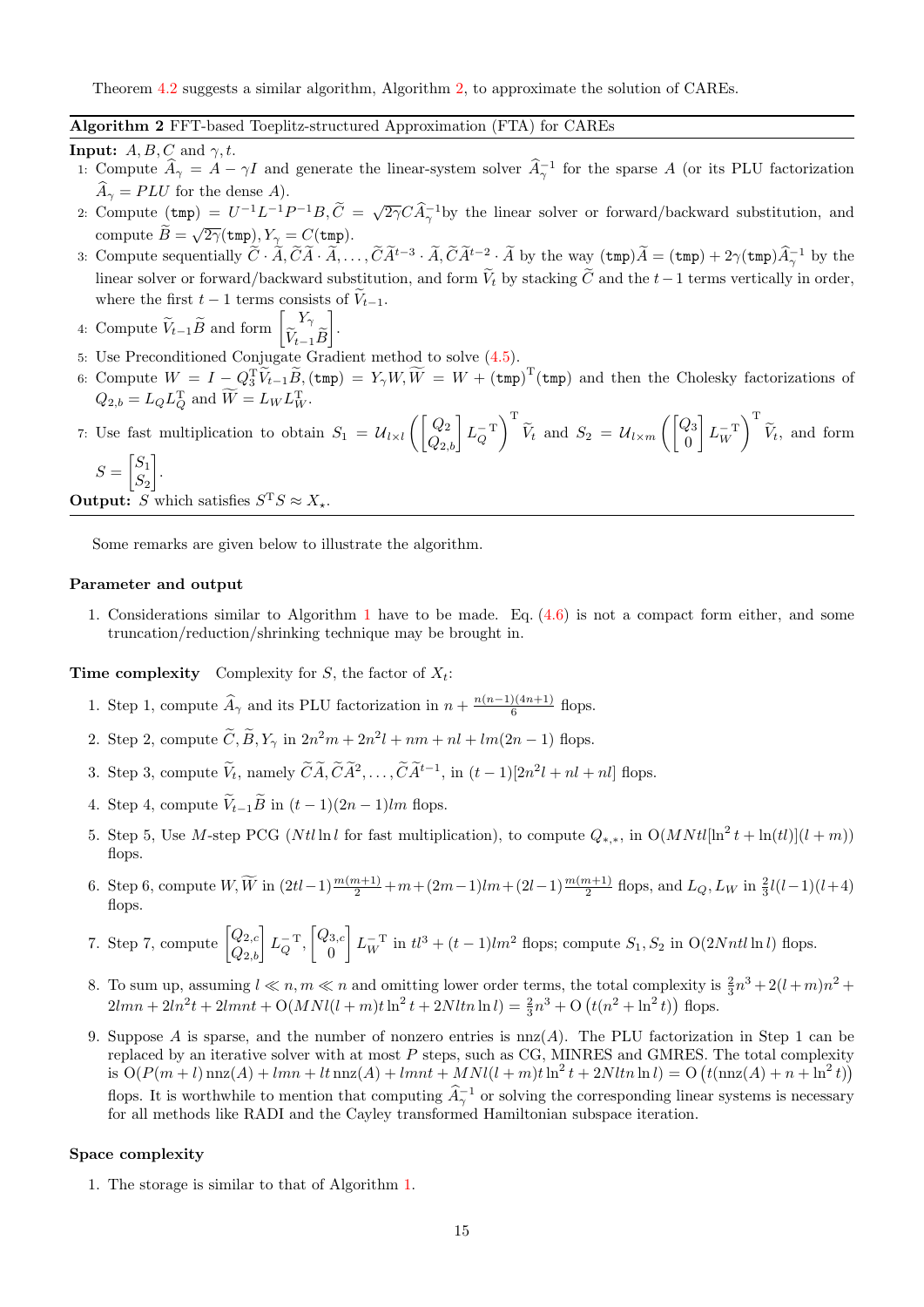#### 4.2 Incorporation technique

In the following, we consider the incorporation technique (a.k.a. defect correction). The key idea is: once an approximate solution  $\widetilde{X}$  is obtained, letting the difference from the exact solution  $X_{\star}$  be  $\Delta$ , namely  $X_{\star} = \widetilde{X} + \Delta$ , the difference satisfies  $A^T(\tilde{X}+\Delta) + (\tilde{X}+\Delta)A + C^TC - (\tilde{X}+\Delta)BB^T(\tilde{X}+\Delta) = 0$ , from which an approximation  $\tilde{\Delta}$ can be generated and then  $\tilde{X}+\tilde{\Delta}$  should be an approximate solution to the original equation better than  $\tilde{X}$ . More details can be found in [\[24,](#page-26-26) [5\]](#page-25-2). The following lemma is important as the guarantee of the validity of the incorporation technique.

**Lemma 4.1** ([\[5,](#page-25-2) Theorem 1]). Let  $\widetilde{X}$  be an approximation to a solution to [\(4.1\)](#page-11-1).

1.  $\Delta = X_{\star} - \widetilde{X}$  is a solution to the equation

<span id="page-15-0"></span>
$$
(A - BB^{\mathrm{T}}\widetilde{X})^{\mathrm{T}}\Delta + \Delta(A - BB^{\mathrm{T}}\widetilde{X}) + \mathscr{C}(\widetilde{X}) - \Delta BB^{\mathrm{T}}\Delta = 0.
$$
\n(4.8)

- 2. Conversely, if  $\Delta$  is a solution to [\(4.8\)](#page-15-0), then  $\widetilde{X} + \Delta$  is a solution to [\(4.1\)](#page-11-1). Moreover, if  $\widetilde{X} \succeq 0$  and  $\Delta$  is a c-stabilizing solution to [\(4.8\)](#page-15-0), then  $\widetilde{X} + \Delta$  is the c-stabilizing solution to [\(4.1\)](#page-11-1).
- 3. If  $\widetilde{X} \succeq 0$ ,  $\mathscr{C}(\widetilde{X}) \succeq 0$ , then  $\Delta$  is the unique c-stabilizing solution to [\(4.8\)](#page-15-0).
- 4. If  $\widetilde{X} \succeq 0$ ,  $\mathscr{C}(\widetilde{X}) \succeq 0$ , then  $\Delta \prec X_{\star}$ .

To make the incorporation technique useful for Algorithm [2,](#page-14-0) the fundamental problem we face is the low rank factorization of  $\mathscr{C}(\widetilde{X})$ . Let  $\widetilde{X} = X_t$  that we have obtained.

<span id="page-15-1"></span>**Theorem 4.3.** Let  $\mathbf{1}_t \in \mathbb{R}^t$  be a vector with each entry one. Then for  $X_t$  defined by DRE [\(4.3\)](#page-12-1),  $\mathscr{C}(X_t) = C_t^{\mathrm{T}} C_t$ , where

<span id="page-15-2"></span>
$$
C_0 = C, \qquad C_t = C + \sqrt{2\gamma} (\mathbf{1}_t^{\mathrm{T}} \otimes I_l)(I + \widetilde{T}_t \widetilde{T}_t^{\mathrm{T}})^{-1} \widetilde{V}_t. \tag{4.9}
$$

Proof. Clearly,

$$
\mathcal{C}(X_t) = A^{\mathrm{T}} X_t + X_t A + C^{\mathrm{T}} C - X_t B B^{\mathrm{T}} X_t
$$
  
= 
$$
[\gamma I + 2\gamma (\widetilde{A} - I)^{-\mathrm{T}}] X_t + X_t [\gamma I + 2\gamma (\widetilde{A} - I)^{-1}] + 2\gamma (\widetilde{A} - I)^{-\mathrm{T}} \widetilde{C}^{\mathrm{T}} \widetilde{C} (\widetilde{A} - I)^{-1}
$$

$$
- 2\gamma X_t (\widetilde{A} - I)^{-1} \widetilde{B} \widetilde{B}^{\mathrm{T}} (\widetilde{A} - I)^{-\mathrm{T}} X_t
$$
  
= 
$$
2\gamma \left[ (\widetilde{A} - I)^{-\mathrm{T}} \widetilde{C}^{\mathrm{T}} \widetilde{C} (\widetilde{A} - I)^{-1} + (\widetilde{A} - I)^{-\mathrm{T}} X_t + X_t (\widetilde{A} - I)^{-1} + X_t - X_t (\widetilde{A} - I)^{-1} \widetilde{B} \widetilde{B}^{\mathrm{T}} (\widetilde{A} - I)^{-\mathrm{T}} X_t \right].
$$

Note that by [\(4.4\)](#page-13-0)

$$
X_t(\tilde{A} - I)^{-1}\tilde{B} = \tilde{V}_t^{\mathrm{T}}(I + \tilde{T}_t\tilde{T}_t^{\mathrm{T}})^{-1}\tilde{V}_t(\tilde{A} - I)^{-1}\tilde{B}
$$
  
\n
$$
= \tilde{V}_t^{\mathrm{T}}(I + \tilde{T}_t\tilde{T}_t^{\mathrm{T}})^{-1} \begin{bmatrix} \tilde{C} \\ \tilde{C}\tilde{A} \\ \vdots \\ \tilde{C}\tilde{A}^{t-1} \end{bmatrix} (\tilde{A} - I)^{-1}\tilde{B}
$$
  
\n
$$
= \tilde{V}_t^{\mathrm{T}}(I + \tilde{T}_t\tilde{T}_t^{\mathrm{T}})^{-1} \begin{bmatrix} \tilde{C}\tilde{B} + Y_{\gamma} \\ \vdots \\ \tilde{C}\tilde{A}^{t-2}\tilde{B} + \cdots + \tilde{C}\tilde{B} + Y_{\gamma} \end{bmatrix}
$$
  
\n
$$
= \tilde{V}_t^{\mathrm{T}}(I + \tilde{T}_t\tilde{T}_t^{\mathrm{T}})^{-1}\tilde{T}_t \begin{bmatrix} I_m \\ I_m \\ \vdots \\ I_m \end{bmatrix} = \tilde{V}_t^{\mathrm{T}}(I + \tilde{T}_t\tilde{T}_t^{\mathrm{T}})^{-1}\tilde{T}_t(1_t \otimes I_m),
$$

and

$$
X_t(\widetilde{A} - I)^{-1} = \widetilde{V}_t^{\mathrm{T}}(I + \widetilde{T}_t \widetilde{T}_t^{\mathrm{T}})^{-1} \begin{bmatrix} \widetilde{C} \\ \widetilde{C}\widetilde{A} \\ \vdots \\ \widetilde{C}\widetilde{A}^{t-1} \end{bmatrix} (\widetilde{A} - I)^{-1}
$$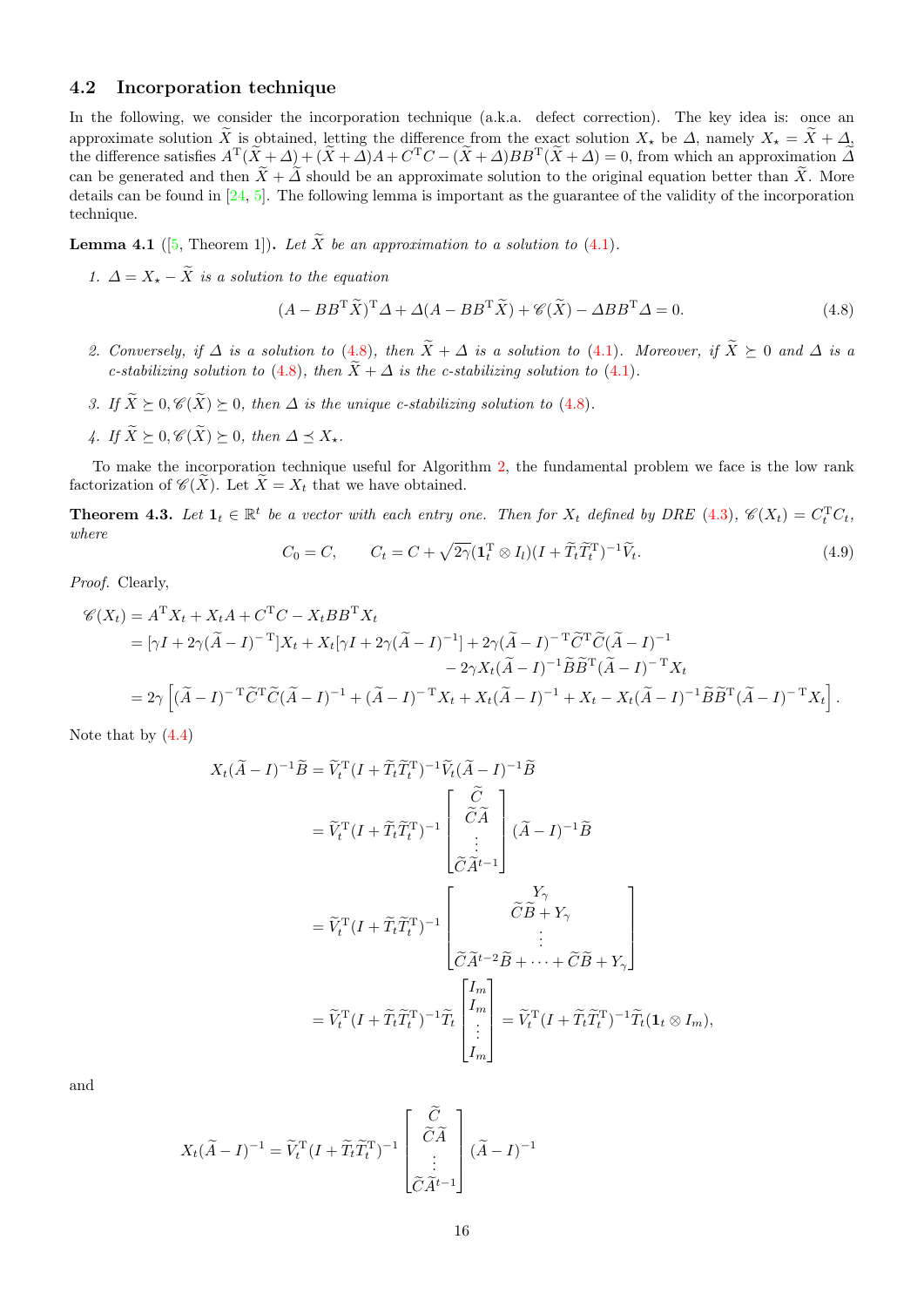$$
= \widetilde{V}_{t}^{\mathrm{T}}(I + \widetilde{T}_{t}\widetilde{T}_{t}^{\mathrm{T}})^{-1} \begin{bmatrix} \widetilde{C}(\widetilde{A} - I)^{-1} \\ \vdots \\ \widetilde{C}\widetilde{A}^{t-2} + \cdots + \widetilde{C} + \widetilde{C}(\widetilde{A} - I)^{-1} \end{bmatrix}
$$
  
\n
$$
= \widetilde{V}_{t}^{\mathrm{T}}(I + \widetilde{T}_{t}\widetilde{T}_{t}^{\mathrm{T}})^{-1} \left( (\mathbf{1}_{t} \otimes I_{l})\widetilde{C}(\widetilde{A} - I)^{-1} + \mathcal{L}_{l \times n} \left( \begin{bmatrix} 0 \\ \widetilde{V}_{t-1} \end{bmatrix} \right) (\mathbf{1}_{t} \otimes I_{l}) \right)
$$
  
\n
$$
= \widetilde{V}_{t}^{\mathrm{T}}(I + \widetilde{T}_{t}\widetilde{T}_{t}^{\mathrm{T}})^{-1} \left( (\mathbf{1}_{t} \otimes I_{l})\widetilde{C}(\widetilde{A} - I)^{-1} + \mathcal{L}_{l \times l} \left( \begin{bmatrix} 0 \\ \mathbf{1}_{t-1} \otimes I_{l} \end{bmatrix} \right) \widetilde{V}_{t} \right),
$$

of which the last equality is guaranteed by

$$
\mathcal{L}_{l \times n} \left( \begin{bmatrix} 0 \\ \tilde{V}_{t-1} \end{bmatrix} \right) (\mathbf{1}_{t} \otimes I_{l}) = \begin{bmatrix} 0 \\ \tilde{C} \tilde{A} + \tilde{C} \\ \vdots \\ \tilde{C} \tilde{A}^{t-2} + \cdots + \tilde{C} \end{bmatrix} = \mathcal{L}_{l \times l} \left( \begin{bmatrix} 0 \\ \mathbf{1}_{t-1} \otimes I_{l} \end{bmatrix} \right) \tilde{V}_{t}.
$$

Hence

$$
\begin{split} \frac{1}{2\gamma}\left(\mathscr{C}(X_{t})-C_{t}^{T}C_{t}\right)&=\frac{(\widetilde{A}-I)^{-\mathrm{T}}\widetilde{C}^{T}\widetilde{C}(\widetilde{A}-I)^{-1}}{4\widetilde{C}T}\widetilde{C}(\widetilde{A}-I)^{-1}\widetilde{C}^{T}\widetilde{C}(\widetilde{A}-I)^{-1}}\\ &+\frac{(\widetilde{A}-I)^{-\mathrm{T}}\widetilde{C}^{T}\widetilde{C}(\widetilde{A}-I)^{-1}}{4\widetilde{C}T}\widetilde{C}(\widetilde{A}-I)^{-1}}+\widetilde{V}_{t}^{T}\widetilde{C}(\widetilde{A}-I)^{-1}+\widetilde{V}_{t}^{T}\widetilde{C}(\widetilde{A}-I)^{-1}\\ &+\frac{\widetilde{V}_{t}^{T}\widetilde{U}+\widetilde{T}_{t}\widetilde{T}_{t}^{T})^{-1}(\mathbf{1}_{t}\otimes I_{l})\widetilde{C}(\widetilde{A}-I)^{-1}}{4\widetilde{C}T}\widetilde{C}(\widetilde{A}-I)^{-1}+\widetilde{V}_{t}^{T}\widetilde{C}(\widetilde{A}-I)^{-1}\widetilde{C}\widetilde{C}(\widetilde{I})\\ &+\widetilde{V}_{t}^{T}\widetilde{U}+\widetilde{T}_{t}\widetilde{T}_{t}^{T})^{-1}\widetilde{V}_{t}-\widetilde{V}_{t}^{T}\widetilde{C}(\widetilde{A}-I)^{-1}-\widetilde{V}_{t}^{T}\widetilde{C}(\widetilde{A}-I)^{-1}-\widetilde{V}_{t}^{T}\widetilde{C}(\widetilde{I}+\widetilde{Z}_{t}\widetilde{T}_{t}^{T})^{-1}(\mathbf{1}_{t}\otimes I_{l})(\mathbf{1}_{t}^{T}\widetilde{C}(\widetilde{A}-I)^{-1}\widetilde{V}_{t}\\ &-\frac{(\widetilde{A}-I)^{-\mathrm{T}}\widetilde{C}^{T}\widetilde{C}(\widetilde{A}-I)^{-1}}{4\widetilde{C}T}\widetilde{C}(\widetilde{I}-I)^{-1}-\widetilde{V}_{t}^{T}\widetilde{C}(\widetilde{I}+\widetilde{Z}_{t}\widetilde{T}_{t}^{T})^{-1}(\math
$$

of which the last equality holds for

$$
\mathcal{L}_{l \times l}\left(\begin{bmatrix} 0 \\ \mathbf{1}_{t-1} \otimes I_l \end{bmatrix}\right) \widetilde{T}_t = \widetilde{T}_t \, \mathcal{L}_{m \times m}\left(\begin{bmatrix} 0 \\ \mathbf{1}_{t-1} \otimes I_m \end{bmatrix}\right).
$$

According to Theorem [4.3,](#page-15-1) we are able to make incorporation easily and solve [\(4.8\)](#page-15-0). One thing worth mentioning is that  $C_t$  is not difficult to calculate. Putting [\(4.7\)](#page-13-4) into [\(4.9\)](#page-15-2),

$$
C_t = C + \sqrt{2\gamma} \begin{bmatrix} \Xi_{1,I} \\ \Xi_{2,I} \end{bmatrix}^{\mathrm{T}} \begin{bmatrix} (I \otimes Q_{2,b})^{-1} \\ (I \otimes [W + W Y_{\gamma}^{\mathrm{T}} Y_{\gamma} W])^{-1} \end{bmatrix} \begin{bmatrix} \Xi_1 \\ \Xi_2 \end{bmatrix},
$$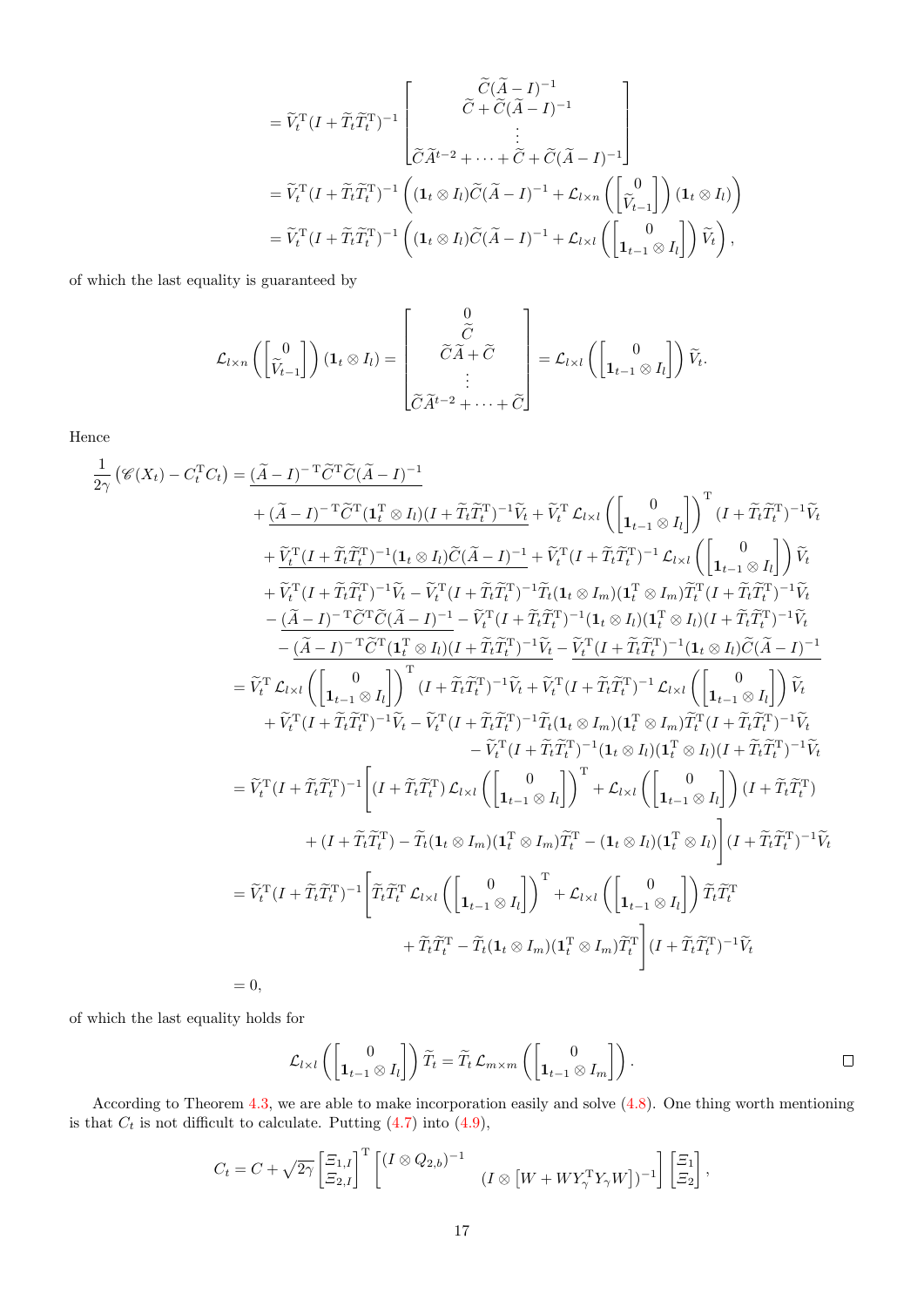where  $\mathcal{Z}_1, \mathcal{Z}_2$  is defined as in [\(4.6\)](#page-13-3), and

$$
\Xi_{1,I} = \mathcal{U}_{l \times l} \left( \begin{bmatrix} Q_{2,c} \\ Q_{2,b} \end{bmatrix} \right)^{\mathrm{T}} (\mathbf{1}_{t} \otimes I_{l}), \qquad \Xi_{2,I} = \mathcal{U}_{l \times m} \left( \begin{bmatrix} Q_{3,c} \\ 0 \end{bmatrix} \right)^{\mathrm{T}} (\mathbf{1}_{t} \otimes I_{l}).
$$

Theorem [4.3](#page-15-1) gives the detailed form of [\(4.8\)](#page-15-0) at  $\widetilde{X} = X_t$ . Note that the sequence  $\{X_t\}$  can be generated by the RADI method introduced in [\[5\]](#page-25-2), if the initial approximation is 0 and the same shifts are used. The RADI process is actually making incorporation at each  $t = 1$  iteratively. As a direct consequence, we have the following result.

**Theorem 4.4.** For  $X_t$  defined by DRE [\(4.3\)](#page-12-1) and  $C_t$  defined by [\(4.9\)](#page-15-2),

$$
\Delta_t := X_{t+1} - X_t = 2\gamma (C_t A_{t,\gamma}^{-1})^{\mathrm{T}} (I + C_t A_{t,\gamma}^{-1} B B^{\mathrm{T}} A_{t,\gamma}^{-\mathrm{T}} C_t^{\mathrm{T}})^{-1} C_t A_{t,\gamma}^{-1}, \qquad A_{t,\gamma} = A - B B^{\mathrm{T}} X_t - \gamma I,
$$

or equivalently,  $\Delta_t$  is the approximate solution to [\(4.8\)](#page-15-0) at  $\widetilde{X} = X_t$  generated by DRE [\(4.3\)](#page-12-1) on  $t = 1$ .

# <span id="page-17-0"></span>5 Experiments and discussions

In this section, we will provide several examples to illustrate the new algorithm FTA and compare it with some existing methods. As is stated in Section [4.1,](#page-12-2) many methods solve a CARE through an equivalent DARE. Hence here we only test the CARE of the form

$$
A^{\mathrm{T}}X + XA - XBB^{\mathrm{T}}X + C^{\mathrm{T}}C = 0, \qquad A \in \mathbb{R}^{n \times n}, B \in \mathbb{R}^{n \times m}, C \in \mathbb{R}^{l \times n},
$$

for the performance of the methods on CARE can be recognized as those on DARE. We will use these methods in the tests:

- FTA: our FFT-based Toeplitz-structured approximation with the incorporation technique;
- RKSM: rational Krylov subspace method [\[22,](#page-26-27) [18,](#page-26-5) [42\]](#page-27-3);
- RADI+opt: RADI method  $[5]$ , with the residual minimizing shifts:
- RADI+proj: RADI method with the residual Hamiltonian shifts;
- NK-ADI+GP: the Galerkin projected variant of Newton-Kleinman ADI method  $[6, 7, 10, 9]$  $[6, 7, 10, 9]$  $[6, 7, 10, 9]$  $[6, 7, 10, 9]$  $[6, 7, 10, 9]$  $[6, 7, 10, 9]$  $[6, 7, 10, 9]$ ;
- iNK-ADI+LS: the inexact variant of Newton-Kleinman ADI method with line search.

All experiments are done in MATLAB 2021a under the Windows 10 Professional 64-bit operating system on a PC with a Intel Core i7-8700 processor at 3.20GHz and 64GB RAM. The implementation of RKSM comes from the source codes from Simoncini's homepage<sup>[1](#page-17-1)</sup> with some modifications; we use corresponding functions in the package M-M.E.S.S. version 2.1 [\[41\]](#page-27-4) as the implementations of the last four methods.

The methods are intentionally chosen: RADI is the recommended method by the package M-M.E.S.S., and it is usually one of the fastest methods among the non-projective methods, and two different shift selection strategies are used, for there does not exist a definitely good one and both strategies are good in many tests; the two variants of NK-ADI are Newton-type methods; RKSM is a projection method. On the other hand, FTA, SDA, RADI, quadratic ADI and Cayley transformed Hamiltonian subspace iteration are theoretically equivalent if the shifts are the same; the last three are of the same type, so only one of them, namely RADI, is chosen; SDA is appropriate for small-to-mid scale dense problems, so we give up putting it into comparison.

Since classical performance indices behave very different in different methods, we directly use the accuracy vs. the running time to compare. The accuracy is measured by

$$
N\text{Res}(X) := \frac{\|\mathscr{C}(X)\|_{\text{F}}}{\|\mathscr{C}(0)\|_{\text{F}}} = \frac{\|A^{T}X + XA - XBB^{T}X + C^{T}C\|_{\text{F}}}{\|C^{T}C\|_{\text{F}}}.
$$

In the following, three examples are tested, where the results are shown in Figure [5.1.](#page-18-0)

Example 5.1 (Rail). The example is a version of the steel profile cooling model from the Oberwolfach Model Reduction Benchmark Collection, hosted at MORwiki [\[40\]](#page-27-5). The data include  $A \preceq 0, E \succeq 0, B, C$  with  $n = 79841, m =$ 7,  $l = 6$ . Since we only focus on solving the CARE, E is simply dropped.

For the parameters, in FTA, we use a heuristic shift  $\gamma = 8 \times 10^{-7}$  and in each incorporation step  $\gamma \leftarrow \gamma/1.01$ . Each of the other five methods has its own way to choose shifts, so we leave the task for their own. Similar arguments apply for the following examples.

<span id="page-17-1"></span><sup>1</sup><http://www.dm.unibo.it/~simoncin/software.html>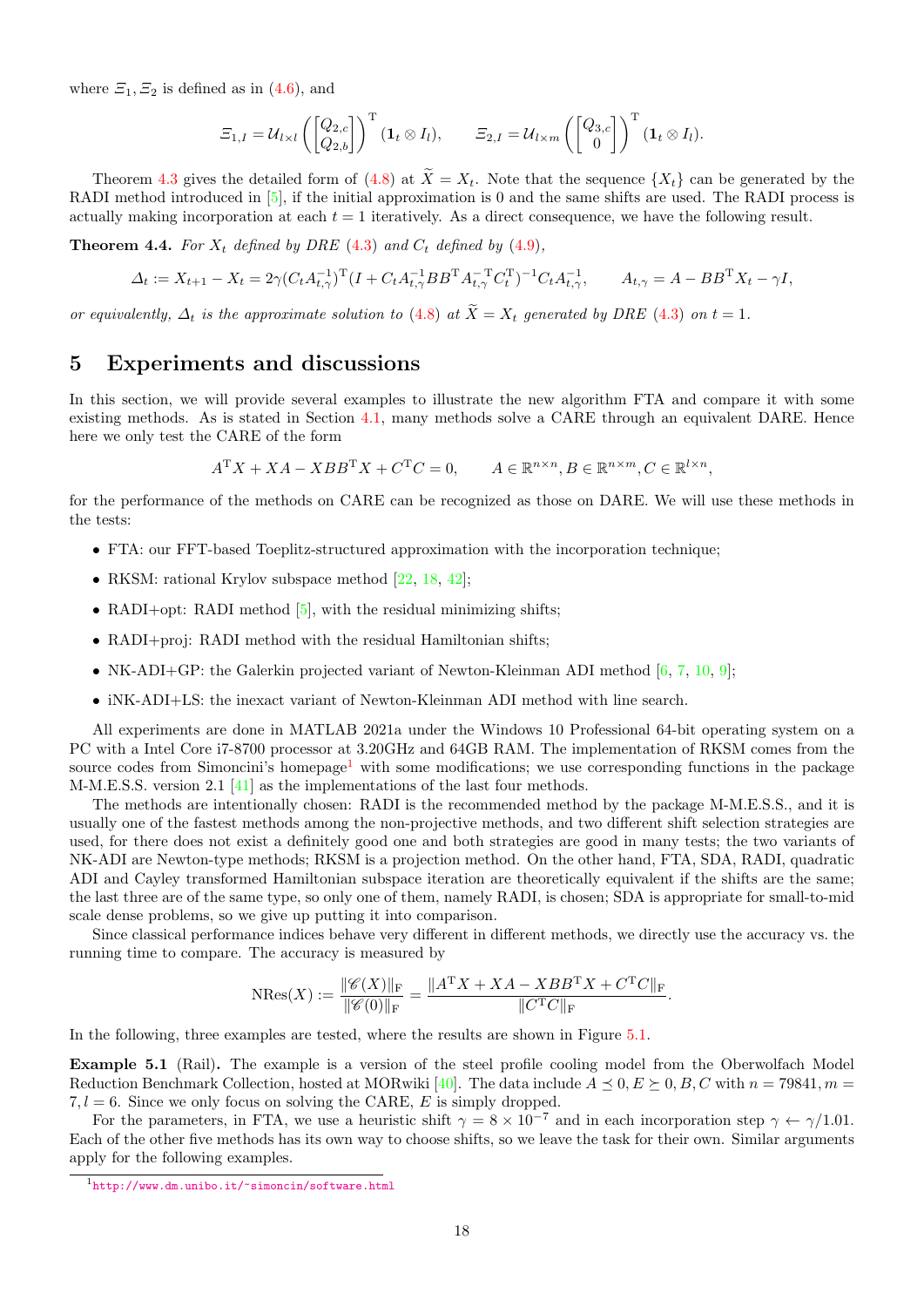<span id="page-18-0"></span>

Figure 5.1: accuracy vs. time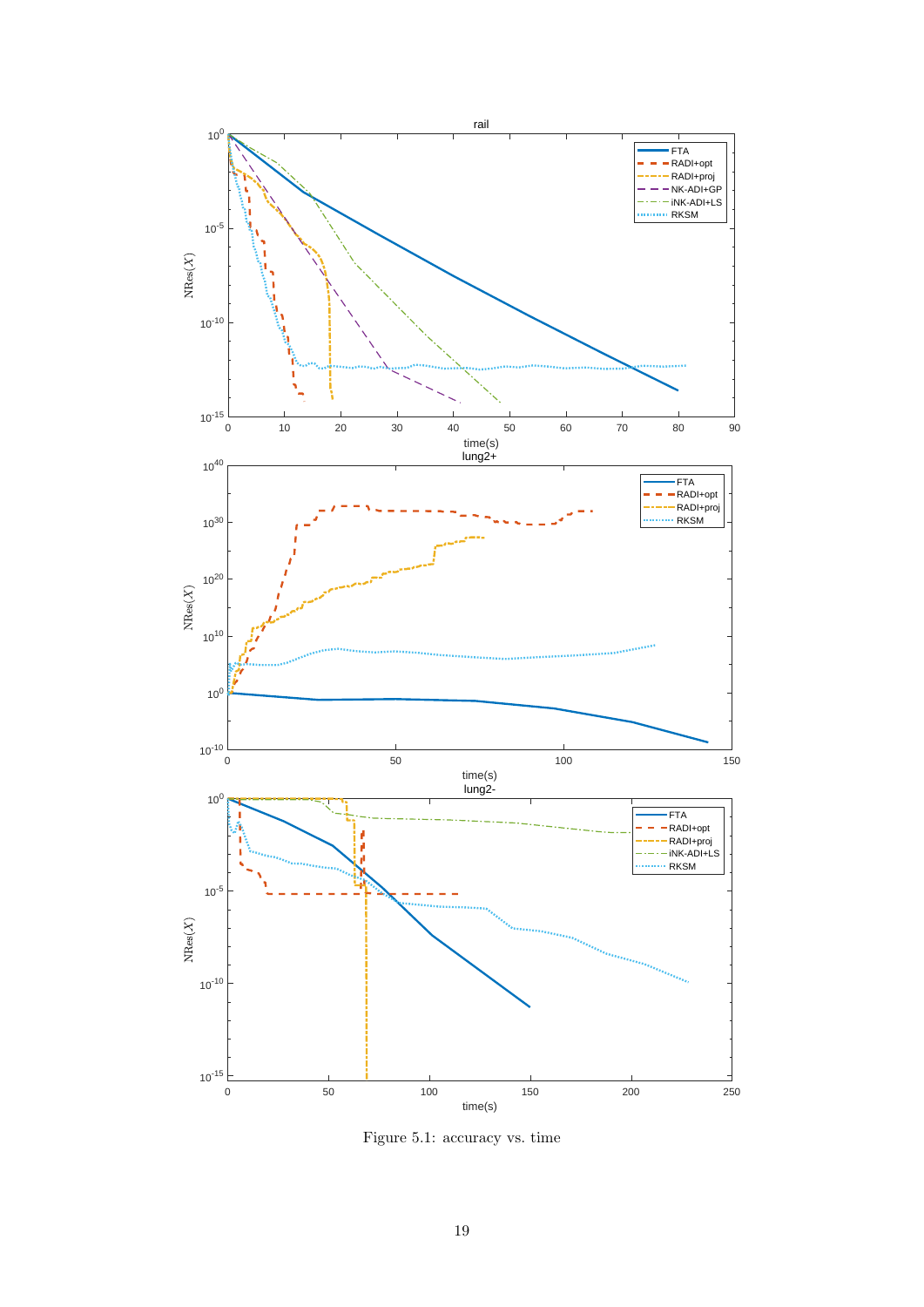In this example  $A \prec 0$  and thus c-stable, which implies the properties of this problem are good. This results in the fact that all methods converge. We can see that the FTA is the slowest one among all the six methods. This phenomenon is reasonable. FTA and RADI are theoretically equivalent, while the only difference is that RADI has much more chances to choose different shifts to accelerate its convergence. Good shifts largely accelerate its convergence, and on the opposite, bad shifts would slow it down. RKSM and NK-ADI also benefit from the choice of shifts.

<span id="page-19-2"></span>**Example 5.2** (Lung2+). The example is generated in this way: A is the matrix  $\text{lung2}$  in the SuiteSparse Matrix Collection [\[16\]](#page-26-29) (formerly the University of Florida Sparse Matrix Collection), modelling temperature and water vapor transport in the human lung; B, C are generated by MATLAB function rand. Here  $n = 109460$ ,  $m = 10$ ,  $l = 10$ .

For the parameters, in FTA, we use a heuristic shift  $\gamma = 5 \times 10^3$  and in each incorporation step  $\gamma \leftarrow \gamma/1.01$ . In this example A is nonsymmetric and the eigenvalues of A lie in the right half plane, namely A is c-antistable, or  $-A$  is c-stable. None of RADI+opt, RADI+proj, and RKSM converges. NK-ADI+GP and iNK-ADI+LS both report that non-stable Ritz values were detected and terminated the process. Only FTA produces a good approximate solution. This tells that the other five methods strongly rely on the stability of A. For example, a sufficient condition for achieving the convergence is that A is stable and the shifts  $\gamma_k$  satisfy the non-Blaschke condition  $\sum_{k=1}^{+\infty} \frac{\Re(\gamma_k)}{1+|\gamma_k|}$  $\frac{\pi(\gamma_k)}{1+|\gamma_k|^2} = -\infty$ . However, the FTA works well even for the case that A is not stable, which implies

that in this sense the FTA is more robust with respect to the spectrum of A.

Example 5.3 (Lung2−). The example is almost the same with Example [5.2](#page-19-2) except that the matrix lung2 is used as  $-A$  rather than  $A$ .

For the FTA, we still use a heuristic shift  $\gamma = 5 \times 10^3$  and in each incorporation step  $\gamma \leftarrow \gamma/1.01$ .

In this example A is nonsymmetric and c-stable. Note that the only difference between RADI+opt and RADI+proj is the different shift selection strategies. RADI+opt tends to converge fast but finally stays at a low accuracy; RADI+proj becomes convergent very late but soonly converges in a very short time. The phenomenon illustrates that the choice of shifts fatally affects its speed of convergence. The iNK-ADI+LS converges very slowly, while the NK-ADI+GP reports that non-stable Ritz values were detected again. The RKSM converges in a fairly good speed but finally slow down. The FTA converges steadily in a predictable speed.

In another view, compared with Example [5.2,](#page-19-2) the running time of the FTA is nearly the same for different  $A$ 's, so the running time is predictable and can be estimated in advance.

Summarizing the numerical results, we see that the FTA has two significant features:

- 1. FTA is robust in some sense and it converges no matter how the property of A is;
- 2. FTA has a steady convergence rate and the execution time is predictable, although in good cases it may converge slowly compared with other methods.

Moreover, it is easy to see that if  $A$  is dense, FTA needs the LU/PLU factorization only several times, while the other methods need as many as number of iterations, according to the number of used shifts.

# <span id="page-19-1"></span>6 Conclusion

We have presented our FFT-based Toeplitz-structured approximation method for computing the stabilizing solution of large-scale algebraic Riccati equations with low-rank structure. It is shown that the closed form given by operator theory under good assumptions is also valid for the general case, which is proved by matrix analysis. It is quite natural to ask whether the closed form can be directly produced by the analysis of unbounded linear operators, which would be a difficult task for future work. On the numerical front, our method works robust in some sense and few parameters are needed. As the readers may see, there is still possibility to improve the behavior by adopting more techniques. However, to keep this paper compact and concentrated, we leave it for another work.

# <span id="page-19-0"></span>A Displacement rank and Toeplitz matrix

In order to prove Lemma [2.1,](#page-2-0) we first give a few but urgent tips to the displacement rank and Toeplitz matrices, and interested readers are referred to the review paper [\[33\]](#page-26-15) and the references therein.

For any matrix  $R \in \mathbb{R}^{pn \times pn}$ , its  $(\pm)$ -displacement rank  $\alpha_{\pm}(R, p)$  with respect to block size  $p \times p$ , is defined by

$$
\alpha_{+}(R,p) := \text{rank}_{p}(R - Z_{n,p} R Z_{n,p}^{\mathsf{T}}), \qquad \alpha_{-}(R,p) := \text{rank}_{p}(R - Z_{n,p}^{\mathsf{T}} R Z_{n,p}),
$$

where  $Z_{n,p} = \begin{bmatrix} 0 & 0 \\ I_{n,p} & 0 \end{bmatrix}$  $I_{(n-1)p}$  0 1 pn×pn , and  $\text{rank}_p(\cdot)$  is considered as the rank of the linear transformation on the module

 $\mathbb{R}^{np \times p}$  over the ring  $\mathbb{R}^{p \times p}$  $n^{p\times p}$  over the ring  $\mathbb{R}^{p\times p}$ . For the case  $p=1$ ,  $\text{rank}_p(\cdot) = \text{rank}(\cdot)$ , the ordinary rank of matrices in  $\mathbb{R}^{n\times n}$ .

<span id="page-19-3"></span>The definition is based on the following result, namely Lemma [A.1.](#page-19-3)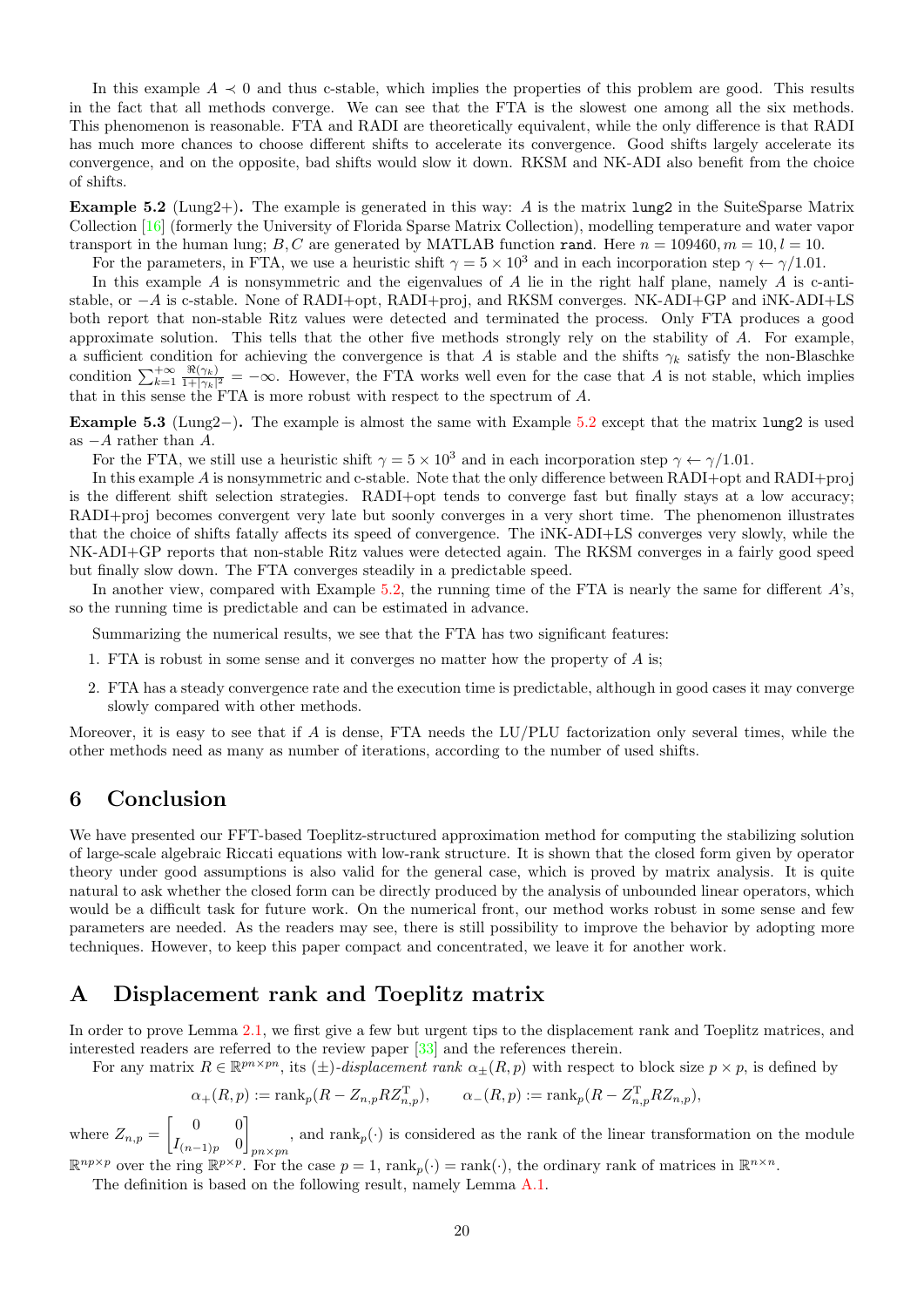**Lemma A.1** ([\[32\]](#page-26-12)). Given  $R_1, R_2 \in \mathbb{R}^{pn \times p}$  and  $R \in \mathbb{R}^{pn \times pn}$ , then

$$
R - Z_{n,p} R Z_{n,p}^{\mathrm{T}} = R_1 R_2^{\mathrm{T}} \iff R = \mathcal{L}_{p \times p}(R_1) \mathcal{L}_{p \times p}(R_2)^{\mathrm{T}},
$$
  

$$
R - Z_{n,p}^{\mathrm{T}} R Z_{n,p} = R_1 R_2^{\mathrm{T}} \iff R = \mathcal{U}_{p \times p}(R_1) \mathcal{U}_{p \times p}(R_2)^{\mathrm{T}}.
$$

Lemma [A.1](#page-19-3) implies that for a matrix its displacement rank is related to how it can be expressed as a sum of products of block-Toeplitz matrices, as is shown in Lemma [A.2.](#page-20-0)

<span id="page-20-0"></span>Lemma A.2 ([\[32,](#page-26-12) [31,](#page-26-14) [33\]](#page-26-15)). Given a matrix  $R \in \mathbb{R}^{pn \times pn}$ .

1. Its (+)-displacement rank  $\alpha_{+}(R, p)$  is the smallest integer  $\beta$  such that R can be written in the form

<span id="page-20-1"></span>
$$
R = \sum_{i=1}^{\beta} \mathcal{L}_{p \times p}(R_i) \mathcal{U}_{p \times p}(\tilde{R}_i),
$$
\n(A.2a)

where  $R_i, \widetilde{R}_i \in \mathbb{R}^{pn \times p}$ .

2. Its (-)-displacement rank  $\alpha_-(R, p)$  is the smallest integer  $\beta$  such that R can be written in the form

<span id="page-20-5"></span><span id="page-20-2"></span>
$$
R = \sum_{i=1}^{\beta} \mathcal{U}_{p \times p}(R_i) \mathcal{L}_{p \times p}(\tilde{R}_i),
$$
\n(A.2b)

where  $R_i, \widetilde{R}_i \in \mathbb{R}^{pn \times p}$ .

3. If R is symmetric and positive semidefinite,  $(A.2a)$  and  $(A.2b)$  can be replaced respectively by

$$
R = \sum_{i=1}^{\beta} \mathcal{L}_{p \times p}(R_i) \mathcal{L}_{p \times p}(R_i)^{\mathrm{T}}, \quad \text{and} \quad R = \sum_{i=1}^{\beta} \mathcal{U}_{p \times p}(R_i) \mathcal{U}_{p \times p}(R_i)^{\mathrm{T}}.
$$

4. If R is nonsingular, then  $\alpha_{+}(R, p) = \alpha_{-}(R^{-1}, p), \alpha_{-}(R, p) = \alpha_{+}(R^{-1}, p)$ .

Lemma [A.2](#page-20-0) demonstrates the relation between the displacement ranks of a matrix and its inverse, which is actually the theoretical foundation of the fast and superfast algorithms on Toeplitz matrices.

The following result, namely Lemma [A.3,](#page-20-3) gives an expression of the inverse related to the displacement rank.

<span id="page-20-3"></span>**Lemma A.3** ([\[20\]](#page-26-16)). Given  $R \in \mathbb{R}^{pn \times pn}$ , suppose

1. R is nonsingular, and  $R^{-1} = \begin{bmatrix} Q_{1,t} & Q_1^L \\ Q_1 & * \end{bmatrix}$  $= \begin{bmatrix} * & Q_2 \\ Q_1 & Q_2 \end{bmatrix}$  $\begin{bmatrix} \ast & Q_2 \ Q_2^L & Q_{2,b} \end{bmatrix}$  where  $Q_{1,t}, Q_{2,b} \in \mathbb{R}^{p \times p}$  are nonsingular; 2.  $R - Z_{n,p} R Z_{n,p}^{\mathrm{T}} = \begin{bmatrix} * & * \\ * & D, \Sigma \end{bmatrix}$ \*  $D_1 \Sigma D_2^{\mathrm{T}}$ where  $D_1, D_2 \in \mathbb{R}^{p(n-1)\times p\alpha}$  and  $\Sigma$  is a diagonal matrix whose diagonal entries are  $\pm 1$ ;

3. writing 
$$
R = \begin{bmatrix} * & * \\ * & R_s \end{bmatrix}
$$
 where  $R_s \in \mathbb{R}^{p(n-1)\times p(n-1)}$ , there exists  $Q_3, Q_3^L$  such that  $R_s Q_3 = D_1, Q_3^L R_s = D_2^T$ .

Then

<span id="page-20-4"></span>
$$
R^{-1} = -\mathcal{U}_{p\times p}\left(\begin{bmatrix} Q_1\\0 \end{bmatrix}\right) (I \otimes Q_{1,t})^{-1} \mathcal{U}_{p\times p}\left(\begin{bmatrix} Q_1^L & 0 \end{bmatrix}^T\right)^T + \mathcal{U}_{p\times p}\left(\begin{bmatrix} Q_2\\Q_{2,b} \end{bmatrix}\right) (I \otimes Q_{2,b})^{-1} \mathcal{U}_{p\times p}\left(\begin{bmatrix} Q_2^L & Q_{2,b} \end{bmatrix}^T\right)^T
$$
  
+  $\mathcal{U}_{p\times p\alpha}\left(\begin{bmatrix} Q_3\\0 \end{bmatrix}\right) (I \otimes W)^{-1} \mathcal{U}_{p\times p\alpha}\left(\begin{bmatrix} Q_3^L & 0 \end{bmatrix}^T\right)^T$ , (A.3a)

or alternatively,

$$
R^{-1} = \mathcal{L}_{p \times p} \left( \begin{bmatrix} Q_{1,t} \\ Q_1 \end{bmatrix} \right) (I \otimes Q_{1,t})^{-1} \mathcal{L}_{p \times p} \left( \begin{bmatrix} Q_{1,t} & Q_1^L \end{bmatrix}^T \right)^T - \mathcal{L}_{p \times p} \left( \begin{bmatrix} 0 \\ Q_2 \end{bmatrix} \right) (I \otimes Q_{2,b})^{-1} \mathcal{L}_{p \times p} \left( \begin{bmatrix} 0 & Q_2^L \end{bmatrix}^T \right)^T - \mathcal{L}_{p \times p \times p} \left( \begin{bmatrix} 0 & Q_2^L \end{bmatrix}^T \right)^T - \mathcal{L}_{p \times p \times p} \left( \begin{bmatrix} 0 & Q_2^L \end{bmatrix}^T \right)^T (A.3b)
$$

where  $W = \Sigma - Q_3^L D_1$ .

Moreover, if R is symmetric, then there exists a factorization to make  $D_1 = D_2$ ; for that case,  $(A.3)$  can be rewritten by  $Q_1^L = Q_1^T, Q_2^L = Q_2^T, Q_3^L = Q_3^T$ .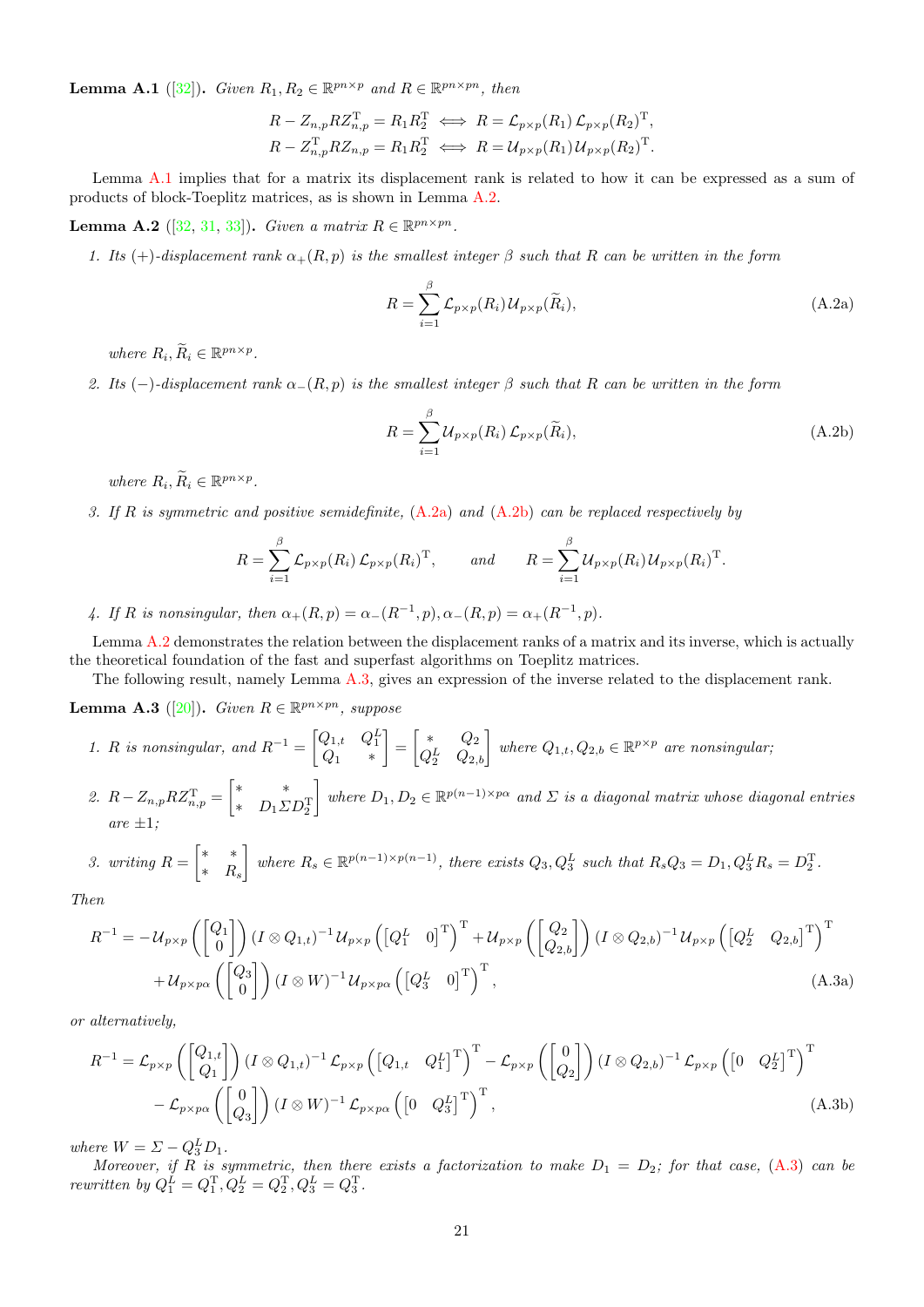**Remark A.1.** Item 2 of Lemma [A.3](#page-20-3) implies that  $R - Z_{n,p}^{\mathrm{T}} R Z_{n,p} = \begin{bmatrix} -D_1 \Sigma D_2^{\mathrm{T}} & * \\ * & * \end{bmatrix}$ .

Note that  $(A.3)$  presents a sum of  $\alpha + 2$  products of block-Toeplitz matrices, in which the number of terms may not be the smallest one, namely  $\alpha_{\mp}(R, p)$ .

In the following, we will derive a sum of the  $\alpha_{+}(R,p) = \alpha_{-}(R^{-1},p)$  terms, to coincide with Lemma [A.2,](#page-20-0) of which the form is called a *shortest sum*. Using the same way a sum of  $\alpha_{-}(R,p) = \alpha_{+}(R^{-1},p)$  terms can also be derived, so we omit the details.

Write  $R = \begin{bmatrix} R_{11} & R_{12} \\ R_{21} & R_{22} \end{bmatrix}$  $R_{21}$   $R_s$ , and then  $R - Z_{n,p} R Z_{n,p}^{\mathrm{T}} = \begin{bmatrix} R_{11} & R_{12} \\ R_{21} & R_{22} \end{bmatrix}$  $R_{21}$   $D_1\Sigma D_2^{\mathrm{T}}$ Thus,  $\alpha \leq \alpha_{+}(R,p) \leq \alpha + 2$ . On the other hand, by [\(1.3\)](#page-1-2), under sufficient nonsingular conditions, it is easy to have

$$
\begin{bmatrix}\nR_{11} & R_{12} \\
R_{21} & R_{s}\n\end{bmatrix}^{-1} = \begin{bmatrix}\nR_{11}^{-1} + R_{11}^{-1}R_{12}(R_{s} - R_{21}R_{11}^{-1}R_{12})^{-1}R_{21}R_{11}^{-1} & -R_{11}^{-1}R_{12}(R_{s} - R_{21}R_{11}^{-1}R_{12})^{-1} \\
-(R_{s} - R_{21}R_{11}^{-1}R_{12})^{-1}R_{21}R_{11}^{-1} & (R_{s} - R_{21}R_{11}^{-1}R_{12})^{-1} \\
(R_{s} - R_{21}R_{11}^{-1}R_{12})^{-1} & -(R_{11} - R_{12}R_{s}^{-1}R_{21})^{-1}R_{12}R_{s}^{-1} \\
-(R_{11} - R_{12}R_{s}^{-1}R_{21})^{-1} & -R_{11}^{-1}R_{12}R_{s}^{-1}R_{21}\end{bmatrix}^{-1}R_{12}R_{s}^{-1}
$$

Compared with the conditions,

$$
Q_1 = -R_s^{-1}R_{21}Q_{1,t}, \quad Q_1^L = -Q_{1,t}R_{12}R_s^{-1}, \quad Q_{1,t} = (R_{11} - R_{12}R_s^{-1}R_{21})^{-1}.
$$

If  $\alpha_{+}(R,p) = \alpha$ , then it has to hold that  $R - Z_{n,p} R Z_{n,p}^{\mathrm{T}} = \begin{bmatrix} S_{1}^{\mathrm{T}} \Sigma^{-1} S_{2} & S_{1}^{\mathrm{T}} D_{2}^{\mathrm{T}} \\ D_{1} S_{2} & D_{1} \Sigma D_{2}^{\mathrm{T}} \end{bmatrix}$ for some  $S_1, S_2 \in \mathbb{R}^{p \alpha \times p}$ . Clearly  $S_1, S_2$  are of full column rank for R is nonsingular. Noticing  $\Sigma^{-1} = \Sigma$ , we have

$$
Q_1 = -R_s^{-1}D_1S_2Q_{1,t} = -Q_3S_2Q_{1,t},
$$
  
\n
$$
Q_1^L = -Q_{1,t}S_1^TD_2^TR_s^{-1} = -Q_{1,t}S_1^TQ_3^L,
$$
  
\n
$$
Q_{1,t} = (S_1^T\Sigma^{-1}S_2 - S_1^TD_2^TR_s^{-1}D_1S_2)^{-1} = (S_1^T\Sigma^{-1}S_2 - S_1^TQ_3^LD_1S_2)^{-1} = (S_1^TWS_2)^{-1}.
$$

Thus

$$
\begin{split}\n&u_{p\times p}\left(\begin{bmatrix}Q_{1}\\0\end{bmatrix}\right)(I\otimes Q_{1,t})^{-1}\mathcal{U}_{p\times p}\left(\begin{bmatrix}Q_{1}^{L}&0\end{bmatrix}^{T}\right)^{\mathrm{T}}\\
&=U_{p\times p}\left(\begin{bmatrix}-Q_{3}S_{2}Q_{1,t}\\0\end{bmatrix}\right)(I\otimes Q_{1,t})^{-1}\mathcal{U}_{p\times p}\left(\begin{bmatrix}-Q_{1,t}S_{1}^{T}Q_{3}^{L}&0\end{bmatrix}^{T}\right)^{\mathrm{T}}\\
&=U_{p\times p\alpha}\left(\begin{bmatrix}Q_{3}\\0\end{bmatrix}\right)(I\otimes S_{2}Q_{1,t})(I\otimes Q_{1,t})^{-1}(I\otimes Q_{1,t}S_{1}^{T})\mathcal{U}_{p\times p\alpha}\left(\begin{bmatrix}Q_{3}^{L}&0\end{bmatrix}^{T}\right)^{\mathrm{T}}\\
&=U_{p\times p\alpha}\left(\begin{bmatrix}Q_{3}\\0\end{bmatrix}\right)(I\otimes S_{2}Q_{1,t}S_{1}^{T})\mathcal{U}_{p\times p\alpha}\left(\begin{bmatrix}Q_{3}^{L}&0\end{bmatrix}^{T}\right)^{\mathrm{T}}\\
&=U_{p\times p\alpha}\left(\begin{bmatrix}Q_{3}\\0\end{bmatrix}\right)(I\otimes S_{2}(S_{1}^{T}WS_{2})^{-1}S_{1}^{T})\mathcal{U}_{p\times p\alpha}\left(\begin{bmatrix}Q_{3}^{L}&0\end{bmatrix}^{T}\right)^{\mathrm{T}}.\n\end{split}
$$

Note that

$$
\[W^{-1} - S_2 (S_1^{\mathrm{T}} W S_2)^{-1} S_1^{\mathrm{T}}\] W S_2 = 0.
$$

Complement  $S_2$  to a nonsingular matrix  $\begin{bmatrix} S_2 & S_2^c \end{bmatrix}$ , and then

$$
\begin{aligned}\n\left[W^{-1} - S_2 \left(S_1^{\mathrm{T}} W S_2\right)^{-1} S_1^{\mathrm{T}}\right] W \begin{bmatrix} S_2 & S_2^c \end{bmatrix} &= \begin{bmatrix} S_2 & S_2^c \end{bmatrix} \begin{bmatrix} 0 & -\left(S_1^{\mathrm{T}} W S_2\right)^{-1} S_1^{\mathrm{T}} W S_2^c \end{bmatrix} \\
&= \begin{bmatrix} S_2 & S_2^c \end{bmatrix} \begin{bmatrix} -\left(S_1^{\mathrm{T}} W S_2\right)^{-1} S_1^{\mathrm{T}} W S_2^c \end{bmatrix} \begin{bmatrix} 0 & I \end{bmatrix},\n\end{aligned}
$$

whose rank is  $p(\alpha - 1)$ . Write

$$
W_1 = \begin{bmatrix} S_2 & S_2^c \end{bmatrix} \begin{bmatrix} -\left( S_1^{\mathrm{T}} W S_2 \right)^{-1} S_1^{\mathrm{T}} W S_2^c \\ I_{p(\alpha - 1)} \end{bmatrix} \in \mathbb{R}^{p\alpha \times p(\alpha - 1)}, \qquad W_1^L = \begin{bmatrix} 0 & I_{p(\alpha - 1)} \end{bmatrix} \begin{bmatrix} S_2 & S_2^c \end{bmatrix}^{-1} W^{-1} \in \mathbb{R}^{p(\alpha - 1) \times p\alpha},
$$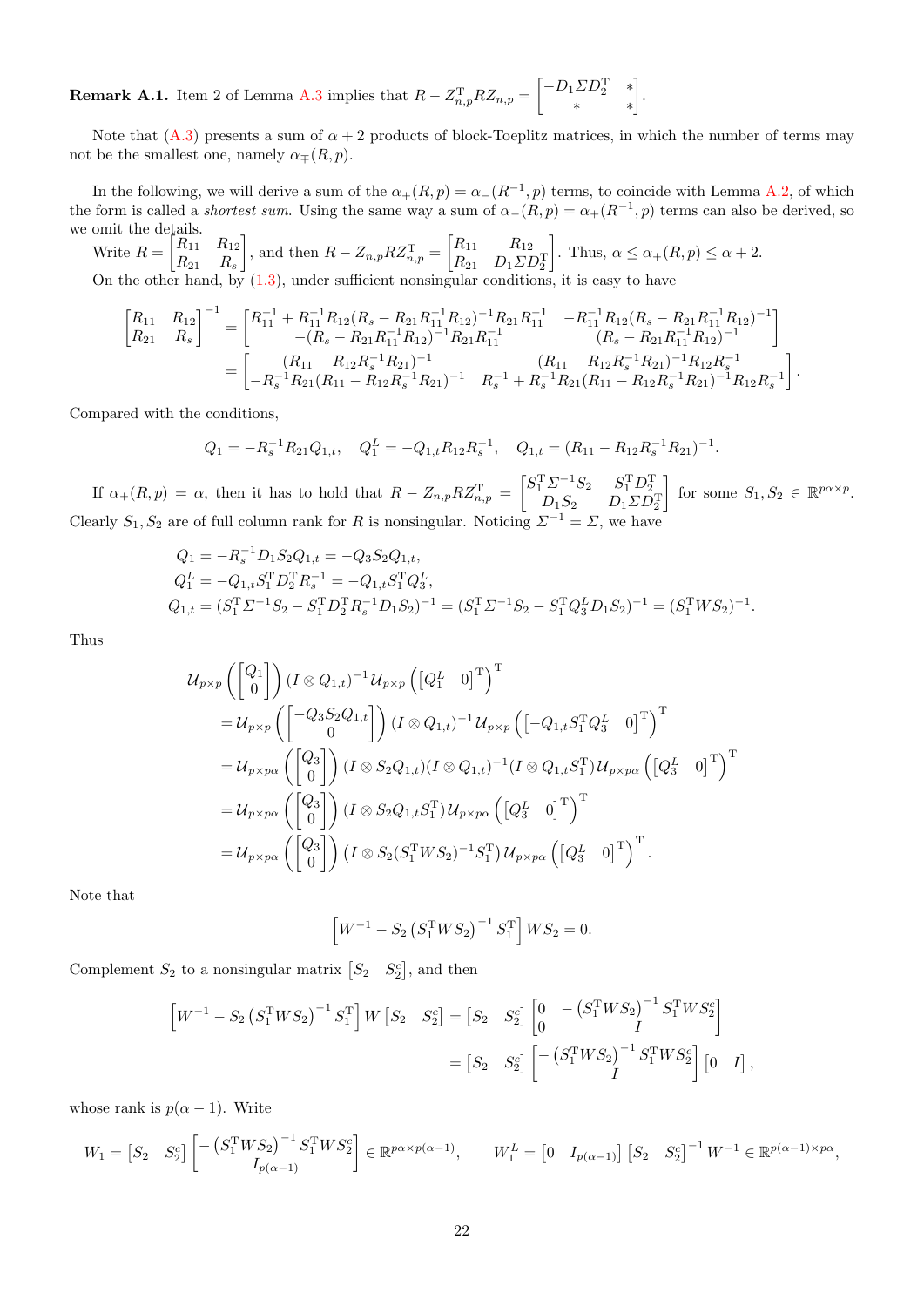and then  $W^{-1} - S_2 (S_1^T W S_2)^{-1} S_1^T = W_1 W_1^L$ . Hence

<span id="page-22-0"></span>
$$
R^{-1} = \mathcal{U}_{p\times p}\left(\begin{bmatrix} Q_2\\ Q_{2,b} \end{bmatrix}\right) (I \otimes Q_{2,b})^{-1} \mathcal{U}_{p\times p}\left(\begin{bmatrix} Q_2^L & Q_{2,b} \end{bmatrix}^T\right)^T + \mathcal{U}_{p\times p\alpha}\left(\begin{bmatrix} Q_3\\ 0 \end{bmatrix}\right) (I \otimes W_1 W_1^L) \mathcal{U}_{p\times p\alpha}\left(\begin{bmatrix} Q_3^L & 0 \end{bmatrix}^T\right)^T
$$
  
\n
$$
= \mathcal{U}_{p\times p}\left(\begin{bmatrix} Q_2\\ Q_{2,b} \end{bmatrix}\right) (I \otimes Q_{2,b})^{-1} \mathcal{U}_{p\times p}\left(\begin{bmatrix} Q_2^L & Q_{2,b} \end{bmatrix}^T\right)^T + \mathcal{U}_{p\times p(\alpha-1)}\left(\begin{bmatrix} Q_3 W_1\\ 0 \end{bmatrix}\right) \mathcal{U}_{p\times p(\alpha-1)}\left(\begin{bmatrix} W_1^L Q_3^L & 0 \end{bmatrix}^T\right)^T.
$$
\n(A.4)

If  $\alpha_{+}(R, p) = \alpha + 1$ , then it holds that

$$
R - Z_{n,p} R Z_{n,p}^{\mathrm{T}} = \begin{bmatrix} S_1^{\mathrm{T}} \Sigma^{-1} S_2 & S_1^{\mathrm{T}} D_2^{\mathrm{T}} \\ D_1 S_2 & D_1 \Sigma D_2^{\mathrm{T}} \end{bmatrix} + \begin{bmatrix} S_3 & D_3^{\mathrm{T}} \\ 0 & 0 \end{bmatrix} \quad \text{or} \quad \begin{bmatrix} S_1^{\mathrm{T}} \Sigma^{-1} S_2 & S_1^{\mathrm{T}} D_2^{\mathrm{T}} \\ D_1 S_2 & D_1 \Sigma D_2^{\mathrm{T}} \end{bmatrix} + \begin{bmatrix} S_3 & 0 \\ D_3 & 0 \end{bmatrix}
$$

for some  $S_1, S_2 \in \mathbb{R}^{p \alpha \times p}$ ,  $S_3 \in \mathbb{R}^{p \times p}$  and  $D_3 \in \mathbb{R}^{p(n-1) \times p}$ . Consider the former one. Then,

$$
Q_1 = -R_s^{-1}D_1S_2Q_{1,t} = -Q_3S_2Q_{1,t},
$$
  
\n
$$
Q_1^L = -Q_{1,t}(S_1^T D_2^T + D_3^T)R_s^{-1} = -Q_{1,t}S_1^T Q_3^L - Q_{1,t}D_3^T R_s^{-1},
$$
  
\n
$$
Q_{1,t} = (S_1^T \Sigma^{-1} S_2 + S_3 - (S_1^T D_2^T + D_3^T)R_s^{-1}D_1S_2)^{-1}
$$
  
\n
$$
= (S_1^T \Sigma^{-1} S_2 + S_3 - D_3^T Q_3 S_2 - S_1^T Q_3^L D_1 S_2)^{-1}
$$
  
\n
$$
= (S_3 - D_3^T Q_3 S_2 + S_1^T W S_2)^{-1}.
$$

Thus,

$$
u_{p\times p}\left(\begin{bmatrix} Q_{1} \\ 0 \end{bmatrix}\right)(I \otimes Q_{1,t})^{-1}u_{p\times p}\left(\begin{bmatrix} Q_{1}^{L} & 0 \end{bmatrix}^{T}\right)^{T}
$$
  
\n
$$
=u_{p\times p}\left(\begin{bmatrix} -Q_{3}S_{2}Q_{1,t} \\ 0 \end{bmatrix}\right)(I \otimes Q_{1,t})^{-1}u_{p\times p}\left(\begin{bmatrix} -Q_{1,t}S_{1}^{T}Q_{3}^{L} - Q_{1,t}D_{3}^{T}R_{s}^{-1} & 0 \end{bmatrix}^{T}\right)^{T}
$$
  
\n
$$
=u_{p\times p\alpha}\left(\begin{bmatrix} Q_{3} \\ 0 \end{bmatrix}\right)(I \otimes S_{2}Q_{1,t})(I \otimes Q_{1,t})^{-1}(I \otimes Q_{1,t}S_{1}^{T})u_{p\times p\alpha}\left(\begin{bmatrix} Q_{3}^{L} & 0 \end{bmatrix}^{T}\right)^{T}
$$
  
\n
$$
+u_{p\times p\alpha}\left(\begin{bmatrix} Q_{3} \\ 0 \end{bmatrix}\right)(I \otimes S_{2}Q_{1,t})(I \otimes Q_{1,t})^{-1}(I \otimes Q_{1,t})u_{p\times p}\left(\begin{bmatrix} D_{3}^{T}R_{s}^{-1} & 0 \end{bmatrix}^{T}\right)^{T}
$$
  
\n
$$
=u_{p\times p\alpha}\left(\begin{bmatrix} Q_{3} \\ 0 \end{bmatrix}\right)(I \otimes S_{2}Q_{1,t})u_{p\times p\alpha}\left(\begin{bmatrix} Q_{3}^{L} & 0 \end{bmatrix}^{T}\right)^{T}
$$
  
\n
$$
+u_{p\times p\alpha}\left(\begin{bmatrix} Q_{3} \\ 0 \end{bmatrix}\right)(I \otimes S_{2}Q_{1,t})u_{p\times p}\left(\begin{bmatrix} D_{3}^{T}R_{s}^{-1} & 0 \end{bmatrix}^{T}\right)^{T}
$$
  
\n
$$
=u_{p\times p\alpha}\left(\begin{bmatrix} Q_{3} \\ 0 \end{bmatrix}\right)(I \otimes S_{2}(S_{3} - D_{3}^{T}Q_{3}S_{2} + S_{1}^{T}WS_{2})^{-1}S_{1}^{T})u_{p\times p\alpha}\left
$$

Since

$$
W^{-1} - S_2(S_3 - D_3^{\mathrm{T}}Q_3S_2 + S_1^{\mathrm{T}}WS_2)^{-1}S_1^{\mathrm{T}} = W^{-1}(W - WS_2(S_3 - D_3^{\mathrm{T}}Q_3S_2 + S_1^{\mathrm{T}}WS_2)^{-1}S_1^{\mathrm{T}}W) W^{-1}
$$
  

$$
\stackrel{(1.3)}{=} W^{-1}(W^{-1} + S_2(S_3 - D_3^{\mathrm{T}}Q_3S_2)^{-1}S_1^{\mathrm{T}})^{-1} W^{-1}
$$
  

$$
= (W + WS_2(S_3 - D_3^{\mathrm{T}}Q_3S_2)^{-1}S_1^{\mathrm{T}}W)^{-1} =: W_1^{-1},
$$

we have

<span id="page-22-1"></span>
$$
R^{-1} = \mathcal{U}_{p\times p}\left(\begin{bmatrix} Q_2\\ Q_{2,b} \end{bmatrix}\right) (I \otimes Q_{2,b})^{-1} \mathcal{U}_{p\times p}\left(\begin{bmatrix} Q_2^L & Q_{2,b} \end{bmatrix}^T\right)^T + \mathcal{U}_{p\times p\alpha}\left(\begin{bmatrix} Q_3\\ 0 \end{bmatrix}\right) (I \otimes W_1)^{-1} \mathcal{U}_{p\times p\alpha}\left(\begin{bmatrix} Q_3^L & 0 \end{bmatrix}^T\right)^T - \mathcal{U}_{p\times p\alpha}\left(\begin{bmatrix} Q_3\\ 0 \end{bmatrix}\right) (I \otimes S_2 Q_{1,t}) \mathcal{U}_{p\times p}\left(\begin{bmatrix} D_3^T R_s^{-1} & 0 \end{bmatrix}^T\right)^T
$$
  
\n
$$
= \mathcal{U}_{p\times p}\left(\begin{bmatrix} Q_2\\ Q_{2,b} \end{bmatrix}\right) (I \otimes Q_{2,b})^{-1} \mathcal{U}_{p\times p}\left(\begin{bmatrix} Q_2^L & Q_{2,b} \end{bmatrix}^T\right)^T
$$
  
\n
$$
+ \mathcal{U}_{p\times p\alpha}\left(\begin{bmatrix} Q_3\\ 0 \end{bmatrix}\right) (I \otimes W_1)^{-1} \mathcal{U}_{p\times p\alpha}\left(\begin{bmatrix} Q_3^L & -W_1 S_2 Q_{1,t} D_3^T R_s^{-1} & 0 \end{bmatrix}^T\right)^T.
$$
  
\n(A.5)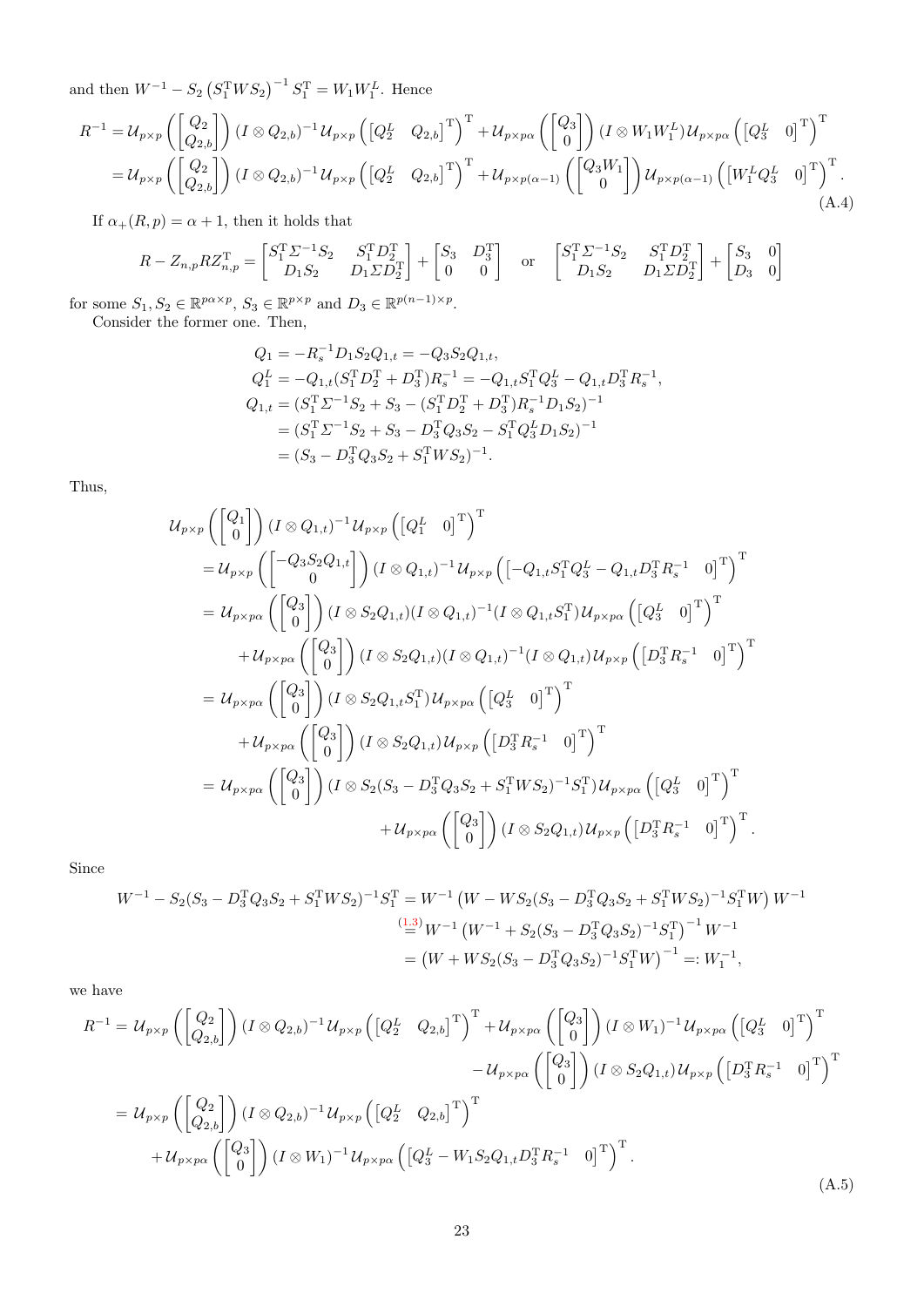Similarly, for the latter one,

<span id="page-23-1"></span>
$$
R^{-1} = \mathcal{U}_{p \times p} \left( \begin{bmatrix} Q_2 \\ Q_{2,b} \end{bmatrix} \right) (I \otimes Q_{2,b})^{-1} \mathcal{U}_{p \times p} \left( \begin{bmatrix} Q_2^L & Q_{2,b} \end{bmatrix}^{\mathrm{T}} \right)^{\mathrm{T}} + \mathcal{U}_{p \times p \alpha} \left( \begin{bmatrix} Q_3 - R_s^{-1} D_3 Q_{1,t} S_1^{\mathrm{T}} W_1 \\ 0 \end{bmatrix} \right) (I \otimes W_1)^{-1} \mathcal{U}_{p \times p \alpha} \left( \begin{bmatrix} Q_3^L & 0 \end{bmatrix}^{\mathrm{T}} \right)^{\mathrm{T}},
$$
\n(A.6)

where  $W_1 = W + WS_2(S_3 - S_1^T Q_3^L D_3)^{-1} S_1^T W$ . To sum up, we have Lemma [A.4.](#page-23-0)

<span id="page-23-0"></span>**Lemma A.4.** Given  $R \in \mathbb{R}^{pn \times pn}$ , suppose the conditions in Lemma [A.3](#page-20-3) hold. Then  $\alpha \leq \alpha_+(R, p) \leq \alpha + 2$ , and the following statements hold.

- 1. if  $\alpha_{+}(R, p) = \alpha$ , then  $(A.4)$  is a shortest sum.
- 2. if  $\alpha_{+}(R, p) = \alpha + 1$ , then  $(A.5)$  or  $(A.6)$  is a shortest sum.
- 3. if  $\alpha_{+}(R, p) = \alpha + 2$ , then  $(A.3a)$  is a shortest sum.

Moreover, if R is symmetric, then there exists a factorization to make  $D_1 = D_2$ ; for that case, [\(A.4\)](#page-22-0) to [\(A.6\)](#page-23-1) and [\(A.3a\)](#page-20-5) can be rewritten by  $Q_1^L = Q_1^T$ ,  $Q_2^L = Q_2^T$ ,  $Q_3^L = Q_3^T$ ,  $S_1 = S_2$ ,  $D_3 = 0$ .

In the end, we prove Lemma [2.1.](#page-2-0)

*Proof of Lemma [2.1.](#page-2-0)* First consider the case  $p_1 = p_2 = p$ . Since

$$
I - T_t T_t^L = \begin{bmatrix} I - Y Y^L & -Y D_{t-1}^L \\ -D_{t-1} Y^L & I - D_{t-1} D_{t-1}^L - T_{t-1} T_{t-1}^L \end{bmatrix},
$$

and

$$
(I - T_t T_t^L) - Z_{t,p}(I - T_t T_t^L) Z_{t,p}^{\mathrm{T}} = I - Z_{t,p} Z_{t,p}^{\mathrm{T}} - T_t T_t^L + Z_{t,p} T_t T_t^L Z_{t,p}^{\mathrm{T}}
$$
  
\n
$$
= \begin{bmatrix} I & 0 \\ 0 & - \begin{bmatrix} Y & 0 \\ D_{t-1} & T_{t-1} \end{bmatrix} \begin{bmatrix} Y^L & D_{t-1}^L \\ 0 & T_{t-1}^L \end{bmatrix} + \begin{bmatrix} 0 & 0 \\ T_{t-1} & 0 \end{bmatrix} \begin{bmatrix} 0 & T_{t-1}^L \\ 0 & 0 \end{bmatrix}
$$
  
\n
$$
= \begin{bmatrix} I - Y Y^L & -Y D_{t-1}^L \\ -D_{t-1} Y^L & -D_{t-1} D_{t-1}^L \end{bmatrix},
$$

we have  $\alpha_+(I - T_t T_t^L, p) = 2$ . By Lemma [A.4,](#page-23-0) since  $\alpha = 1$ , the case falls in Item 2 with substitutions

$$
D_3 \leftarrow 0, S_3 \leftarrow I, D_1 \leftarrow D_{t-1}, \Sigma \leftarrow -I, D_2^T \leftarrow D_{t-1}^L, S_1^T \leftarrow Y, S_2 \leftarrow Y^L.
$$

Then  $(A.5)$  (or equivalently  $(A.6)$ ) becomes

$$
(I - T_t T_t^L)^{-1} = U_{p \times p} \left( \begin{bmatrix} Q_2 \\ Q_{2,b} \end{bmatrix} \right) (I \otimes Q_{2,b})^{-1} U_{p \times p} \left( \begin{bmatrix} Q_2^L & Q_{2,b} \end{bmatrix}^T \right)^T
$$

$$
+ U_{p \times p} \left( \begin{bmatrix} Q_3 \\ 0 \end{bmatrix} \right) (I \otimes [W + W Y^L Y W])^{-1} U_{p \times p} \left( \begin{bmatrix} Q_3^L & 0 \end{bmatrix}^T \right)^T,
$$

where  $Q_2, Q_{2,b}, Q_2^L, Q_3, Q_3^L, W$  is as in  $(2.1)$ .

Then consider the case  $p_1 > p_2$ . Complement Y to a  $p_1 \times p_1$  matrix  $\tilde{Y} = \begin{bmatrix} Y & 0 \end{bmatrix}$  and similarly for  $D_{t-1} =$  $[D_{t-1} \quad 0], \tilde{Y}^L = \begin{bmatrix} Y^L \\ 0 \end{bmatrix}$ 0  $\Bigg], \widetilde{D}_{t-1}^L = \begin{bmatrix} D_{t-1}^L \\ 0 \end{bmatrix}$ . Immediately we are able to use the result above on the case  $p_1 = p_2$  to obtain  $\left[ I - \mathcal{L}_{p_1 \times p_1} \left( \begin{bmatrix} \widetilde{Y} \\ \widetilde{P} \end{bmatrix} \right) \right]$  $D_{t-1}$  $\left[\left(\begin{bmatrix} \widetilde{Y}^L & \widetilde{D}_{t-1}^L \end{bmatrix}^\mathrm{T}\right)^{\mathrm{T}}\right]^{-1}$ . Note that

$$
\mathcal{L}_{p_1 \times p_1} \left( \begin{bmatrix} \widetilde{Y} \\ \widetilde{D}_{t-1} \end{bmatrix} \right) \mathcal{L}_{p_1 \times p_1} \left( \begin{bmatrix} \widetilde{Y}^L & \widetilde{D}_{t-1}^L \end{bmatrix}^T \right)^T = \begin{bmatrix} * & 0 & * & 0 & \cdots \\ \vdots & \vdots & \vdots & \vdots & \vdots \\ * & 0 & * & 0 & \cdots \end{bmatrix} \begin{bmatrix} * & \cdots & * \\ 0 & \cdots & 0 \\ * & \cdots & * \\ \vdots & & \vdots & \vdots \end{bmatrix}
$$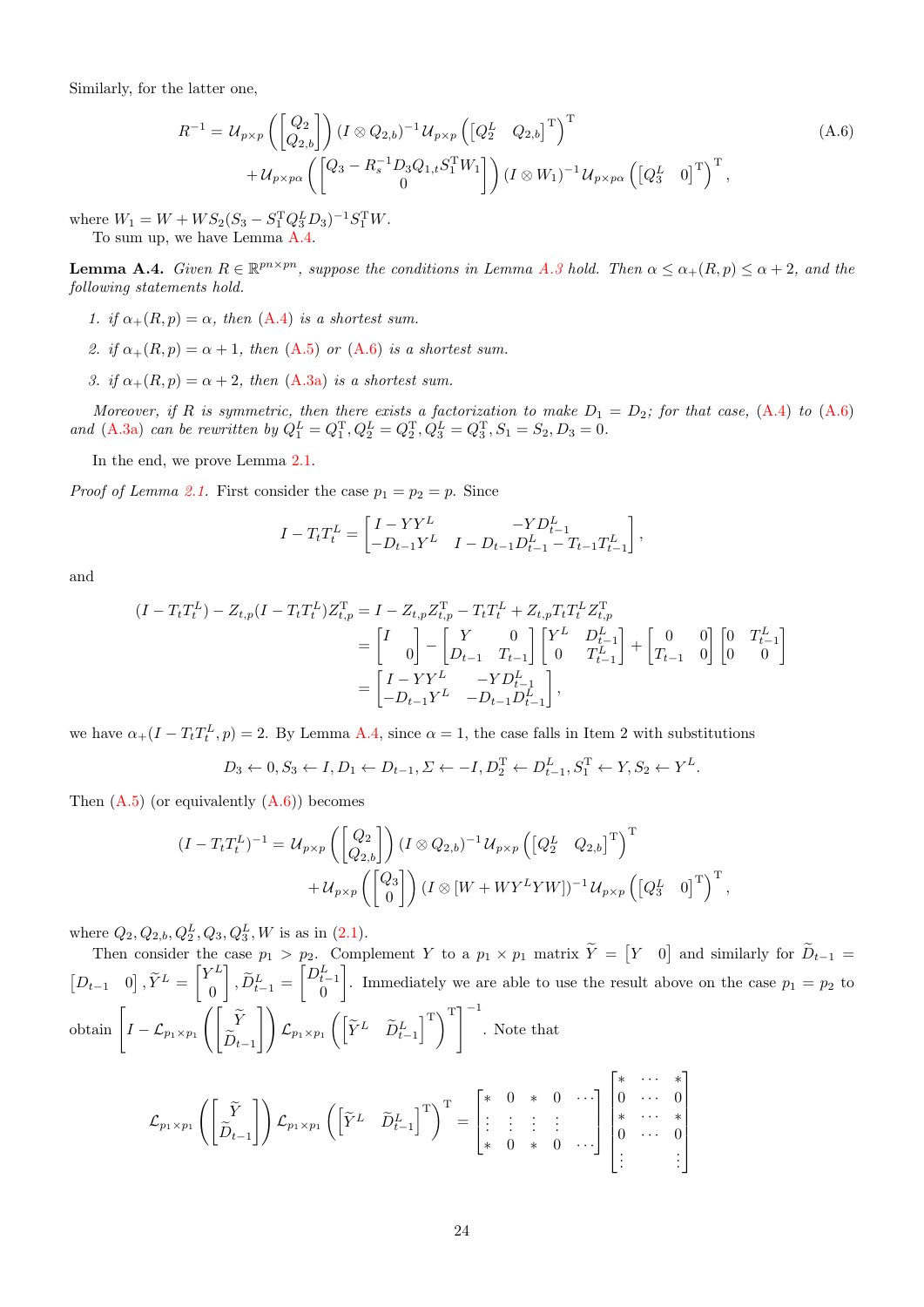$$
= \begin{bmatrix} * & * & \cdots \\ \vdots & \vdots & \vdots \\ * & * & \cdots \end{bmatrix} \begin{bmatrix} * & \cdots & * \\ * & \cdots & * \\ \vdots & \vdots & \vdots \end{bmatrix}
$$
  
\n
$$
= \mathcal{L}_{p_1 \times p_2} \left( \begin{bmatrix} Y \\ D_{t-1} \end{bmatrix} \right) \mathcal{L}_{p_1 \times p_2} \left( \begin{bmatrix} Y^L & D_{t-1}^L \end{bmatrix}^T \right)^T.
$$
  
\nThus,  $\tilde{Q}_2 = Q_2, \tilde{Q}_2^L = Q_2^L, \tilde{Q}_{2,b} = Q_{2,b}$ , and  $\tilde{Q}_3 = [Q_3 \quad 0], \tilde{Q}_3^L = \begin{bmatrix} Q_3^L \\ 0 \end{bmatrix}$ . Therefore,  
\n
$$
\widetilde{W} = -I - \begin{bmatrix} Q_3^L \\ 0 \end{bmatrix} [D_{t-1} \quad 0] = \begin{bmatrix} -I - Q_3^L D_{t-1} & 0 \\ 0 & -I \end{bmatrix} = \begin{bmatrix} W \\ -I \end{bmatrix},
$$
  
\n
$$
\widetilde{W}\widetilde{Y}^L\widetilde{Y}\widetilde{W} = \begin{bmatrix} W \\ -I \end{bmatrix} \begin{bmatrix} Y^L \\ 0 \end{bmatrix} [Y \quad 0] \begin{bmatrix} W \\ -I \end{bmatrix} = \begin{bmatrix} WY^LYW \\ 0 \end{bmatrix}.
$$

Hence

$$
\mathcal{U}_{p_1 \times p_1} \left( \begin{bmatrix} \tilde{Q}_3 \\ 0 \end{bmatrix} \right) (I \otimes [\widetilde{W} + \widetilde{W} \widetilde{Y}^L \widetilde{Y} \widetilde{W}])^{-1} \mathcal{U}_{p_1 \times p_1} \left( \begin{bmatrix} \tilde{Q}_3^L & 0 \end{bmatrix}^T \right)^T
$$
\n
$$
= \begin{bmatrix} * & 0 & * & 0 & \cdots \\ \vdots & \vdots & \vdots & \vdots & \vdots \\ * & 0 & * & 0 & \cdots \end{bmatrix} \begin{bmatrix} * & & & & & \\ & -I & & & & \\ & & & -I & & \\ & & & & \cdots & \vdots \\ \vdots & \vdots & & & \vdots \\ \vdots & & \vdots & \vdots & \vdots \end{bmatrix}
$$
\n
$$
= \begin{bmatrix} * & * & \cdots \\ \vdots & \vdots & \vdots \\ * & * & \cdots \end{bmatrix} \begin{bmatrix} * & \cdots & * \\ * & \cdots & * \\ \vdots & & \vdots \end{bmatrix}
$$
\n
$$
= \mathcal{U}_{p_1 \times p_2} \left( \begin{bmatrix} Q_3 \\ 0 \end{bmatrix} \right) (I \otimes [W + W Y^L Y W])^{-1} \mathcal{U}_{p_1 \times p_2} \left( [Q_3^L & 0]^T \right)^T
$$

.

Finally consider the case  $p_1 < p_2$ . Complement Y to a  $p_2 \times p_2$  matrix  $\widetilde{Y} = \begin{bmatrix} Y \\ Y \end{bmatrix}$ 0 and similarly for  $\widetilde{D}_{t-1}^{\rm T}$  =  $\begin{bmatrix} * & 0 & * & 0 & \cdots \end{bmatrix}$  where  $D_{t-1}^{\mathrm{T}} = \begin{bmatrix} * & * & \cdots \end{bmatrix}$ , and  $\tilde{Y}^L = \begin{bmatrix} Y^L & 0 \end{bmatrix}$ ,  $\tilde{D}_{t-1}^L = \begin{bmatrix} * & 0 & * & 0 & \cdots \end{bmatrix}$  where  $D_{t-1}^L =$  $[* * ⋯}.$  To make things clear, two permutations  $P, P_s$  are used to make  $P$  $\begin{bmatrix} \widetilde{Y} \\ \widetilde{Z} \end{bmatrix}$  $D_{t-1}$ 1 =  $\sqrt{ }$  $\overline{\phantom{a}}$ Y  $D_{t-1}$ 0 1  $\Bigg\}, P_s \widetilde{D}_{t-1} = \begin{bmatrix} D_{t-1} \\ 0 \end{bmatrix}$ 0 . So  $\begin{bmatrix} \widetilde{Y}^L & \widetilde{D}_{t-1}^L \end{bmatrix} P^{\mathrm{T}} = \begin{bmatrix} Y^L & D_{t-1}^L & 0 \end{bmatrix}$ ,  $\widetilde{D}_{t-1}^L P_s^{\mathrm{T}} = \begin{bmatrix} D_{t-1}^L & 0 \end{bmatrix}$ , and  $P$   $\mathcal{L}_{p_2 \times p_2}$   $\Big( \Big[ \frac{\widetilde{Y}}{\widetilde{D}} \Big]$  $D_{t-1}$  $\bigcap = \bigcap$  $\overline{1}$  $\mathcal{L}_{p_1 \times p_2} \bigcap \frac{Y}{D}$  $D_{t-1}$  $\left| \ \right\rangle$  $\overline{0}$ 1  $\left[ \begin{array}{cc} \displaystyle \sqrt{\mathstrut}_{p_2 \times p_2} \left( \begin{bmatrix} \widetilde{Y}^L & \widetilde{D}_{t-1}^L \end{bmatrix}^\text{T} \right)^{\text{T}} P^\text{T} = \begin{bmatrix} \displaystyle \mathstrut \mathstrut \mathstrut \mathcal{L}_{p_1 \times p_2} \left( \begin{bmatrix} Y^L & D_{t-1}^L \end{bmatrix}^\text{T} \end{bmatrix}^\text{T} \right)^{\text{T}} \right]^\text{T}$ . [

Then we use the result above on the case  $p_1 = p_2$  to obtain  $\left[ I - \mathcal{L}_{p_2 \times p_2} \left( \begin{bmatrix} \widetilde{Y} & 0 \\ \widetilde{Y} & 0 \end{bmatrix} \right) \right]$  $D_{t-1}$  $\left[\left(\begin{bmatrix} \widetilde{Y}^L & \widetilde{D}_{t-1}^L \end{bmatrix}^\mathrm{T}\right)^\mathrm{T}\right]^{-1}$ . Note that

$$
P\left[I-\mathcal{L}_{p_2\times p_2}\left(\begin{bmatrix} \widetilde{Y} \\ \widetilde{D}_{t-1} \end{bmatrix}\right)\mathcal{L}_{p_2\times p_2}\left(\begin{bmatrix} \widetilde{Y}^L & \widetilde{D}_{t-1}^L \end{bmatrix}^T\right)^T\right]P^T = \left[I-\mathcal{L}_{p_1\times p_2}\left(\begin{bmatrix} Y \\ D_{t-1} \end{bmatrix}\right)\mathcal{L}_{p_1\times p_2}\left(\begin{bmatrix} Y^L & D_{t-1}^L \end{bmatrix}^T\right)^T \right]
$$

Thus,

$$
P\begin{bmatrix} \widetilde{Q}_2 \\ \widetilde{Q}_{2,b} \end{bmatrix} = P\left[I - \mathcal{L}_{p_2 \times p_2}\left(\begin{bmatrix} \widetilde{Y} \\ \widetilde{D}_{t-1} \end{bmatrix}\right) \mathcal{L}_{p_2 \times p_2}\left(\begin{bmatrix} \widetilde{Y}^L & \widetilde{D}_{t-1}^L \end{bmatrix}^T\right)^T\right]^{-1} P^T P \begin{bmatrix} 0 \\ I_{p_2} \end{bmatrix}
$$
  
= 
$$
\left[\begin{bmatrix} I - \mathcal{L}_{p_1 \times p_2}\left(\begin{bmatrix} Y \\ D_{t-1} \end{bmatrix}\right) \mathcal{L}_{p_1 \times p_2}\left(\begin{bmatrix} Y^L & D_{t-1}^L \end{bmatrix}^T\right)^T\right]^{-1} I \begin{bmatrix} 0 \\ I_{p_1} & 0 \end{bmatrix} \begin{bmatrix} 0 \\ 0 \\ 0 \end{bmatrix} P^T P \begin{bmatrix} 0 \\ I_{p_2} \end{bmatrix} \right]
$$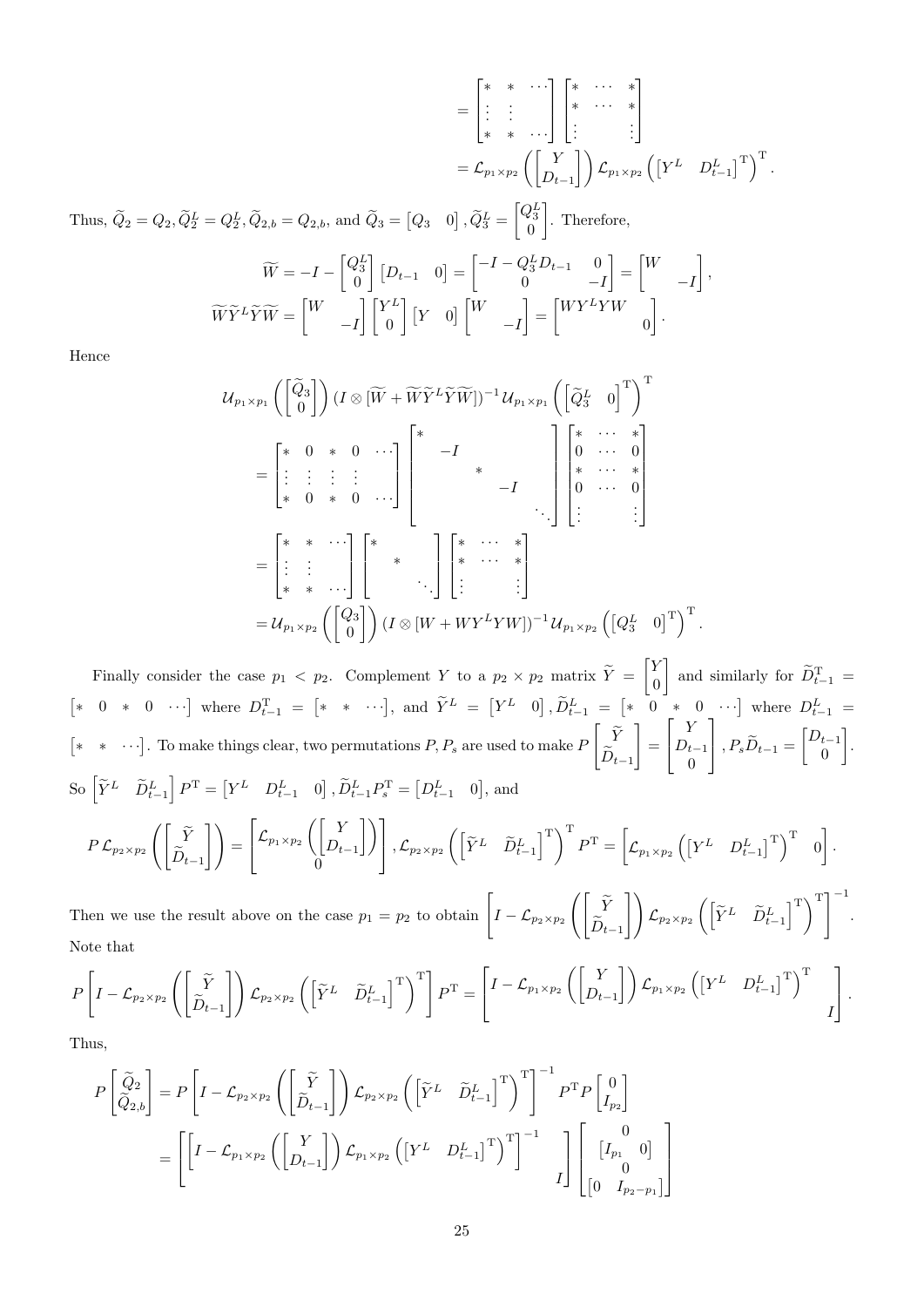$$
= \begin{bmatrix} \begin{bmatrix} I - \mathcal{L}_{p_1 \times p_2} \begin{bmatrix} Y \\ D_{t-1} \end{bmatrix} \end{bmatrix} \mathcal{L}_{p_1 \times p_2} \begin{bmatrix} Y^L & D_{t-1}^L \end{bmatrix}^T \end{bmatrix}^T \begin{bmatrix} 0 \\ I_{p_1} \end{bmatrix} & 0 \\ 0 & \begin{bmatrix} 0 \\ I_{p_2 - p_1} \end{bmatrix} \end{bmatrix} = \begin{bmatrix} \begin{bmatrix} Q_2 \\ Q_{2,b} \end{bmatrix} & 0 \\ 0 & \begin{bmatrix} 0 \\ I_{p_2 - p_1} \end{bmatrix} \end{bmatrix},
$$

and similarly,  $\begin{bmatrix} \widetilde{Q}_2^L & \widetilde{Q}_{2,b} \end{bmatrix} P^{\text{T}} = \begin{bmatrix} \begin{bmatrix} Q_2^L & Q_{2,b} \end{bmatrix} & 0 \\ 0 & I_p \end{bmatrix}$ 0  $\begin{bmatrix} 0 & I_{p_2-p_1} \end{bmatrix}$ Therefore,  $\widetilde{Q}_{2,b} = \begin{bmatrix} Q_{2,b} & 0 \\ 0 & I_{n_2} \end{bmatrix}$ 0  $I_{p_2-p_1}$ | and  $P \,{\mathcal U}_{p_2 \times p_2} \left( \begin{bmatrix} \widetilde{Q}_2 \ \widetilde{Q}_{2,b} \end{bmatrix} \right) P^\text{T} P (I \otimes \widetilde{Q}_{2,b})^{-1} P^\text{T} P \,{\mathcal U}_{p_2 \times p_2} \left( \begin{bmatrix} \widetilde{Q}_2^L & \widetilde{Q}_{2,b} \end{bmatrix}^\text{T} \right)^\text{T} P^\text{T}$ =  $\lceil$  $\overline{\phantom{a}}$  ${\mathcal U}_{p_1\times p_1}\left(\begin{bmatrix} Q_2\ Q_{2,b} \end{bmatrix}\right) \;\;\; 0$  $0$   $I$ 1  $\cdot$  $\left[(I\otimes Q_{2,b})^{-1}\right]$ I  $\left[\begin{matrix}\mathcal{U}_{p_{1}\times p_{1}}\left(\begin{bmatrix}Q_{2}^{L} & Q_{2,b}\end{bmatrix}^{\mathrm{T}}\right) & 0\end{matrix}\right]$  $0$   $I$  $\mathbb{I}^{\mathrm{T}}$  $\lceil$  $\mathcal{U}_{p_1 \times p_1}\left(\begin{bmatrix} Q_2 \ Q_{2,b} \end{bmatrix}\right) (I \otimes Q_{2,b})^{-1} \mathcal{U}_{p_1 \times p_1}\left(\begin{bmatrix} Q_2^L & Q_{2,b} \end{bmatrix}^\mathrm{T}\right)^\mathrm{T}$ 1

Similarly,

$$
P_s \widetilde{Q}_3 = P_s \left[ I - \widetilde{D}_{t-1} \widetilde{D}_{t-1}^L - \widetilde{T}_{t-1} \widetilde{T}_{t-1}^L \right]^{-1} P_s^{\mathrm{T}} P_s \widetilde{D}_{t-1} = \begin{bmatrix} \left[ I - D_{t-1} D_{t-1}^L - T_{t-1} T_{t-1}^L \right]^{-1} & I \end{bmatrix} \begin{bmatrix} D_{t-1} \\ 0 \end{bmatrix} = \begin{bmatrix} Q_3 \\ 0 \end{bmatrix},
$$

and similarly,  $\widetilde{Q}_3^L P_s^{\mathrm{T}} = [Q_3^L \quad 0]$ , and then

=

 $\overline{\phantom{a}}$ 

$$
\widetilde{W} = -I - \widetilde{Q}_3^L P_s^T P_s \widetilde{D}_{t-1} = -I - Q_3^L D_{t-1} = W,
$$
  

$$
\widetilde{W}\widetilde{Y}^L \widetilde{Y} \widetilde{W} = W \begin{bmatrix} Y^L & 0 \end{bmatrix} \begin{bmatrix} Y \\ 0 \end{bmatrix} W = W Y^L Y W.
$$

Hence

$$
P\mathcal{U}_{p_{2}\times p_{2}}\left(\begin{bmatrix} \widetilde{Q}_{3} \\ 0 \end{bmatrix}\right)(I \otimes [\widetilde{W} + \widetilde{W}\widetilde{Y}^{L}\widetilde{Y}\widetilde{W}])^{-1}\mathcal{U}_{p_{2}\times p_{2}}\left(\begin{bmatrix} \widetilde{Q}_{3}^{L} & 0 \end{bmatrix}^{T}\right)^{T}P^{T}
$$
\n
$$
= \begin{bmatrix} \mathcal{U}_{p_{1}\times p_{2}}\left(\begin{bmatrix} Q_{3} \\ 0 \end{bmatrix}\right) \\ 0 \end{bmatrix}(I \otimes [W + WY^{L}YW])^{-1}\begin{bmatrix} \mathcal{U}_{p_{1}\times p_{2}}\left(\begin{bmatrix} Q_{3}^{L} & 0 \end{bmatrix}^{T}\right) \end{bmatrix}^{T}
$$
\n
$$
= \begin{bmatrix} \mathcal{U}_{p_{1}\times p_{2}}\left(\begin{bmatrix} Q_{3} \\ 0 \end{bmatrix}\right)(I \otimes [W + WY^{L}YW])^{-1}\mathcal{U}_{p_{1}\times p_{2}}\left(\begin{bmatrix} Q_{3}^{L} & 0 \end{bmatrix}^{T}\right)^{T} \\ 0 \end{bmatrix}.
$$

I

 $\vert \cdot$ 

# References

- <span id="page-25-5"></span>[1] L. Amodei and J.-M. Buchot. An invariant subspace method for large-scale Riccati equation. Appl. Numer. Math., 60:1067–1082, 2010.
- <span id="page-25-7"></span>[2] Brian D.O. Anderson. Second-order convergent algorithms for the steady-state Riccati equation. Internat. J. Control, 28(2):295–306, 1978.
- <span id="page-25-0"></span>[3] Panos J. Antsaklis and Anthony N. Michel. A Linear Systems Primer. Birkhäuser, Boston, 2007.
- <span id="page-25-6"></span>[4] P. Benner and Z. Bujanović. On the solution of large-scale algebraic Riccati equations by using low-dimensional invariant subspaces. Linear Algebra Appl., 488:430–459, 2016.
- <span id="page-25-2"></span>[5] P. Benner, Z. Bujanović, P. Kürschner, and J. Saak. RADI: a low-rank ADI-type algorithm for large-scale algebraic Riccati equations. Numer. Math., 138:301–330, 2018.
- <span id="page-25-4"></span>[6] P. Benner, M. Heinkenschloss, J. Saak, and H. K. Weichelt. An inexact low-rank Newton-ADI merhod for large-scale Riccati equations. Appl. Numer. Math., 108:125–142, 2016.
- <span id="page-25-8"></span>[7] P. Benner, J.-R. Li, and T. Penzl. Numerical solution of large Lyapunov equations, Riccati equations, and linear-quadratic control problems. J. Numer. Lin. Alg. Appl., pages 755–777, 2008.
- <span id="page-25-1"></span>[8] P. Benner and H. Mena. Numerical solution of the infinite-dimensional LQR-problem and the associated differential Riccati equations. Numer. Math., 26:1–20, 2018.
- <span id="page-25-3"></span>[9] P. Benner and J. Saak. A Newton-Galerkin-ADI method for large-scale algebraic Riccati equations. In Applied Linear Algebra. GAMM Workshop Applied and Numerical Linear Algebra, May 2010.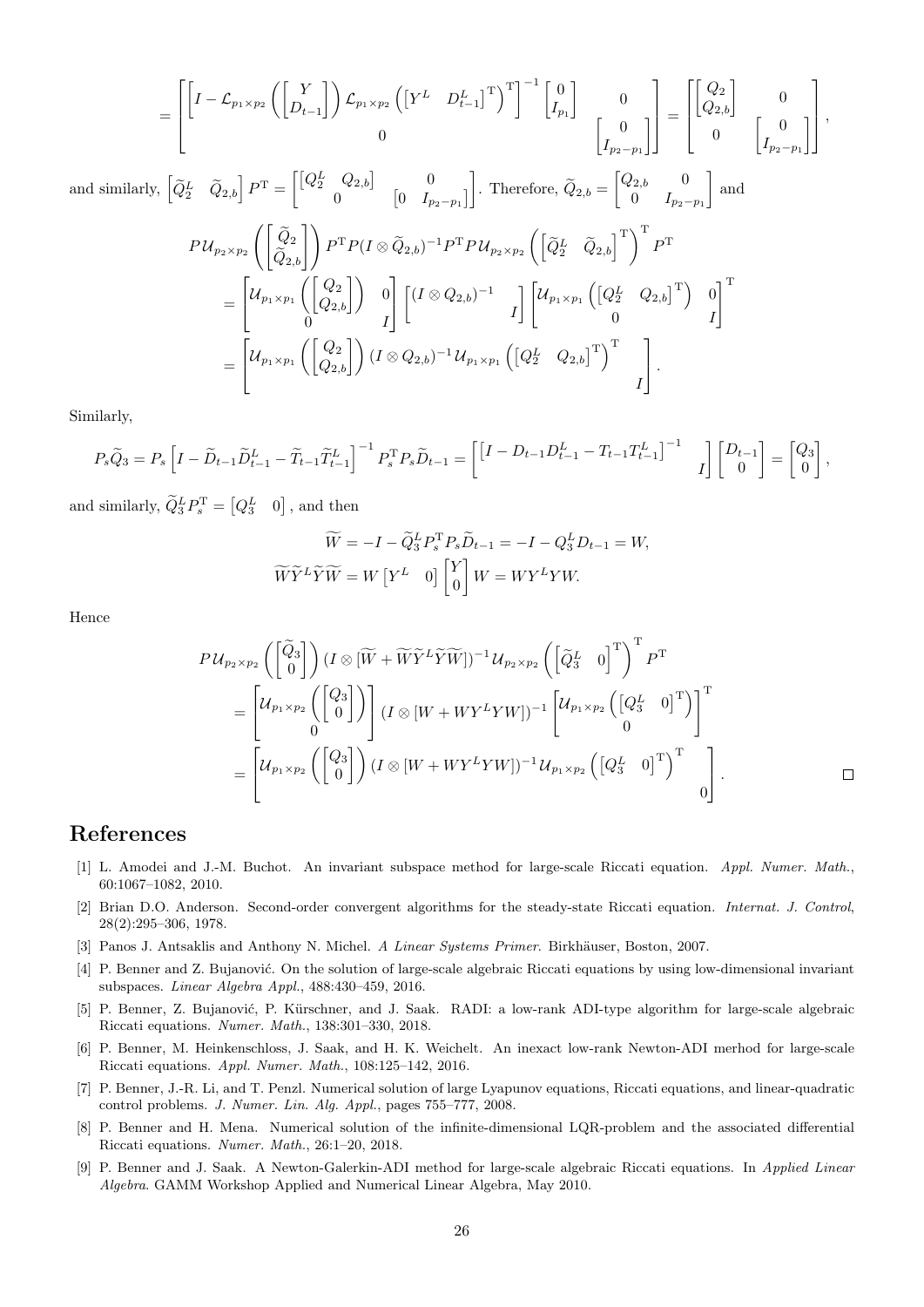- <span id="page-26-28"></span>[10] P. Benner and J. Saak. Numerical solution of large and sparse continuous time algebraic matrix Riccati and Lyapunov equations: a state of the art survey. GAMM-Mitteilungen, 36:32–52, 2013.
- <span id="page-26-11"></span>[11] Peter Benner, Zvonimir Bujanović, Patrick Kürschner, and Jens Saak. A numerical comparison of different solvers for large-scale, continuous-time algebraic Riccati equations and LQR problems. SIAM J. Sci. Comput., 42(2):A957–A996, 2020.
- <span id="page-26-3"></span>[12] D. A. Bini, B. Iannazzo, and B. Meini. Numerical Solution of Algebraic Riccati Equations, volume 9 of Fundamentals of Algorithm. SIAM Publications, Philadelphia, 2012.
- <span id="page-26-1"></span>[13] T. Cimen. State-dependent Riccati equations. IFAC Proc. Vol., 41:3761-3775, 2008.
- <span id="page-26-9"></span>[14] Eric K.-W. Chu, H. Y. Fan, and W.-W. Lin. A structure-preserving doubling algorithm for continuous-time algebraic Riccati equations. Linear Algebra Appl., 396:55–80, 2005.
- <span id="page-26-17"></span>[15] Eric K.-W. Chu, H.-Y. Fan, W.-W. Lin, and C.-S. Wang. A structure-preserving doubling algorithm for periodic discretetime algebraic Riccati equations. Internat. J. Control, 77:767–788, 2004.
- <span id="page-26-29"></span>[16] Timothy A. Davis and Yifan Hu. The university of Florida sparse matrix collection. ACM Trans. Math. Software, 38(1):Article 1, 2011. 25 pages.
- <span id="page-26-2"></span>[17] L. Dieci. Numerical integration of the differential Riccati equation and some related issues. SIAM J. Numer. Anal., 29:781–815, 1992.
- <span id="page-26-5"></span>[18] V. Druskin and V. Simoncini. Adaptive rational Krylov subspaces for large-scale dynamical systems. Sys. Contr. Lett. 60:546–560, 2011.
- <span id="page-26-6"></span>[19] V. Druskin, V. Simoncini, and M. Zaslavsky. Adaptive tangential interpolation in rational Krylov subspaces for MIMO dynamical systems. SIAM J. Matrix Anal. Appl., 35:476–498, 2014.
- <span id="page-26-16"></span>[20] B. Friedlander, M. Morf, T. Kailath, and L. Ljung. New inversion formulas for matrices classified in terms of their distance from Toeplitz matrices. Linear Algebra Appl., 27:31–60, 1979.
- <span id="page-26-22"></span>[21] Z.-C. Guo, E. K.-W. Chu, X. Liang, and W.-W. Lin. A decoupled form of the structure-preserving doubling algorithm with low-rank structures. ArXiv e-prints, may 2020. 18 pages, arXiv: 2005.08288.
- <span id="page-26-27"></span>[22] Stefan Güttel. Rational Krylov approximation of matrix functions: numerical methods and optimal pole selection. GAMM-Mitteilungen, 36:8–31, 2013.
- <span id="page-26-4"></span>[23] M. Heyouni and K. Jbilou. An extended block Arnoldi algorithm for large-scale solutions of continuous-time algebraic Riccati equation. Electron. Trans. Numer. Anal., 33:53–62, 2009.
- <span id="page-26-26"></span>[24] T.-M. Huang, R.-C. Li, and W.-W. Lin. Structure-Preserving Doubling Algorithms for Nonlinear Matrix Equations. Fundamentals of Algorithms. SIAM, Philadelphia, 2018.
- <span id="page-26-21"></span>[25] T.-M. Huang and W.-W. Lin. Structured doubling algorithms for weakly stabilizing Hermitian solutions of algebraic Riccati equations. Linear Algebra Appl., 430:1452–1478, 2009.
- <span id="page-26-20"></span>[26] Vlad Ionescu, Cristian Oară, and Martin Weiss. Generalized Riccati Theory and Robust Control: A Popov Function Approach. John Wiley & Sons, Chichester, UK, 1999.
- <span id="page-26-7"></span>[27] K. Jbilou. An Arnoldi based algorithm for large algebraic Riccati equations. Appl. Math. Lett., 19:437–444, 2006.
- <span id="page-26-23"></span>[28] Xiaoqing Jin. Developments and Applications of Block Toeplitz Iterative Solvers. Science Press, Beijing, 2002.
- <span id="page-26-24"></span>[29] Xiaoqing Jin. Preconditioning Techniques for Toeplitz Systems. Higher Education Press, Beijing, 2010.
- <span id="page-26-13"></span>[30] Thomas Kailath and Joohwan Chun. Generalized Gohberg-Semencul formulas for matrix inversion. Oper. Theory: Adv. Appl., 40:231–246, 1989.
- <span id="page-26-14"></span>[31] Thomas Kailath and Joohwan Chun. Generalized displacement stucture for block-Toeplitz, Toeplitz-block, and Toeplitzderived matrices. SIAM J. Matrix Anal. Appl., 15(1):114–128, 1994.
- <span id="page-26-12"></span>[32] Thomas Kailath, Sun-Yuan Kung, and Martin Morf. Displacement ranks of matrices and linear equations. J. Math. Anal. and Appl., 68:395–407, 1979.
- <span id="page-26-15"></span>[33] Thomas Kailath and Ali H. Sayed. Displacement structure: theory and applications. SIAM Rev., 37(3):297–386, 1995.
- <span id="page-26-18"></span>[34] P. Lancaster and L. Rodman. Solutions of continuous and discrete time algebraic riccati equations: A review. In S. Bittanti, A. J. Laub, and J. C. Willems, editors, The Riccati Equations, pages 11–52. Springer-Verlag, Berlin, Heidelberg, 1991.
- <span id="page-26-0"></span>[35] P. Lancaster and L. Rodman. *Algebraic Riccati Equations*. The clarendon Press, Oxford Sciece Publications, New York. 1995.
- <span id="page-26-10"></span>[36] T. Li, E. K.-W. Chu, W.-W. Lin, and P. C.-Y. Weng. Solving large-scale continuous-time algebraic Riccati equations by doubling. J. Comput. Appl. Math., 237:373–383, 2013.
- <span id="page-26-25"></span>[37] W.-W. Lin and S.-F. Xu. Convergence analysis of structure-preserving doubling algirithm for Riccati-type matrix equations. SIAM J. Matrix Anal. Appl., 28:26–39, 2006.
- <span id="page-26-8"></span>[38] Y. Lin and V. Simoncini. A new subspace iteration method for the algebraic Riccati equation. J. Numer. Lin. Alg. Appl., 22(1):26–47, 2015.
- <span id="page-26-19"></span>[39] V. L. Mehrmann. The autonomous linear quadratic control problems. In Lecture Notes in Control and Information Sciences, volume 163. Springer-Verlag, Berlin, 1991.